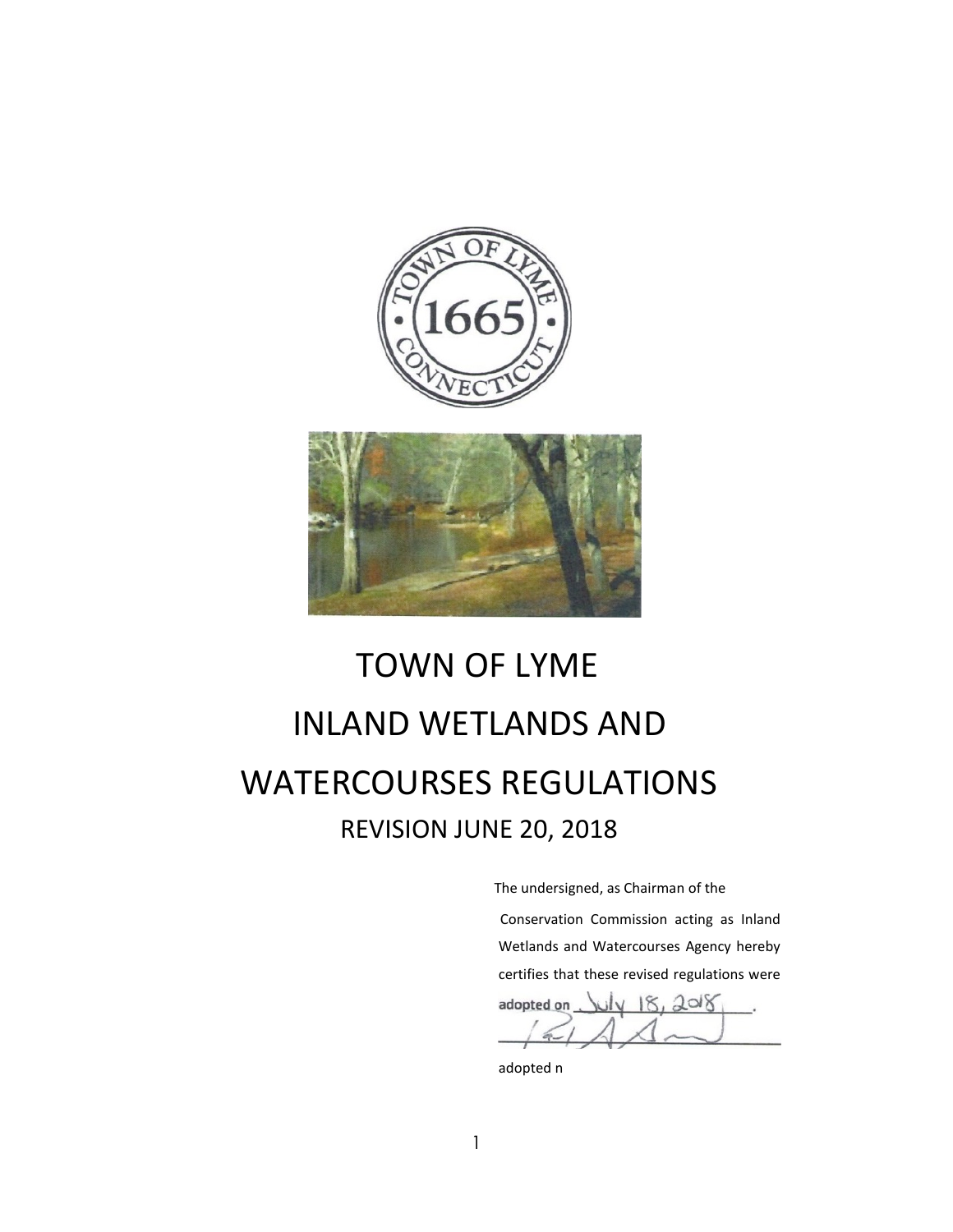# **TOWN OF LYME INLAND WETLANDS AND WATERCOURSES REGULATIONS**

# TABLE OF CONTENTS

Section Page number

| 5<br>Definitions<br>2<br><b>Inventory of Regulated Areas</b><br>3<br>10   |  |
|---------------------------------------------------------------------------|--|
|                                                                           |  |
|                                                                           |  |
| Permitted Uses as of Right and Non-regulated Uses<br>$\overline{4}$<br>11 |  |
| 5<br>Activities Regulated Exclusively by The Commissioner of              |  |
| Energy and Environmental Protection<br>13                                 |  |
| Regulated Activities Requiring a Permit<br>14<br>6                        |  |
| <b>Application Requirements</b><br>15                                     |  |
| 8<br><b>Application Procedures</b><br>20                                  |  |
| 9<br><b>Public Hearings</b><br>22                                         |  |
| <b>Considerations for Decision</b><br>10<br>23                            |  |
| 11<br>Decision Process and Permit<br>26                                   |  |
| 12<br>28<br>Action by Duly Authorized Agent                               |  |
| Bond and Insurance<br>13<br>29                                            |  |
| 14<br>Enforcement/Extensions and Renewals<br>30                           |  |
| 15<br>32<br>Amendments                                                    |  |
| 36<br>16<br>Appeals                                                       |  |
| Conflict and Severance<br>17<br>37                                        |  |
| 18<br><b>Other Permits</b><br>38                                          |  |
| 19<br>Subdivision review requirements<br>39                               |  |
| 20<br><b>Effective Date of Regulations</b><br>40                          |  |

# APPENDICES

| Appendix A Application Fees                    |    |
|------------------------------------------------|----|
| Appendix B Application (form and instructions) | 44 |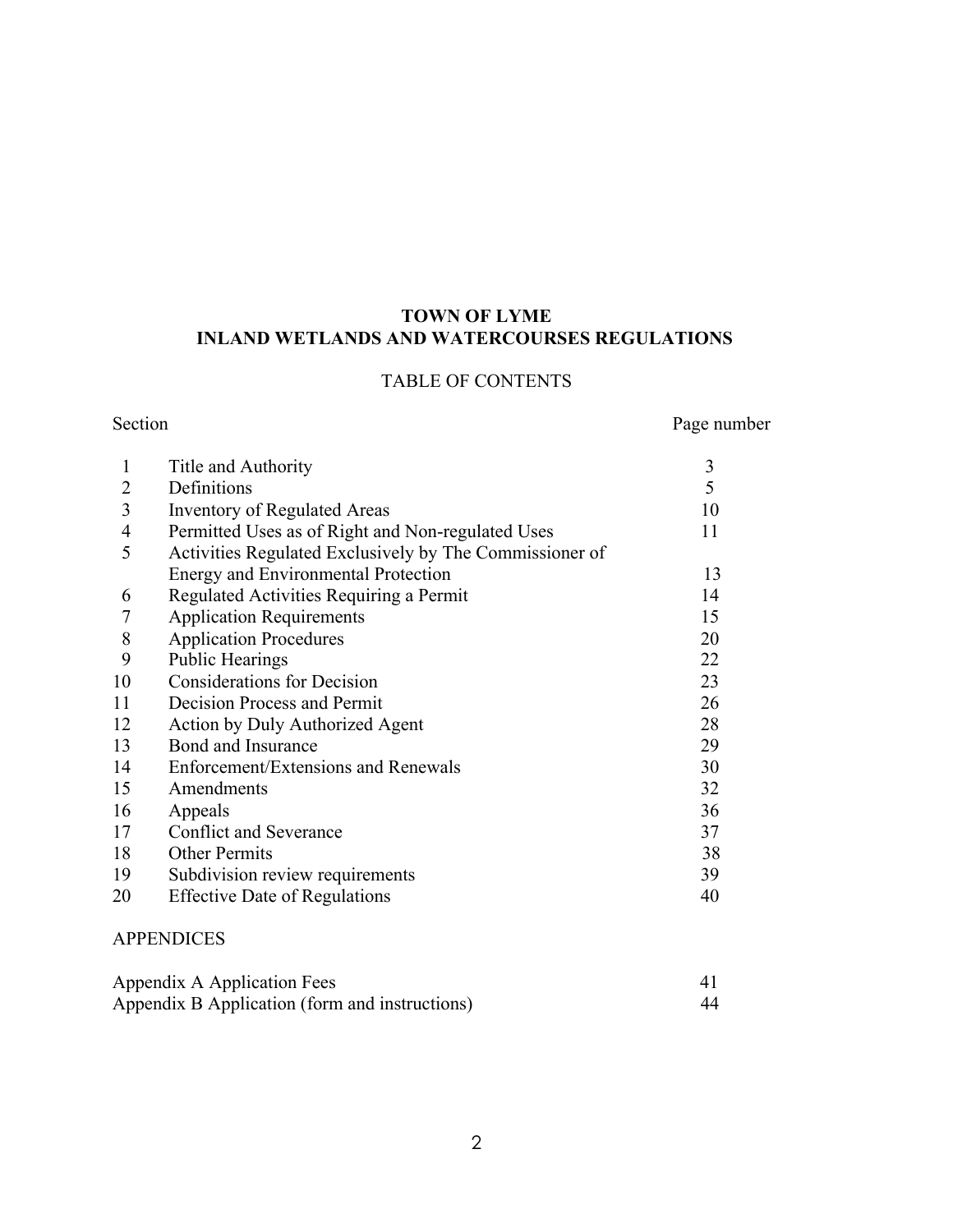#### **Title and Authority**

- 1.1 The inland wetlands and watercourses of the State of Connecticut are an indispensable and irreplaceable but fragile natural resource with which the citizens of the state have been endowed. The wetlands and watercourses are an interrelated web of nature essential to an adequate supply of surface and underground water; to hydrological stability and control of flooding and erosion; to the recharging and purification of groundwater; and to the existence of many forms of animal, aquatic and plant life. Many inland wetlands and watercourses have been destroyed or are in danger of destruction because of unregulated use by reason of the deposition, filling or removal of material, the diversion or obstruction of water flow, the erection of structures and other uses, all of which have despoiled, polluted and eliminated wetlands and watercourses. Such unregulated activity has had, and will continue to have, a significant, adverse impact on the environment and ecology of the State of Connecticut and has and will continue to imperil the quality of the environment thus adversely affecting the ecological, scenic, historic and recreational values and benefits of the state for its citizens now and forever more. The preservation and protection of the wetlands and watercourses from random, unnecessary, undesirable and unregulated uses, disturbance or destruction is in the public interest and is essential to the health, welfare and safety of the citizens of the State. It is, therefore, the purpose of these regulations to protect the citizens of the state by making provisions for the protection, preservation, maintenance and use of the inland wetlands and watercourses by minimizing their disturbance and pollution; maintaining and improving water quality in accordance with the highest standards set by federal, state or local authority; preventing damage from erosion, turbidity or siltation; preventing loss of fish and other beneficial aquatic organisms, wildlife and vegetation and the destruction of the natural habitats thereof; deterring and inhibiting the danger of flood and pollution; protecting the quality of wetlands and watercourses for their conservation, economic, aesthetic, recreational and other public and private uses and values; and protecting the state's potable fresh water supplies from the dangers of drought, overdraft, pollution, misuse and mismanagement by providing an orderly process to balance the need for the economic growth of the state and the use of its land with the need to protect its environment and ecology in order to forever guarantee to the people of the state, the safety of such natural resources for their benefit and enjoyment and for the benefit and enjoyment of generations yet unborn.
- 1.2 These regulations shall be known as the "Inland Wetlands and Watercourses Regulations of the Town of Lyme, Connecticut."
- 1.3 The Inland Wetlands and Watercourses Agency of the Town of Lyme was established in accordance with an ordinance adopted July 3, 1977 and shall implement the purposes and provisions of these regulations and the Inland Wetlands and Watercourses Act in the Town of Lyme.
- 1.4 These regulations have been adopted and may be amended, from time to time, in accordance with the provisions of the Inland Wetlands and Watercourses Act and these regulations.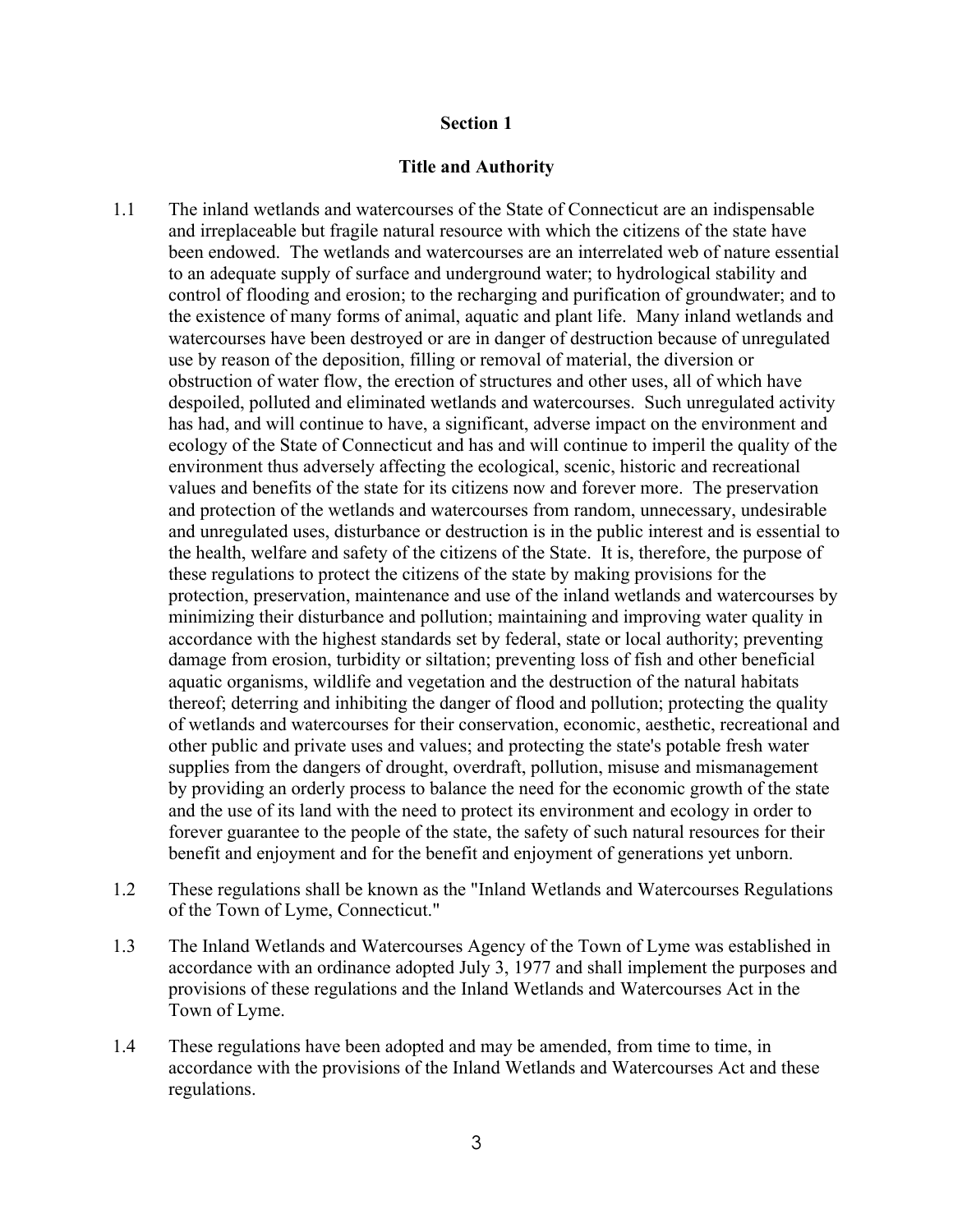1.5 The Agency shall enforce the Inland Wetlands and Watercourses Act and shall issue with terms, conditions, limitations or modifications, or deny permits for all regulated activities in the Town of Lyme pursuant to Sections 22a-36 to 22a-45, inclusive, of the Connecticut General Statutes, as amended.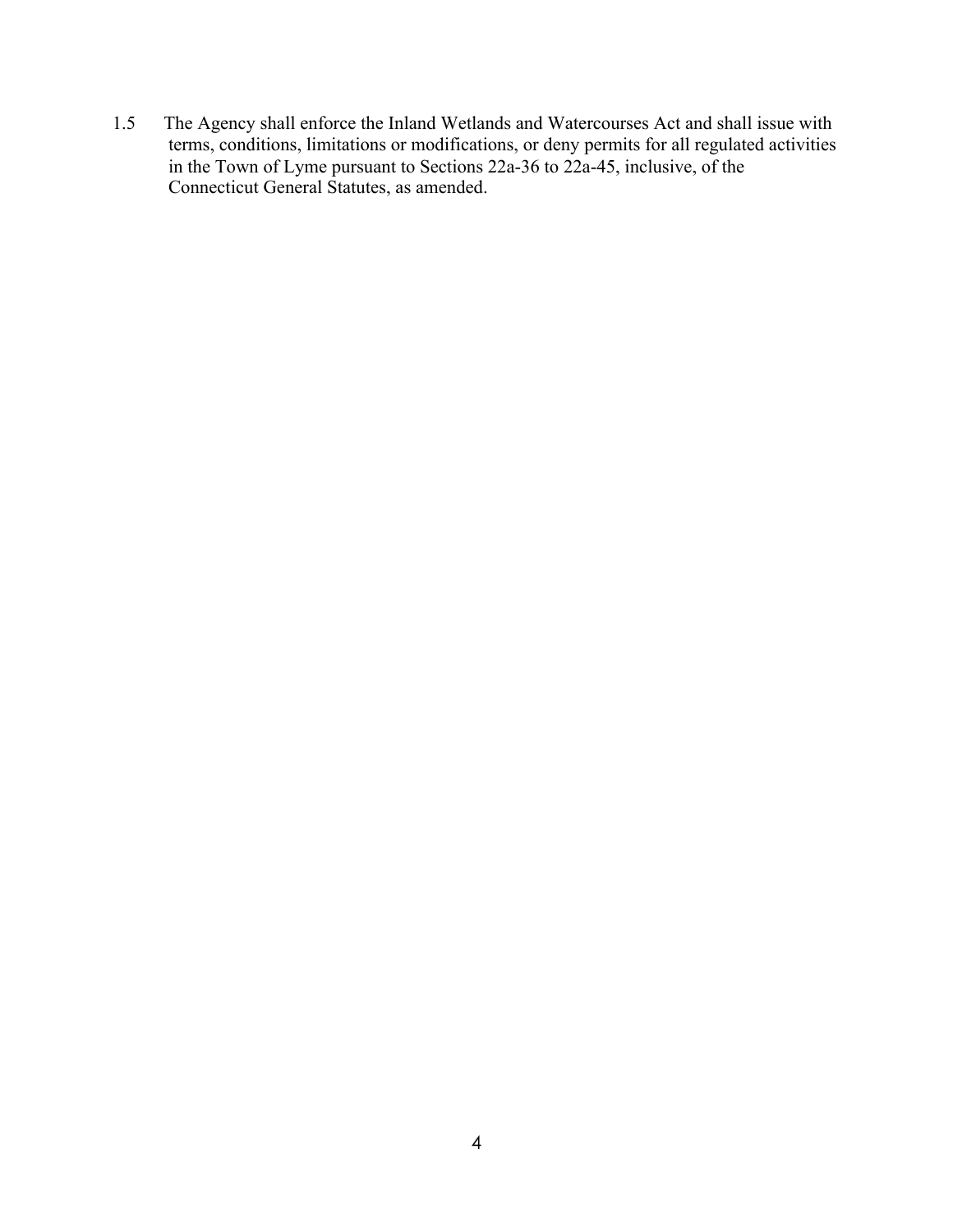# **Definitions**

# 2.1 As used in these regulations:

"Act" means the Inland Wetlands and Watercourses Act, Sections 22a-36 through 22a-45, inclusive, of the Connecticut General Statutes, as amended.

"Agency" means the Inland Wetlands and Watercourses Agency which is in Lyme, CT the Conservation Commission acting as the Inland Wetlands and Watercourses Agency.

"Bogs" are watercourses distinguished by evergreen trees and shrubs underlain by peat deposits, poor or very poor drainage, and highly acidic conditions.

"Clear cutting" means the harvest of timber in a fashion which removes all trees down to two inches in diameter at breast height.

"Commission member" means a member, or alternate member serving as member, of the Inland Wetlands and Watercourses Agency of the Town of Lyme.

"Commissioner of Energy and Environmental Protection" means the Commissioner of the State of Connecticut Department of Energy and Environmental Protection.

"Continual flow" means a flow of water which persists for an extended period of time; this flow may be interrupted during periods of drought or during the low flow period of the annual hydrological cycle, June through September, but it recurs in prolonged succession.

"Deposit" includes, but shall not be limited to, fill, grade, dump, place, discharge or emit.

"Designated agent" means an individual(s) designated by the Conservation Commission and Inland Wetlands and Watercourse Agency of the Town of Lyme to carry out its functions and purposes.

"Discharge" means emission of any water, substance, or material into wetlands or watercourses whether or not such substance causes pollution.

"Disturbing the natural and indigenous character of the land" means that the activity will or may alter the inland wetland and watercourses by reason of removal or deposition of material or cutting in or near regulated areas, alteration or obstruction of water flow, or which may or will result in the pollution of a wetland or watercourse.

"Essential to the farming operation" means that the proposed activity is necessary and indispensable to sustain farming activities on a farm.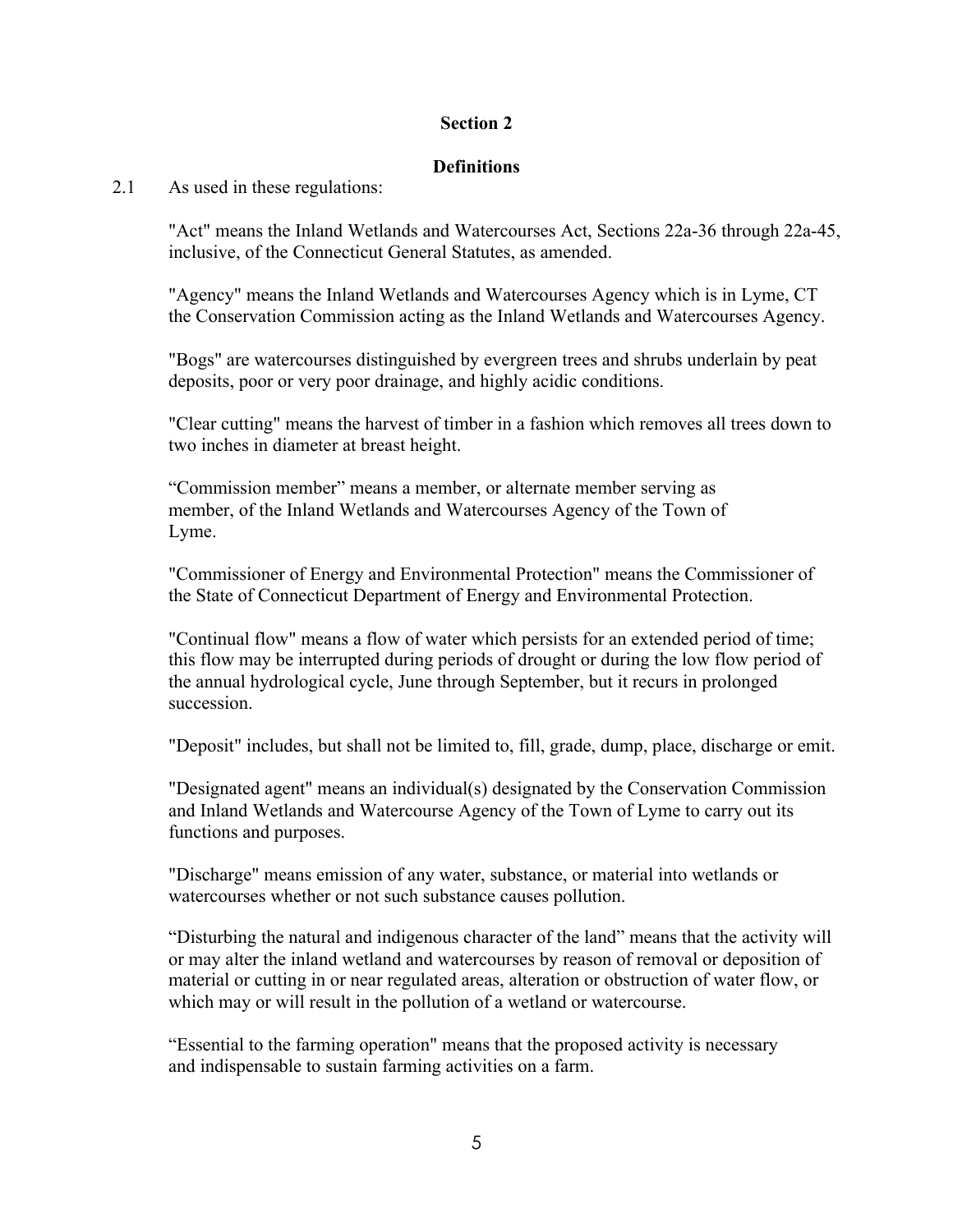"Farm Pond" means a pond that is accessory to a Farm. A Farm Pond shall be defined as the minimum size and number of impoundment(s), which is, or are reasonably required for the watering of livestock, the irrigation of crops, or other agricultural activities currently taking place on the subject property, as opposed to merely contemplated. This definition shall be construed so as to exclude from the meaning of "Farm Pond" impoundments which are essentially ornamental, or which are of such size, number, character, or location that their primary function is not the support of commercial agricultural operations.

"Farming" shall be consistent with the definition included in the Connecticut General Statutes Section 1-1(q) as may be amended.

"Feasible" means able to be constructed or implemented consistent with sound engineering principles.

"Increased Usage" means extension of any activity including, but not limited to occupancy of a structure for greater than 180 days annually when same has heretofore been occupied less than 180 days annually when such extension may or will result in increased utilization of a subsurface waste disposal system.

"License" means the whole or any part of any permit, certificate of approval or similar form of permission that may be required of any person by the provisions of Sections 22a-36 through 22a-45 of the Connecticut General Statutes, inclusive.

"Permit" means the whole or any part of any license, certificate or approval or similar form of permission that may be required of any person by the provisions of these regulations and the Act or other municipal, state and federal law.

"Management Practice" means a practice, procedure, activity, structure or facility designed to prevent or minimize pollution or other environmental damage or to maintain or enhance existing environmental quality. Such management practices include, but are not limited to: erosion and sedimentation controls; restrictions on land use or development; construction setbacks from wetlands or watercourses; proper disposal of waste materials; procedures for equipment maintenance to prevent fuel spillage; construction methods to prevent flooding or disturbance of wetlands and watercourses; procedures for maintaining continuous stream flows; confining construction that must take place in watercourses to times when water flows are low and fish and wildlife will not be adversely affected.

"Marshes" are watercourses that are distinguished by the absence of trees and shrubs and the dominance of soft-stemmed herbaceous plants. The water table in marshes is at or above the ground surface throughout the year and areas of open water six inches or more in depth is common, but seasonal water table fluctuations are encountered.

"Material" means any substance, solid or liquid, organic or inorganic, including but not limited to: soil, sediment, aggregate, land, gravel, clay, bog, peat, mud, debris, sand, refuse or waste.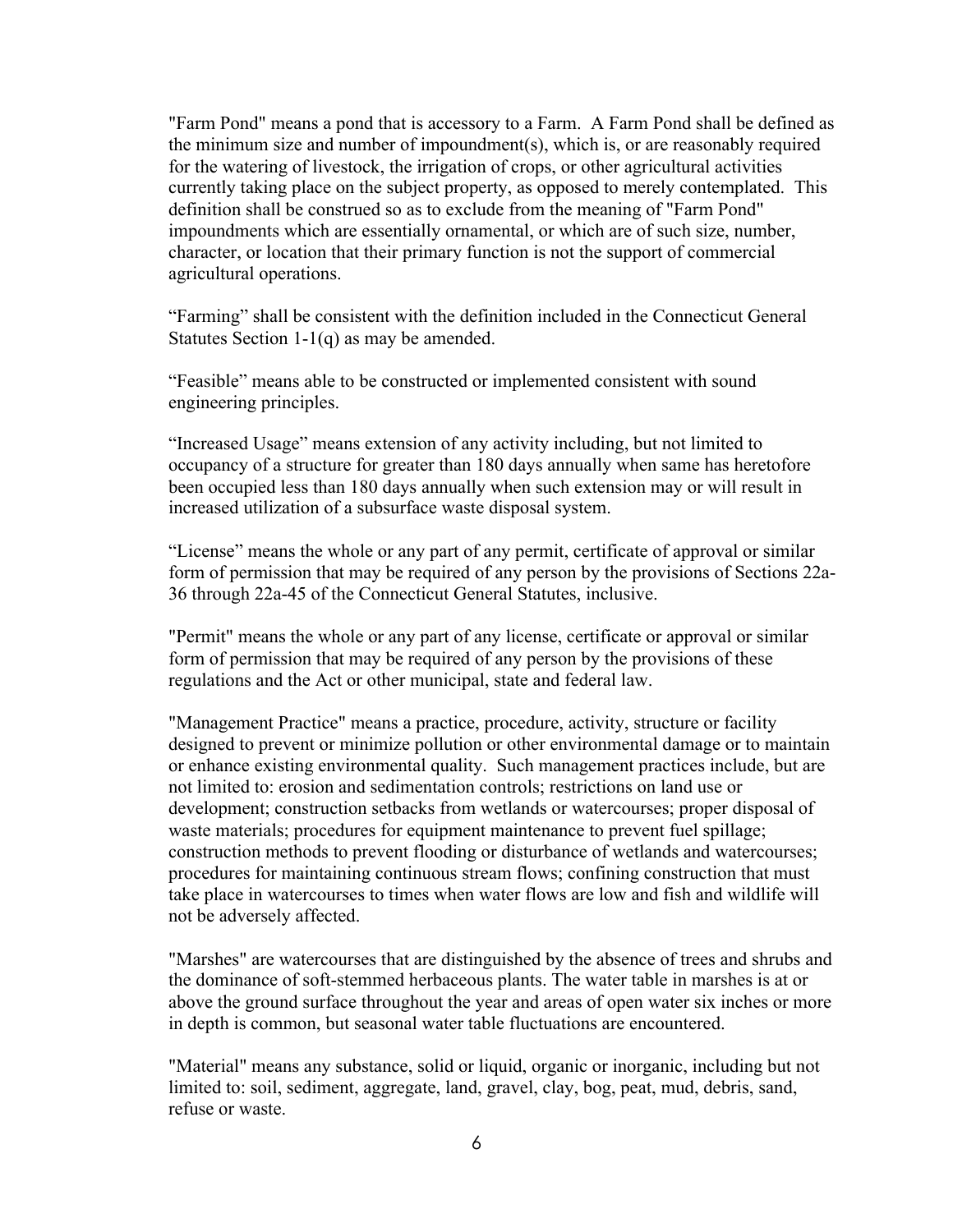"Municipality" means the Town of Lyme, Connecticut.

"Nurseries" means land used for propagating trees, shrubs or other plants for transplanting, sale, or for use as stock for grafting or experimentation.

"Permittee" means the person to whom a permit has been issued.

"Person" means any person, firm, partnership, association, corporation, company, limited liability company, organization or legal entity of any kind, including municipal corporations, governmental agencies or subdivisions thereof.

"Pollution" means harmful thermal effect or the contamination or rendering unclean or impure of any waters of the state by reason of any waste or other materials discharged or deposited therein by any public or private sewer or otherwise so as directly or indirectly to come in contact with any waters. This includes, but is not limited to, erosion and sedimentation resulting from any filling, runoff, land clearing, or excavation activity.

 "Prudent" means economically and otherwise reasonable in light of the social benefits to be derived from the proposed regulated activity provided cost may be considered in deciding what is prudent and further provided, a mere showing of expense will not necessarily mean an alternative is imprudent.

"Regulated activity" means any operation within or use of a watercourse or of a wetland or within a regulated area involving removal or deposit of material, or any obstruction, construction, alteration, artificial illumination, pollution or compaction of such watercourses, wetlands or regulated areas, excluding, however, the specified activities in Section 4.1 hereof.

The location of any portion of any subsurface waste disposal system within 200 feet of Uncas Lake, Norwich Pond, Rogers Lake, Cedar Lake, Cedar Pond Brook, Eight Mile River, Eight Mile River East Branch, Beaver Brook, Roaring Brook, Grassy Hill Brook, Hemlock Valley Brook, Whalebone Creek, or within 150 feet of such water line of all other watercourses and within 150 feet of all wetlands is deemed a regulated activity.

"Regulated area" means: (i) all watercourses and all tributaries thereof; (ii) areas within 100 feet of all wetlands and watercourses and tributaries thereof.

"Remove" includes, but shall not be limited to: drain, excavate, mine, dig, dredge, suck, bulldoze, dragline or blast.

"Rendering unclean or impure" means any alteration of the physical, chemical or biological properties of any waters of the state, including, but not limited to, change in odor, color, turbidity or taste.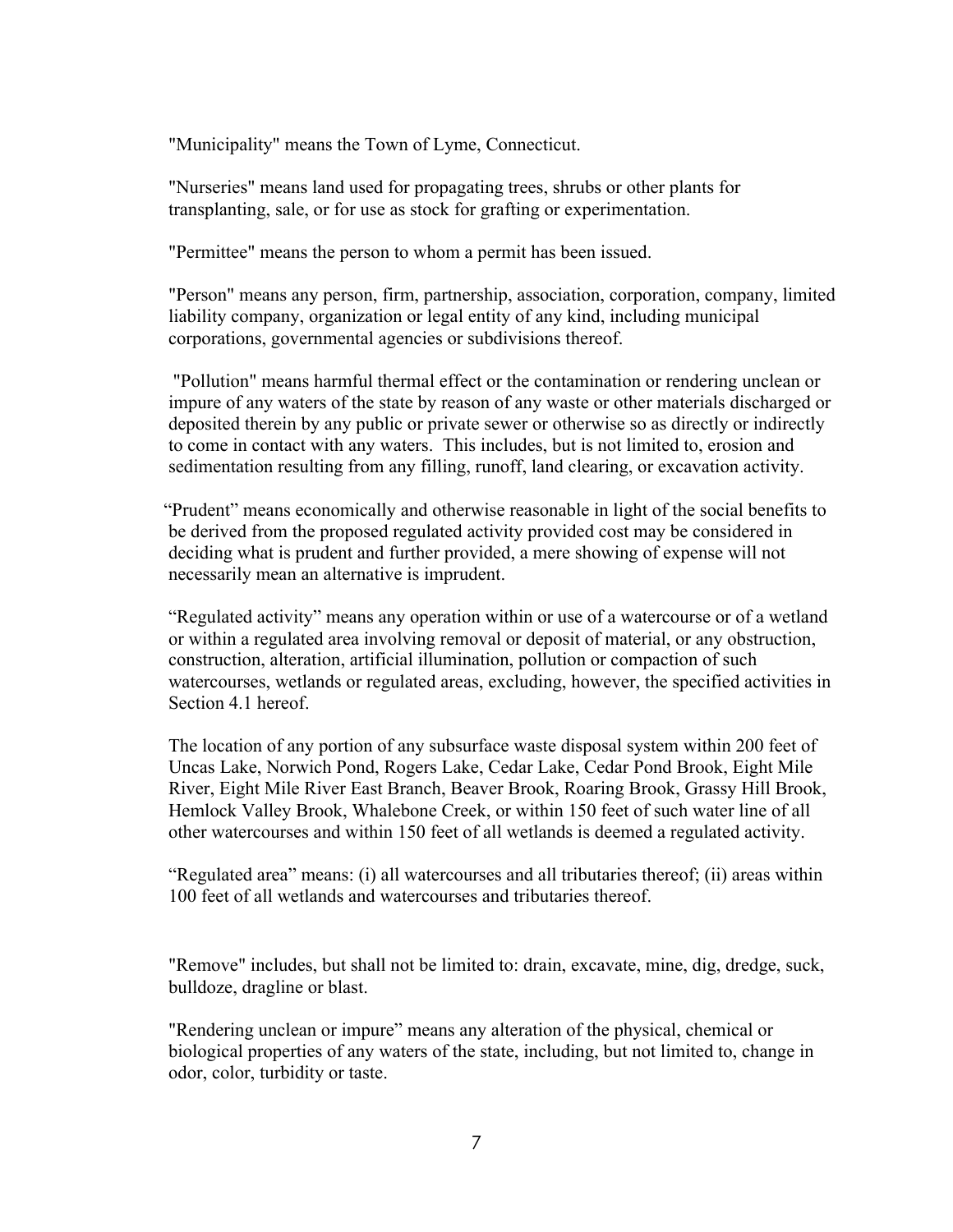"Significant impact activity" means any activity, including, but not limited to, the following activities which may have a major effect:

- 1. Any activity involving deposition or removal of material, which will or may have a substantial effect on the wetland or watercourse or on wetlands or watercourses outside the area for which the activity is proposed.
- 2. Any activity which substantially changes the natural channel or may inhibit the natural dynamics of a watercourse system.
- 3. Any activity which substantially diminishes the natural capacity of an inland wetland or watercourse to: support aquatic, plant or animal life and habitats; prevent flooding; supply water; assimilate waste; facilitate drainage; provide recreation or open space; or perform other functions.
- 4. Any activity which is likely to cause or has the potential to cause substantial turbidity, siltation or sedimentation in a wetland or watercourse.
- 5. Any activity which causes a substantial diminution of flow of a natural watercourse or groundwater levels of the wetland or watercourse.
- 6. Any activity which is likely to cause or has the potential to cause pollution of a wetland or watercourse.
- 7. Any activity which damages or destroys unique wetland or watercourse areas or such areas having demonstrable scientific or educational value.

"Soil scientist" means an individual duly qualified in accordance with standards set by the United States Office of Personnel Management.

"Swamp" means an area with soils that exhibit aquic moisture regimes and are dominated by wetland trees and shrubs. Typical examples of swamp species are listed in a booklet entitled Inland Wetland Plants of Connecticut by William A. Niering and Richard H. Goodwin, prepared by the Connecticut Arboretum (Bulletin No. 19, May 19, 1973) pp 24, republished by the State of Connecticut Department of Environmental Protection.

"Submerged lands" means those lands that are inundated by water on a seasonal or more frequent basis.

"Town" means Town of Lyme, New London County, State of Connecticut.

"Waste" means sewage or any substance, liquid, gaseous, solid or radioactive, which may pollute or tend to pollute any of the wetlands or watercourses of the Town.

"Watercourses" means rivers, streams, brooks, waterways, lakes, ponds, marshes, swamps, bogs, and all other bodies of water, natural or artificial, vernal or intermittent, public or private, which are contained within, flow through or border upon the Town or any portion thereof not regulated pursuant to Sections 22a-28 through 22a-35, inclusive, of the Connecticut General Statutes. Intermittent watercourses shall be delineated by a defined permanent channel and bank and the occurrence of two or more of the following characteristics: (a) evidence of scour or deposits of recent alluvium or detritus, (b) the presence of standing or flowing water for a duration longer than a particular storm incident, and (c) the presence of hydrophytic vegetation. "Watercourses" include aquatic,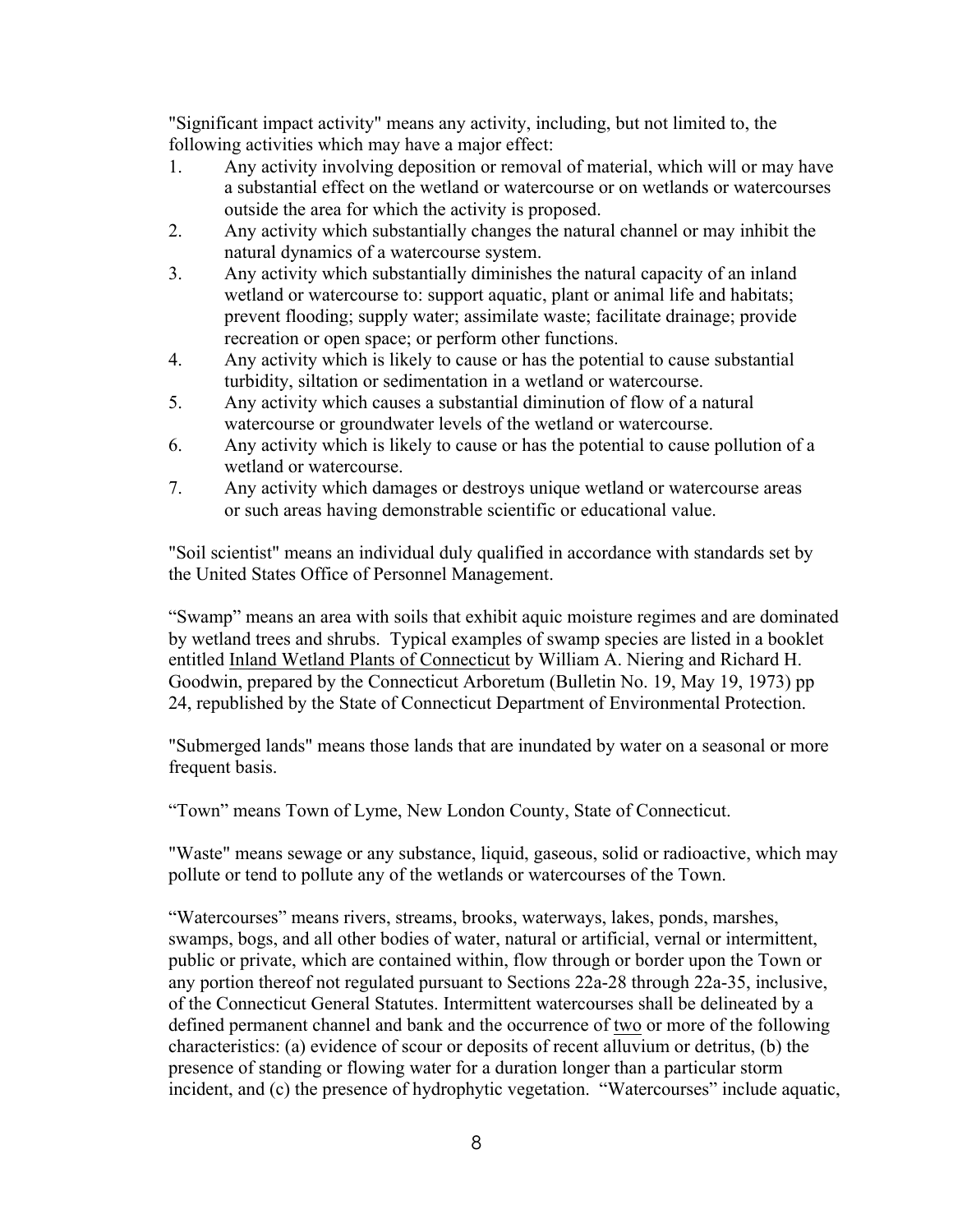plant or animal life and habitats in wetlands or watercourses, habitats means area or environments in which an organism or biological population normally lives or recurs.

"Wetlands" means land, including submerged land as defined in this section, not regulated pursuant to Sections 22a-28 through 22a-35, inclusive, of the Connecticut General Statutes, which consists of any of the soil types designated as poorly drained, very poorly drained, alluvial and floodplain by the National Cooperative Soils Survey, as it may be amended from time to time, of the Natural Resources Conservation Service of the U.S. Department of Agriculture (USDA) Such areas may include filled, graded, or excavated sites that possess an aquic (saturated) soil moisture regime as defined by the USDA Cooperative Soil Survey. "Wetlands" includes aquatic, plant or animal life and habitats in wetlands or watercourses, habitats means area or environments in which an organism or biological population normally lives or recurs.

\* Typical examples of Swamp, Marsh and Bog Species are listed in the booklet titled, "Inland Wetland Plants of Connecticut", Wm. A. Neiring and R.H. Goodwin, for the Connecticut Department of Protection, May 1973.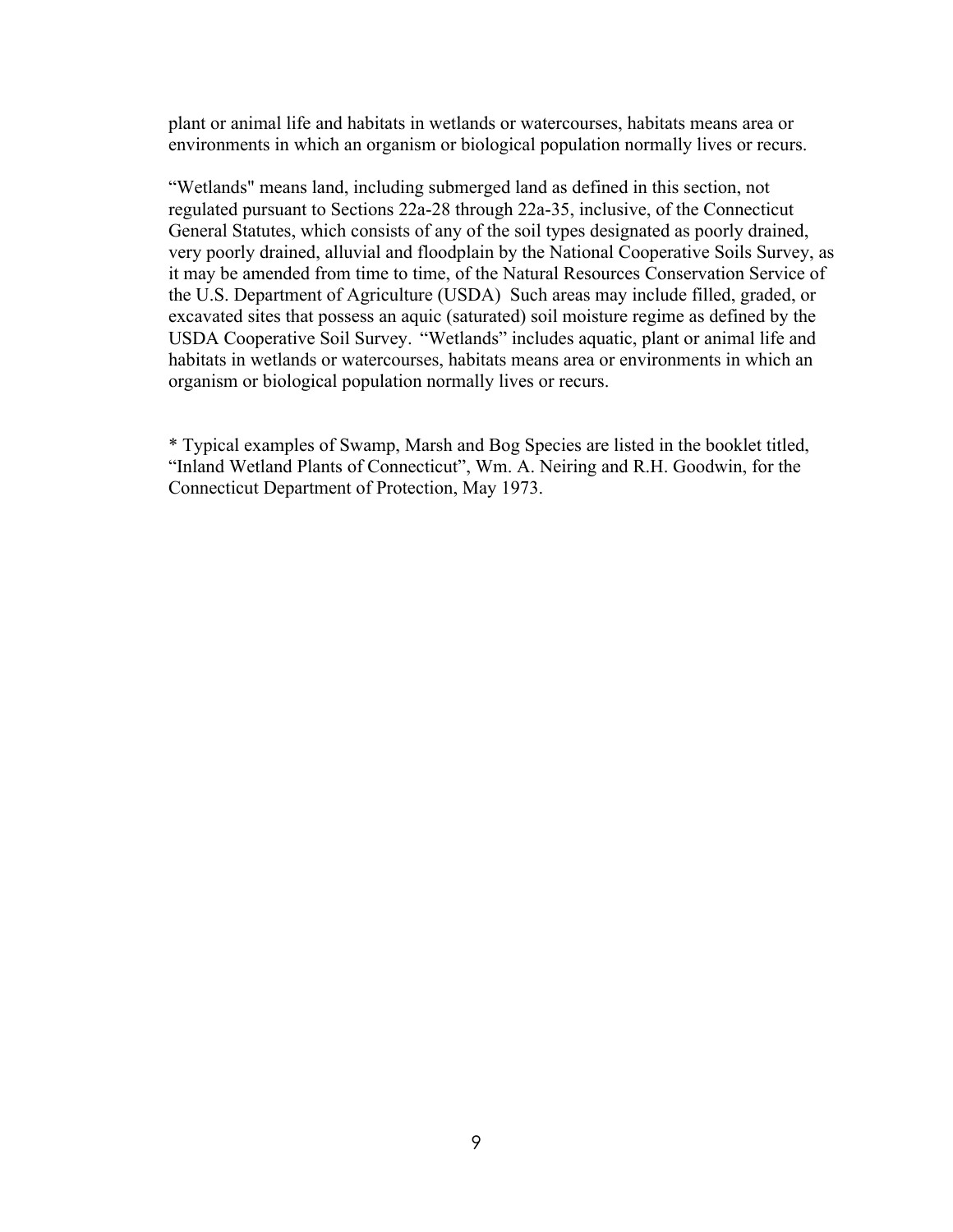# **Inventory of Regulated Areas**

- 3.1 The map of wetlands and watercourses entitled "Town of Lyme, New London County Connecticut, Watercourses and Inland Wetlands Map" delineates the general location and boundaries of inland wetlands and the general location of watercourses. Copies of this map are available for inspection at the office of the Town Clerk or the Inland Wetlands and Watercourses Agency. In all cases, the precise location of wetlands and watercourses shall be determined by the actual character of the land, the distribution of wetland soil types and location of watercourses. The Agency may use aerial photography, remote sensing imagery, resource mapping, soils maps, site inspection observations or other information in determining the location of the boundaries of wetlands and watercourses.
- 3.2 Any person may petition the Agency for an amendment to the map. All petitions for a map change shall be submitted in writing and shall include all relevant facts and circumstances which support change. The petitioner shall bear the burden of proof regarding the proposed map amendment. Such proof may include, but not be limited to aerial photography, remote sensing imagery, resource mapping or other available information. The Agency may require such person to provide an accurate delineation of regulated areas in accordance with Section 15 of these regulations.
- 3.3 The Agency shall maintain a current inventory of regulated areas within the town. The Agency may amend its map as more accurate information becomes available.
- 3.4 All map amendments are subject to the public hearing process outlined in Section 15 of these regulations.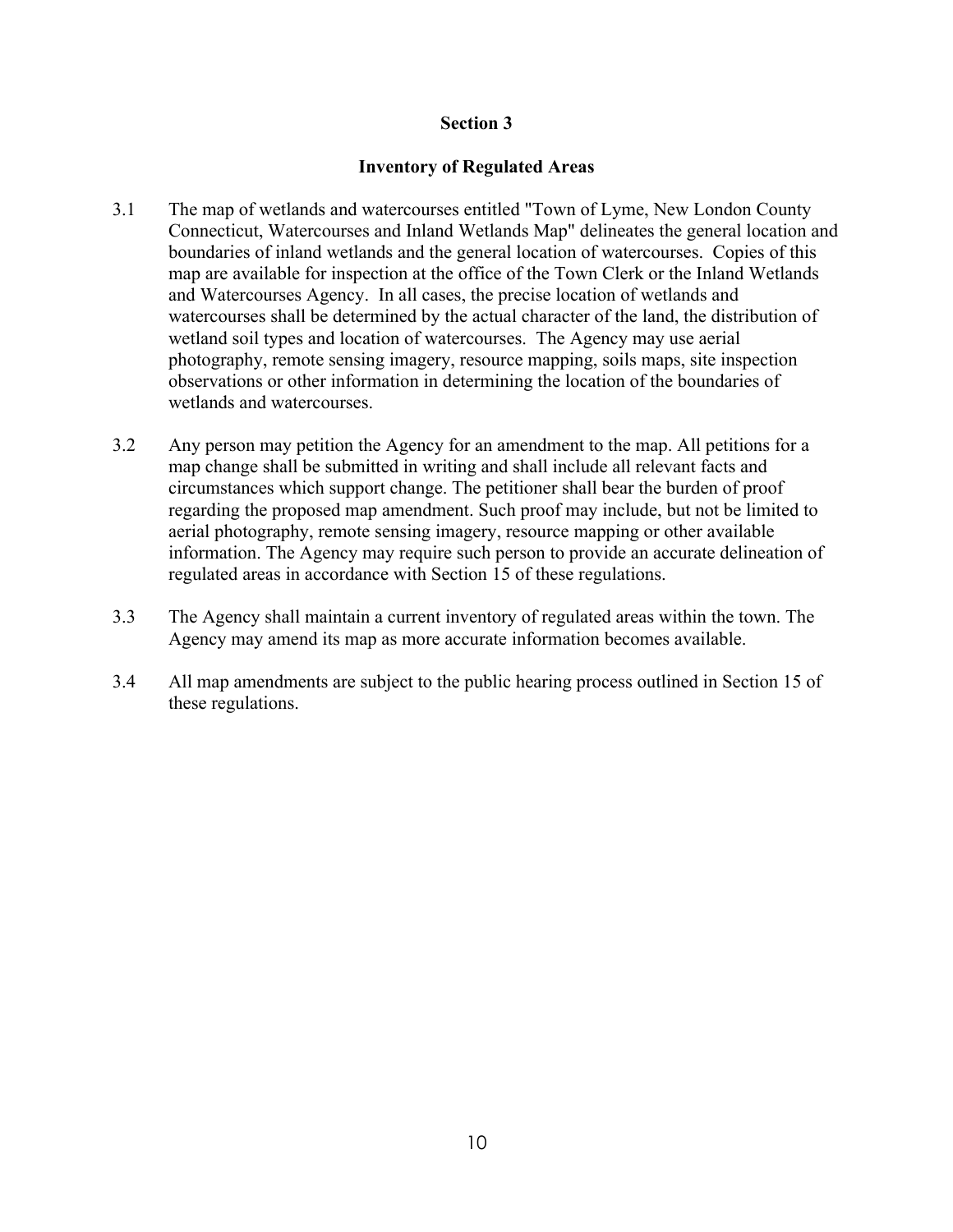# **Permitted Uses as of Right & Non-regulated Uses**

4.1 The following operations and uses shall be permitted in inland wetlands and watercourses, as of right:

a. grazing, farming, nurseries, gardening and harvesting of crops and farm ponds of three acres or less essential to the farming operation, and activities conducted by, or under the authority of, the Department of Energy and Environmental Protection for the purposes of wetland or watercourse restoration or enhancement or mosquito control. The provisions of this subsection shall not be construed to include road construction or the erection of buildings not directly related to the farming operation, relocation of watercourses with continual flow, filling or reclamation of wetlands or watercourses with continual flow, clear cutting of timber except for the expansion of agricultural crop land, the mining of top soil, peat, sand, gravel or similar material from wetlands or watercourses for the purposes of sale;

b. a residential home (A) for which a building permit has been issued or (B) on a subdivision lot, provided the permit has been issued or the subdivision has been approved by a municipal planning, zoning or planning and zoning commission as of the effective date of promulgation of the municipal regulations pursuant to Subsection (b) of Section 22a-42, or as of July 1, 1974, whichever is earlier, and further provided no residential home shall be permitted as of right pursuant to this subdivision unless the building permit was obtained on or before July 1, 1987;

c. boat anchorage or mooring; not to include dredging or dock construction.

d. uses incidental to the enjoyment or maintenance of residential property, such property defined as equal to or smaller than the largest minimum residential lot site permitted anywhere in the municipality. Where there are no zoning regulations establishing minimum residential lot sites, the largest minimum lot site shall be two acres. Such incidental uses shall include maintenance of existing structures and landscaping, but shall not include removal or deposition of significant amounts of material from or onto a wetland or watercourse, or diversion or alteration of a watercourse.

e. construction and operation, by water companies as defined by section 16-1 of the Connecticut General Statutes or by municipal water supply systems as provided for in Chapter 102 of the Connecticut General Statutes, of dams, reservoirs and other facilities necessary to the impounding, storage and withdrawal of water in connection with public water supplies except as provided in Sections 22a-401 through 22a-403 of the Connecticut General Statutes;

f. maintenance relating to any drainage pipe which existed before the effective date of any municipal regulations adopted pursuant to Section 22a-42 of the Connecticut General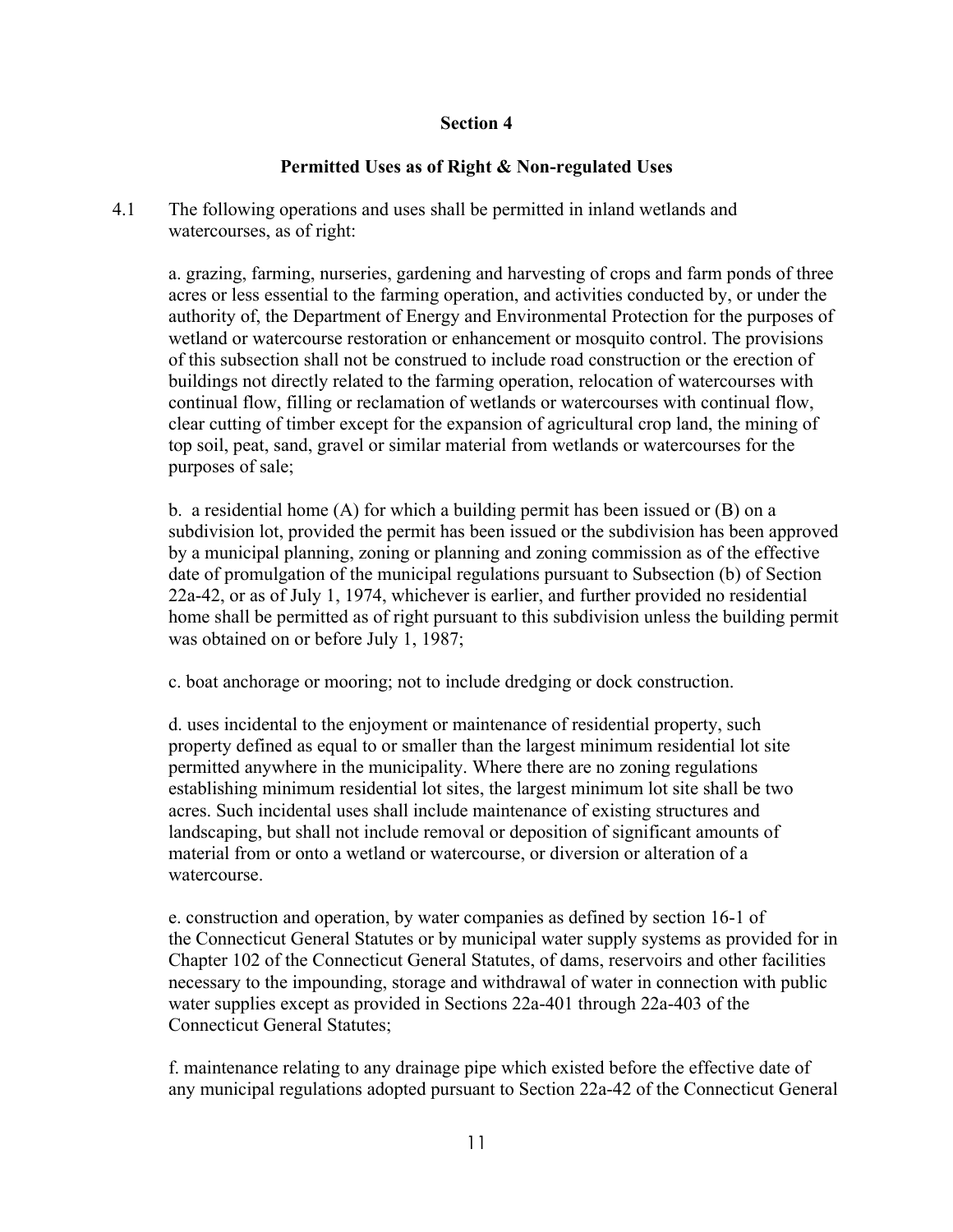Statutes or July 1, 1974, whichever is earlier, provided such pipe is on property which is zoned as residential, but which does not contain hydrophytic vegetation. For purposes of this subsection, "maintenance" means the removal of accumulated leaves, soil, and other debris whether by hand or machine, while the pipe remains in place; and

g. withdrawals of water for fire emergency purposes.

4.2 The following operations and uses shall be permitted as non-regulated uses in wetlands and watercourses provided they do not disturb the natural and indigenous character of the wetland or watercourse by removal or deposition of material, alteration or obstruction of water flow or pollution of the wetland or watercourse:

a. conservation of soil, vegetation, water, fish, shellfish, and wildlife.

b. outdoor recreation including play and sporting areas, golf courses, field trials, nature study, hiking, horseback riding, swimming, skin diving, camping, boating, water skiing, trapping, hunting, fishing and shell fishing where otherwise legally permitted and regulated.

- 4.3 All activities in wetlands or watercourses involving filling, excavating, dredging, clear cutting, clearing, or grading or any other alteration or use of a wetland or watercourse not specifically permitted by this section and otherwise defined as a regulated activity by these regulations shall require a permit from the Agency in accordance with Section 6 of these regulations, or for certain regulated activities located outside of wetlands and watercourses from the duly authorized agent in accordance with Section 12 of these regulations.
- 4.4 To carry out the purposes of this section, any person proposing permitted operation and use or a non-regulated operation and use shall, prior to commencement of such operation and use, notify the Agency on a form provided by it, and provide the Agency with sufficient information to enable it to properly determine that the proposed operation and use is a permitted or non-regulated use of a wetland or watercourse. The Agency shall rule that the proposed operation and use or portion of it is a permitted or non-regulated operation and use or that the proposed operation and use is a regulated activity and a permit is required.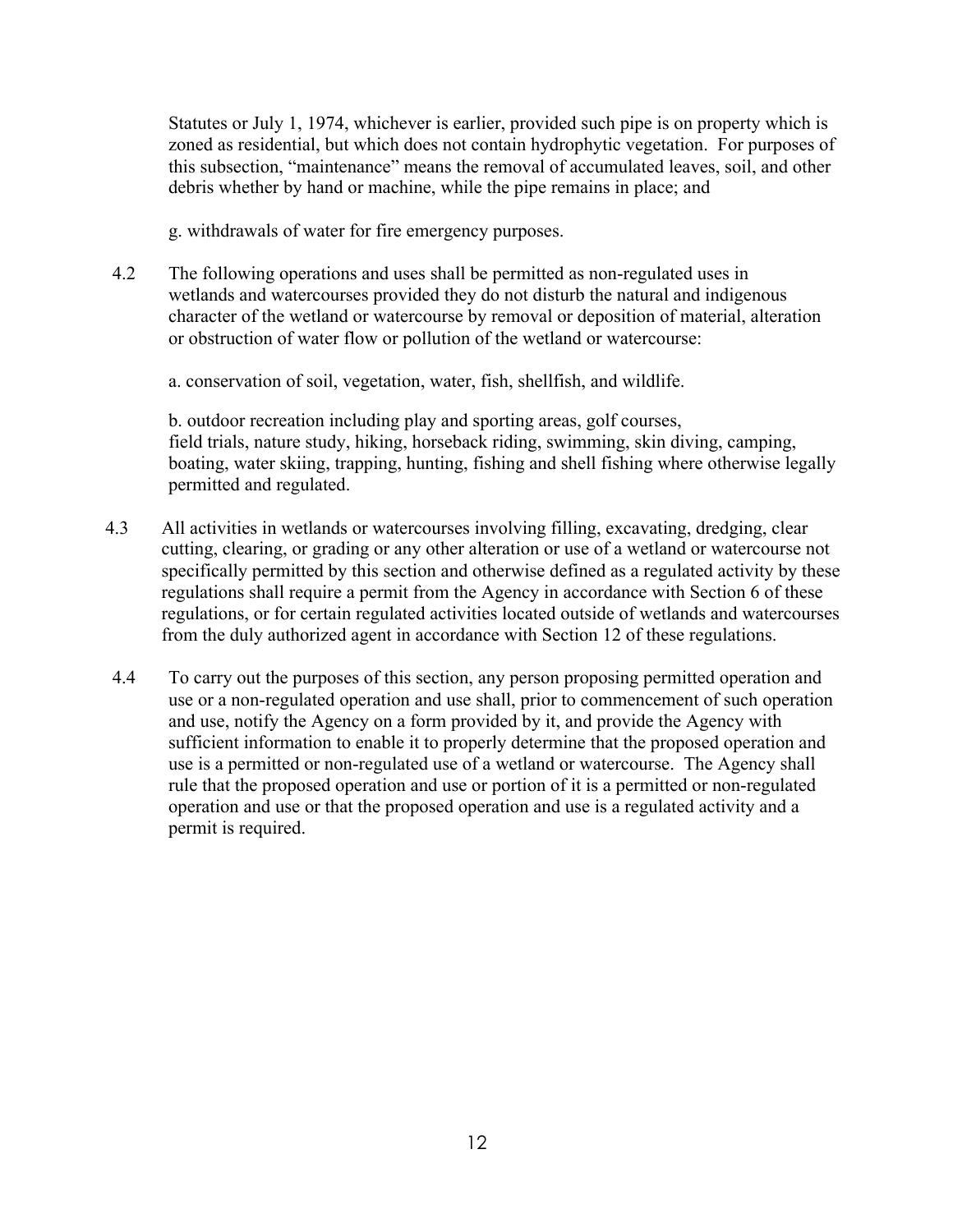# **Activities Regulated Exclusively by The Commissioner of Energy and Environmental Protection**

- 5.1 The Commissioner of Energy and Environmental Protection shall have exclusive jurisdiction over regulated activities in or affecting wetlands or watercourses, undertaken by any department, agency or instrumentality of the State of Connecticut, except any local or regional board of education, pursuant to Sections 22a-39 or 22a-45 of the Connecticut General Statutes.
- 5.2 The Commissioner of Energy and Environmental Protection shall have exclusive jurisdiction over tidal wetlands designated and regulated pursuant to Sections 22a-28 through 22a-35 of the Connecticut General Statutes, as amended.
- 5.3 The Commissioner of Energy and Environmental Protection shall have exclusive jurisdiction over activities authorized under a dam repair or removal order issued by the Commissioner of Energy and Environmental Protection under Section 22a-402 of the Connecticut General Statutes or a permit issued by the Commissioner of Energy and Environmental Protection under Sections 22a-403 of the Connecticut General Statutes. Any person receiving such dam repair or removal order or dam construction permit shall not be required to obtain a permit from a municipal wetlands agency for any action necessary to comply with said dam order or to carry out the activities authorized by said dam permit.
- 5.4 The Commissioner of Energy and Environmental Protection shall have exclusive jurisdiction over the discharge of fill or dredged materials into the wetlands and watercourses of the state pursuant to Section 401 of the Federal Clean Water Act, as amended, for activities regulated by the U.S. Army Corps of Engineers under Section 404 of the Federal Clean Water Act.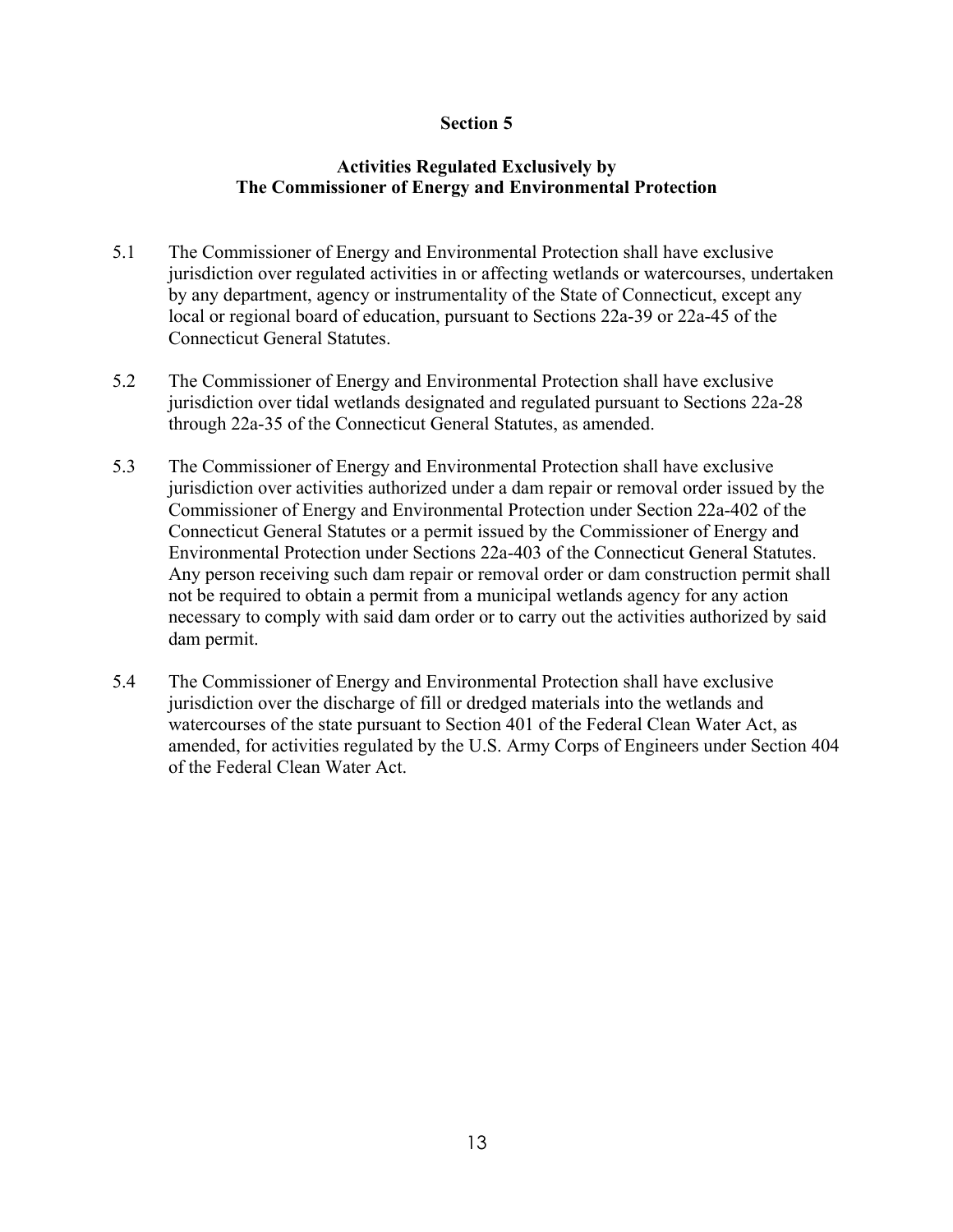# **Regulated Activities Requiring a Permit**

- 6.1 No person shall conduct or maintain a regulated activity without first obtaining a permit for such activity from the Inland Wetlands and Watercourses Agency of the Town of Lyme.
- 6.2 Any person found to be conducting or maintaining a regulated activity without the prior authorization of the Agency, or violating any other provision of these regulations, shall be subject to the enforcement proceedings and penalties prescribed in Section 14 of these regulations and any other remedies as provided by law.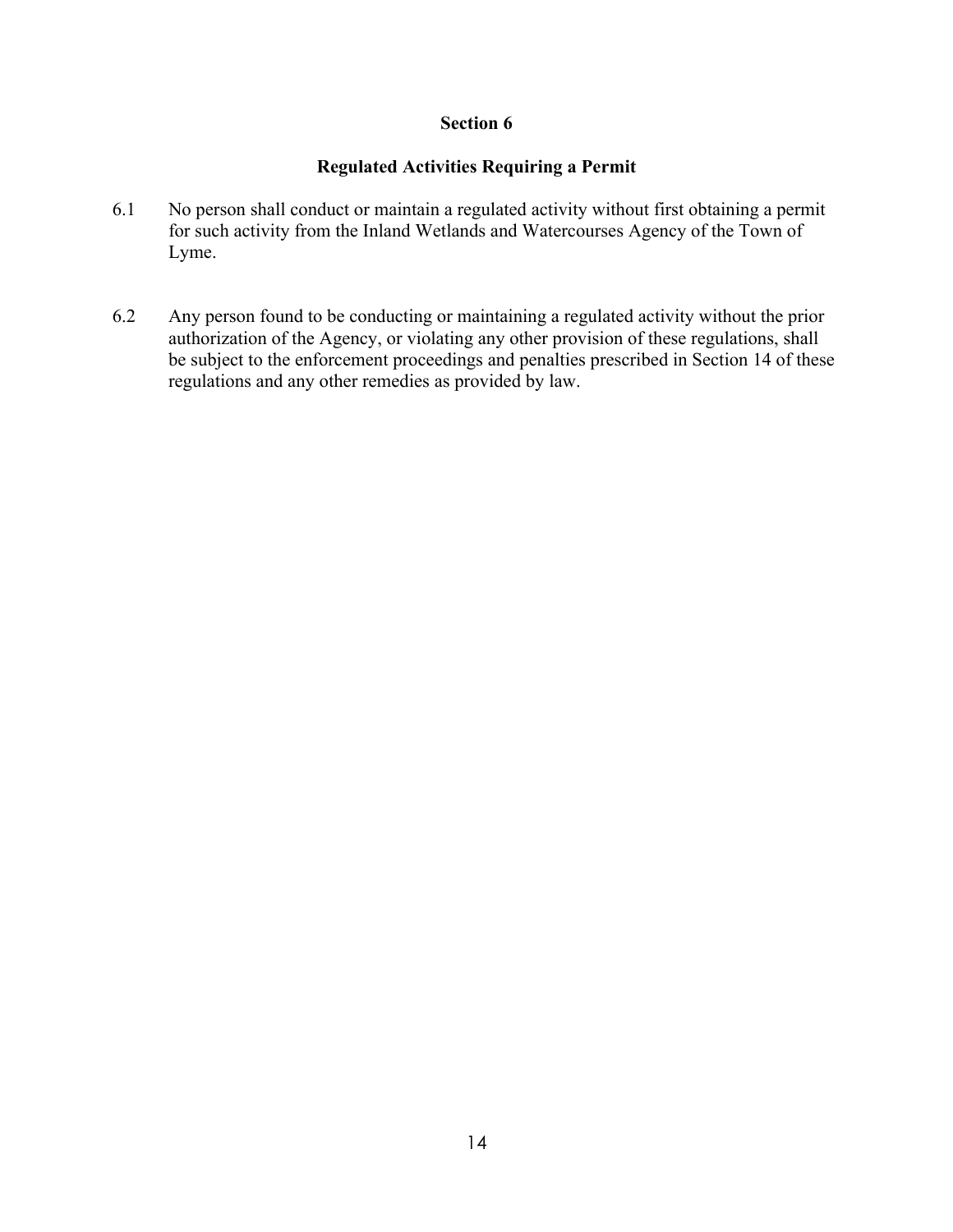# **Application Requirements**

- 7.1 Any person intending to conduct a regulated activity or to renew or amend a permit to conduct such activity, shall apply for a permit on a form provided by the Agency. The application shall contain the information described in this section and any other information the Agency may reasonably require. Application forms may be obtained in the offices of the Lyme Town Clerk or the Agency and shall be filed within a minimum of two week prior to any regularly scheduled meeting of the agency to be placed on the agenda of such meeting.
- 7.2 If an application to the Town of Lyme Planning and Zoning Commission for subdivision or resubdivision of land involves land containing a wetland, watercourse, or regulated area, the applicant shall, in accordance with Section 8-3(g), 8-3c, or 8-26, as applicable, of the Connecticut General Statutes, submit an application for a permit to the Agency in accordance with this section, no later than the day the application is filed with the Lyme Planning and Zoning Commission. The Agency my conduct a site walk on any application.
- 7.3 The application shall contain such information as is necessary for a fair and informed determination thereon by the Agency.
- 7.4 A prospective applicant may request the Agency to determine whether or not a proposed activity involves a significant impact activity.
- 7.5 All applications shall include the following information in writing and/or on maps and/or drawings:
	- a. a completed application form, including the applicant's name, home and business email, mailing addresses and telephone numbers; if the applicant is a Limited Liability Corporation or a Corporation, then the managing member's or responsible corporate officer's name, email, mailing address and telephone numbers shall be included;
	- b. the owner's name, mailing address and telephone number and written consent of the land owner if the applicant is not the owner of the land upon which the subject activity is proposed;
	- c. the applicant's interest in the land;
	- d. the geographical location of the land which is the subject of the proposed activity and a description of the land in sufficient detail to allow identification of the inland wetlands and watercourses, the area(s) (in acres or square feet) of wetlands or watercourses to be disturbed, soil type(s), and wetland vegetation;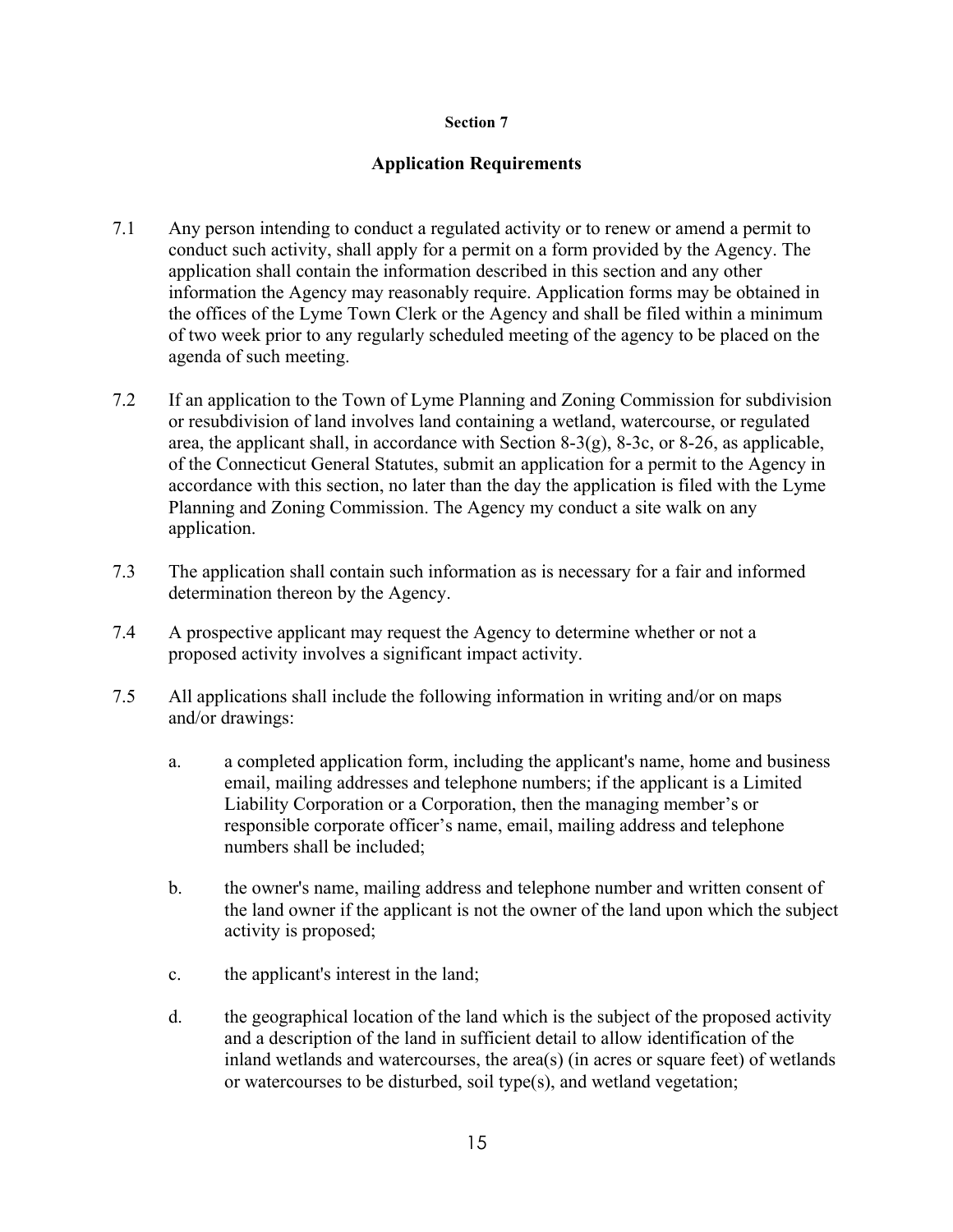- e. the purpose and a description of the proposed activity and proposed erosion and sedimentation controls and other management practices and mitigation measures which may be considered as a condition of issuing a permit for the proposed regulated activity including, but not limited to, measures to (1) prevent or minimize pollution or other environmental damage, (2) maintain or enhance existing environmental quality, or (3) in the following order of priority: restore, enhance and create productive wetland or watercourse resources;
- f. alternatives which would cause less or no environmental impact to wetlands and watercourses and why the alternative as set forth in the application was chosen; all such alternatives shall be diagrammed on a site plan or drawing;
- g. a site plan showing the existing condition and the proposed activity in relation to wetlands and watercourses and identifying any further activities associated with, or reasonably related to, the proposed regulated activity which are made inevitable by the proposed regulated activity and which may have an impact on wetlands or watercourses;
- h. names and mailing addresses of adjoining landowners.
- i. statement by the applicant that the applicant is familiar with all the information provided in the application and is aware of the penalties for obtaining a permit through deception or through inaccurate or misleading information. All information submitted in the application shall be considered factual, or in the case of anticipated activity, binding. A knowing failure on the part of the applicant or any of his agents to provide correct information or performance exceeding the levels of anticipated activity shall be sufficient grounds for the revocation of any permit issued under these regulations and/or for penalties to be imposed;
- j. authorization for the members and agents of the Agency to inspect the subject land, at reasonable times, during the pendency of an application and for the life of the permit;
- k. a completed Department of Energy and Environmental Protection "DEEP" reporting form; the Agency, or its duly authorized agent, shall revise or correct the information provided by the applicant and submit the form to the Commissioner of Energy and Environmental Protection in accordance with Section 22a-39-14 of the Regulations of Connecticut State Agencies;
- l. any other information the Agency deems necessary to the understanding of what the applicant is proposing; and
- m. submission of the appropriate filing fee based on the fee schedule established in Appendix A of these regulations;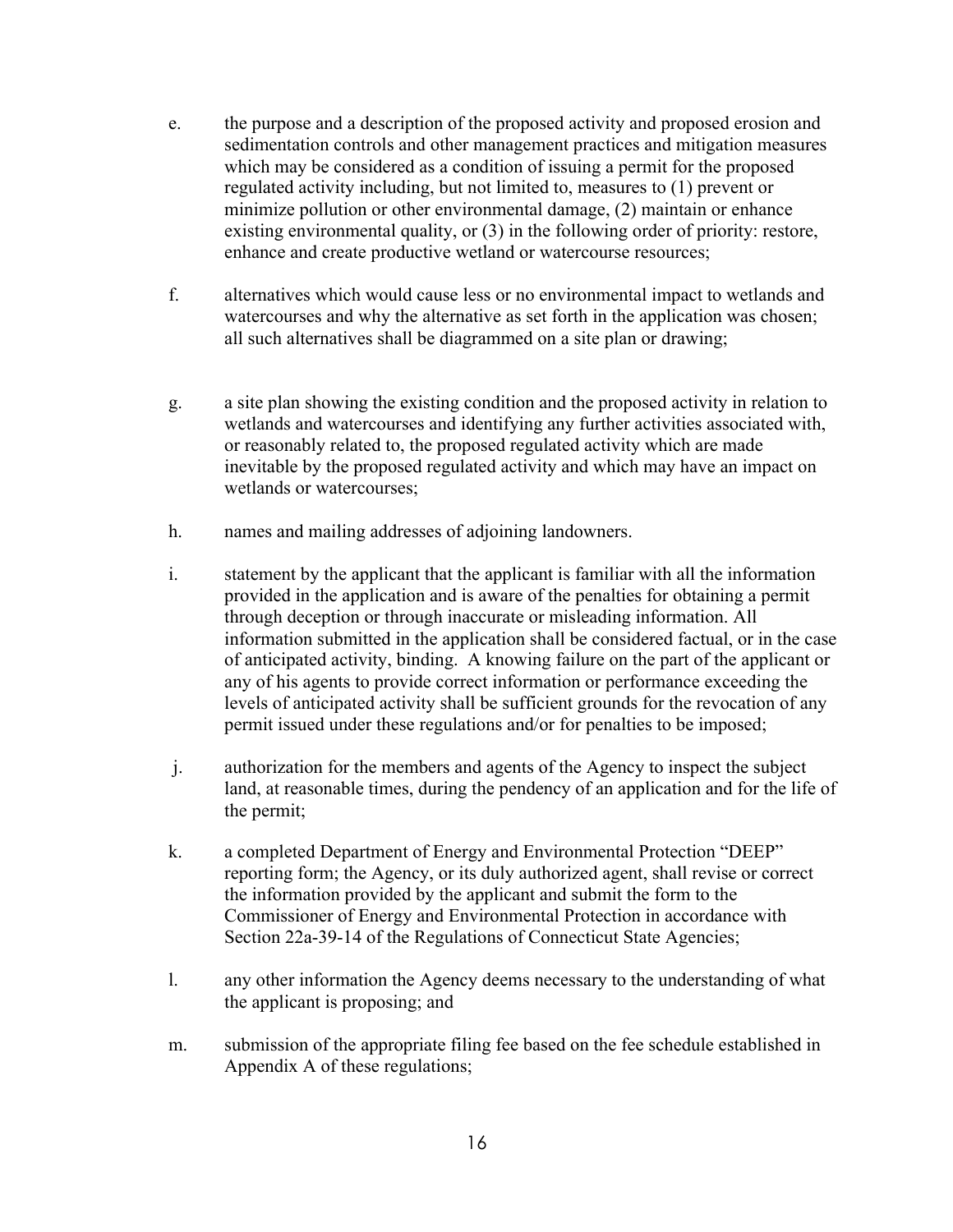- 7.6 At the discretion of the Agency or its agent, or when the proposed activity involves a significant impact, additional information, based on the nature and anticipated effects of the activity, including but not limited to the following, is required:
	- a. site plan for the proposed activity and the land which will be affected thereby which shows existing and proposed conditions, wetland and watercourse boundaries, land contours, boundaries of land ownership, proposed alterations and uses of wetlands and watercourses, and other pertinent features of the land and the proposed activity, prepared by a professional engineer, land surveyor, architect or landscape architect licensed by the state, or by such other qualified person;
	- b. engineering reports and analyses and additional drawings to fully describe the proposed activity including any filling, excavation, drainage or hydraulic modifications to watercourses and the proposed erosion and sedimentation control plan;
	- c. mapping of soil types consistent with the categories established by the National Cooperative Soil Survey of the U.S. Natural Resources Conservation Service; the wetlands shall be delineated in the field by a soil scientist and the soil scientist's field delineation shall be depicted on the site plans;
	- d. a description of the ecological communities and functions of the wetlands or watercourses involved with the application and the effects of the proposed activity on these communities and wetland functions;
	- e. a description of how the applicant will change, diminish, or enhance the ecological communities and functions of the wetlands or watercourses involved in the application and each alternative which would cause less or no environmental impact to wetlands or watercourses, and a description of why each alternative considered was deemed neither feasible nor prudent;
	- f. analysis of chemical or physical characteristics of any fill material; and
	- g. management practices and other measures designed to mitigate the impact of the proposed activity.
- 7.7 The applicant shall certify whether:
	- a. any portion of the property on which the regulated activity is proposed is located within 500 feet of the boundary of an adjoining municipality;
	- b. traffic attributable to the completed project on the site will use streets within the adjoining municipality to enter or exit the site;
	- c. sewer or water drainage from the project site will flow through and impact the sewage or drainage system within the adjoining municipality; or,
	- d. water run-off from the improved site will impact streets or other municipal or private property within the adjoining municipality.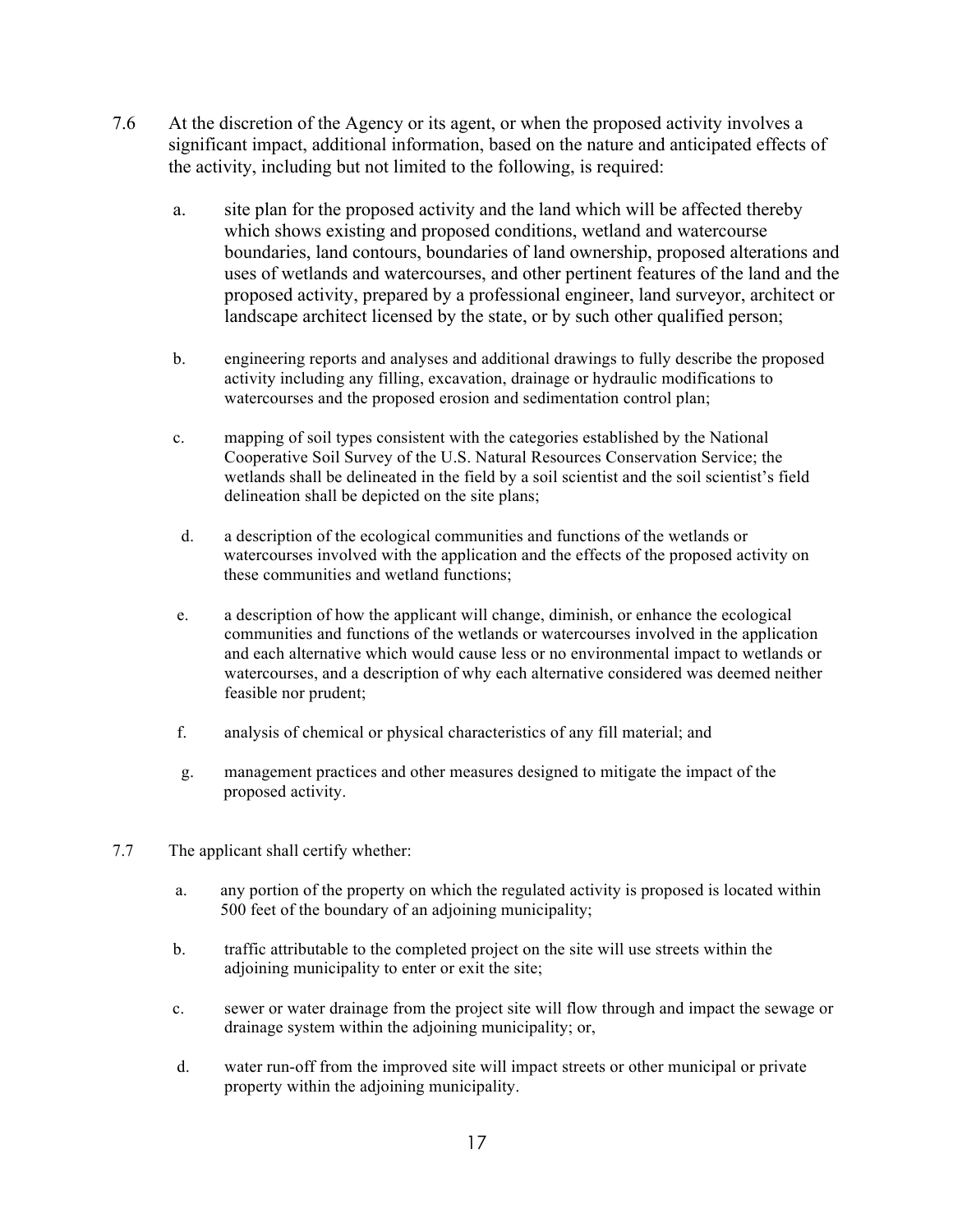- 7.8 Ten (10) copies of all application materials shall be submitted to comprise a complete application unless an applicant is otherwise directed, in writing, by the Agency.
- 7.9 Any application to renew or amend an existing permit shall be filed with the Agency in accordance with section 8 of these regulations at least sixty-five (65) days prior to the expiration date of the permit. Any application to renew or amend such an existing permit shall contain the information required under Section 7 of these regulations provided:
	- a. the application may incorporate the documentation and record of the prior application;
	- b. the application shall describe the extent of work completed at the time of filing and the schedule for completing the activities authorized in the permit;
	- c. the application shall state the reason why the authorized activity was not initiated or completed within the time specified in the permit;
	- d. the application shall describe any changes in facts or circumstances involved with or affecting wetlands or watercourses or use of the land for which the permit was issued;
	- e. the Agency may, prior to the expiration of a permit, accept an untimely application to renew such permit if the authorized activity is ongoing and allow the continuation of work beyond the expiration date if, in its judgment, the permit is likely to be renewed and the public interest or environment will be best served by not interrupting the activity.
- 7.10 Any application to renew a permit shall be granted upon request of the permit holder unless the Agency finds that there has been a substantial change in circumstances which requires a new permit application or an enforcement action has been undertaken with regard to the regulated activity for which the permit was issued provided no permit shall be valid for more than ten(10) years and further provided that any permit issued prior to July 1, 2011 that was in effect and did not expire prior to May 9, 2011 shall be valid for no more than fourteen (14) years.
- 7.11 For any permit application involving property subject to a conservation restriction or preservation restriction, the following shall apply:
	- a. The applicant shall state on the application whether the application involves property subject to a conservation restriction or preservation restriction, as defined below, and if it does shall state the name and address of the person(s) and/or entity(ies) holding such restriction.
	- b. for purposes of this section , " conservation restriction" means a limitation, whether or not stated in the form of a restriction, easement, covenant or condition, in any deed, will or other instrument executed by or on behalf of the owner of the land described therein, including, but not limited to, the state of any political subdivision of the state, or in any order of taking such land whose purpose is to retain land or water area predominantly in their natural, scenic or open condition or in agricultural, farming, forest or open space use.
	- c. for purposes of this section, "preservation restriction" means a limitation, whether or not stated in the form of the restriction, easement, covenant or condition, in any deed, will or other instrument executed by or on behalf of the owner of land, including, but not limited to, the state or and political subdivision of the state, or in any order of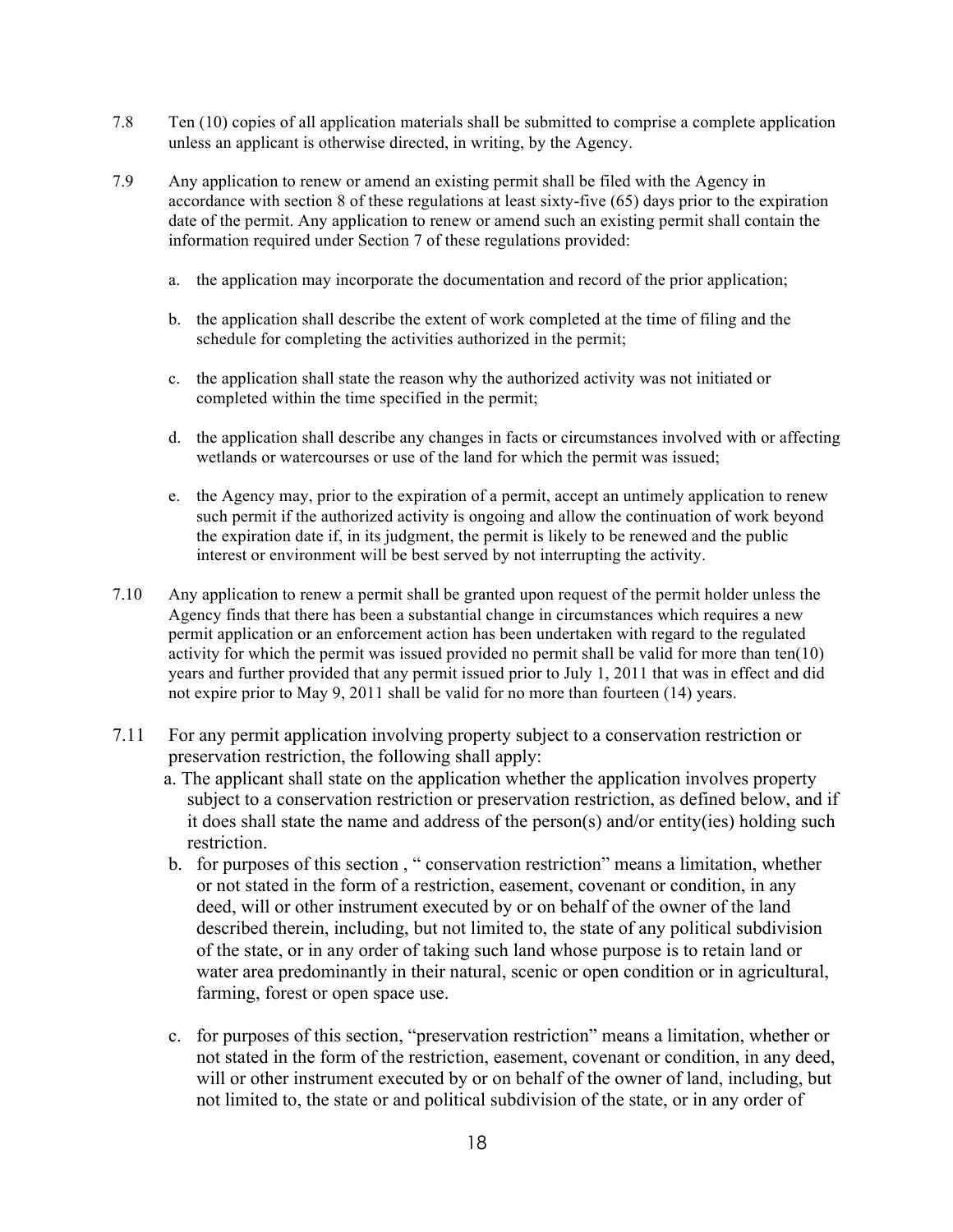taking of such land whose purpose is to preserve historically significant structures or sites.

- d. no person shall file a permit application, other than for interior work in an existing building or for exterior work that does not expand or alter the footprint of an existing building, relating to property that is subject to a conservation restriction or a preservation restriction unless the applicant provides proof that the applicant has provided written notice of such application, by certified mail, return receipt requested, to the party holding such restriction not later than sixty days prior to the filling of the permit application.
- e. in lieu of such notice pursuant to Subsection 7.11c, the applicant may submit a letter from the holder of such restriction or from the holder's authorized agent, verifying that the application is in compliance with the terms of the restriction.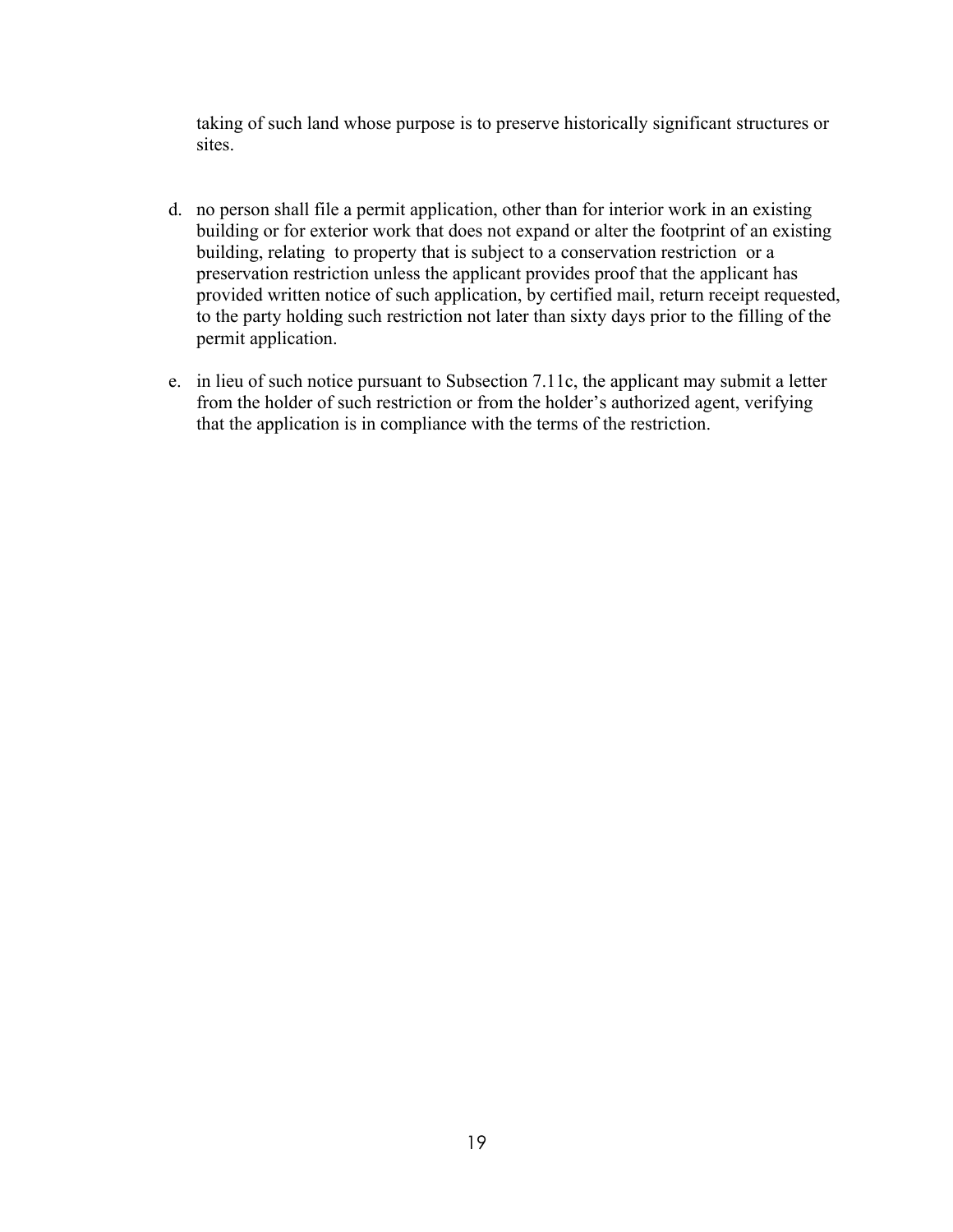# **Application Procedures**

- 8.1 All petitions, applications, requests or appeals shall be submitted to the Inland Wetlands and Watercourse Agency of the Town of Lyme.
- 8.2 The Agency shall, in accordance with Connecticut General Statutes Section 8-7d(f), notify the clerk of any adjoining municipality of the pendency of any application, petition, appeal, request, or plan concerning any project on any site in which:
	- a. any portion of the property affected by a decision of the agency is located within 500 feet of the boundary of an adjoining municipality,
	- b. a significant portion of the traffic to the completed project on the site will use streets within the adjoining municipality to enter or exit the site,
	- c. a significant portion of the sewer or water drainage from the project site will flow through and significantly impact the sewage or drainage system within the adjoining municipality; or
	- d. water run-off from the improved site will impact streets or other municipal or private property within the adjoining municipality.

Such notice shall be made by certified mail, return receipt requested and shall be mailed within seven (7) days of the date of receipt of the application, petition, appeal, request, or plan.

- 8.3 When an application is filed to conduct or cause to be conducted a regulated activity upon an inland wetland or watercourse, any portion of which is within the watershed of a water company as defined in Section 25-32a of the Connecticut General Statutes, the applicant shall provide written notice of the application to the water company and the Commissioner of Public Health in a format prescribed by said commissioner, provided such water company or said commissioner has filed a map showing the boundaries of the watershed on the land records of the municipality in which the application is made and with the inland wetlands agency of such municipality. Such notice shall be made by certified mail, return receipt requested, and shall be mailed not later than seven days after the date of the application, documentation of such notice shall be provided to the Agency. The water company and the Commissioner of Public Health, through a representative, may appear and be heard at any hearing on the application.
- 8.4 The date of receipt of a petition, application, request, or appeal shall be the day of the next regularly scheduled meeting of the Agency, immediately following the day of submission to the Agency or the agent of such petition, application, request or appeal or thirty-five days after such submission, whichever is sooner.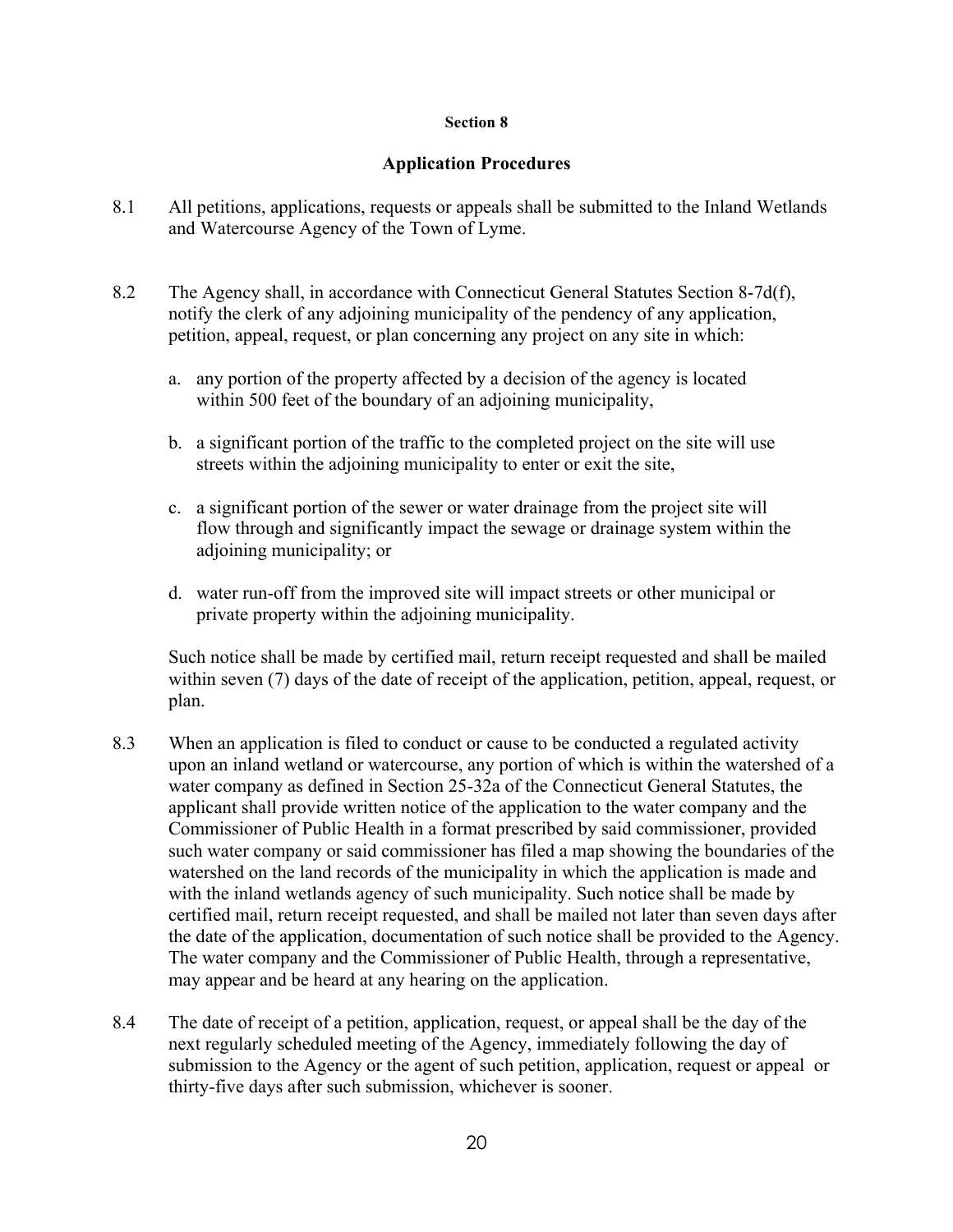- 8.5 At any time during the review period, the applicant shall provide such additional information as the Agency may reasonably require. Requests for such additional information shall not stay the time limitations as set forth in Subsection 11.2 of these regulations.
- 8.6 All applications shall be open for public inspection.
- 8.7 Incomplete applications may be denied.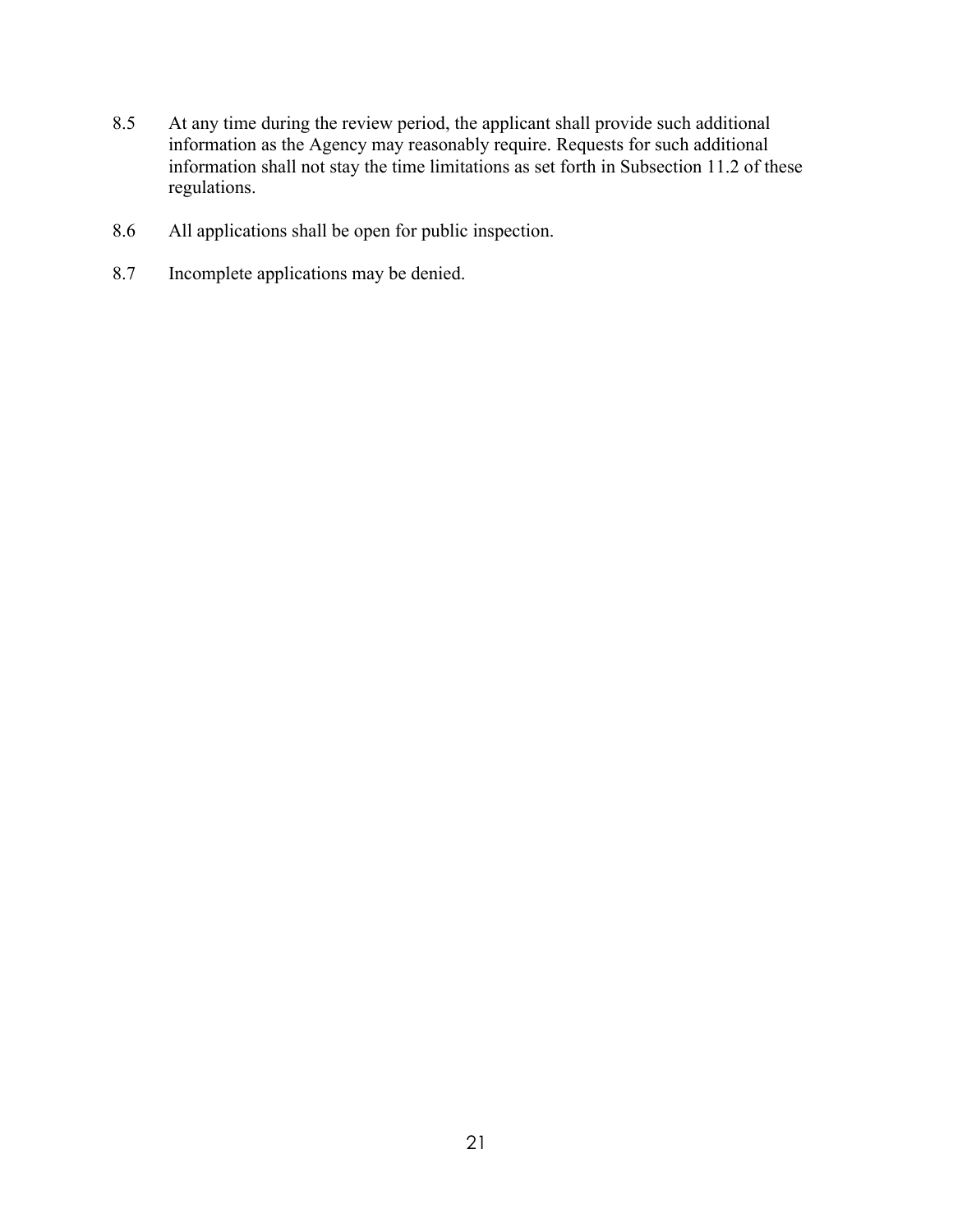#### **Public Hearings**

- 9.1 The Agency shall not hold a public hearing on an application unless: the Agency determines that the proposed activity may have a significant impact on wetlands or watercourses, notification by interveners or a petition requesting a hearing, signed by at least twenty-five persons who are eighteen years of age or older and who reside in the municipality in which the regulated activity is proposed, requesting a hearing is filed with the Agency not later than fourteen days after the date of receipt of such application, or the Inland Wetlands Agency finds that a public hearing regarding such application would be in the public interest. The Agency may issue a permit without a public hearing provided no petition provided for in this section is filed with the Agency on or before the fourteenth day after the date of receipt of the application. Such hearing shall be held no later than sixty-five days after the receipt of such application. All applications and maps and documents relating thereto shall be open for public inspection. At such hearing any person or persons may appear and be heard.
- 9.2 Notice of the public hearing shall be published at least twice at intervals of not less than two  $(2)$  days, the first not more than fifteen  $(15)$  days and not fewer than ten  $(10)$ days, and the last not less than two (2) days before the date set for the hearing in a newspaper having a general circulation in the town where the affected wetland and watercourse is located.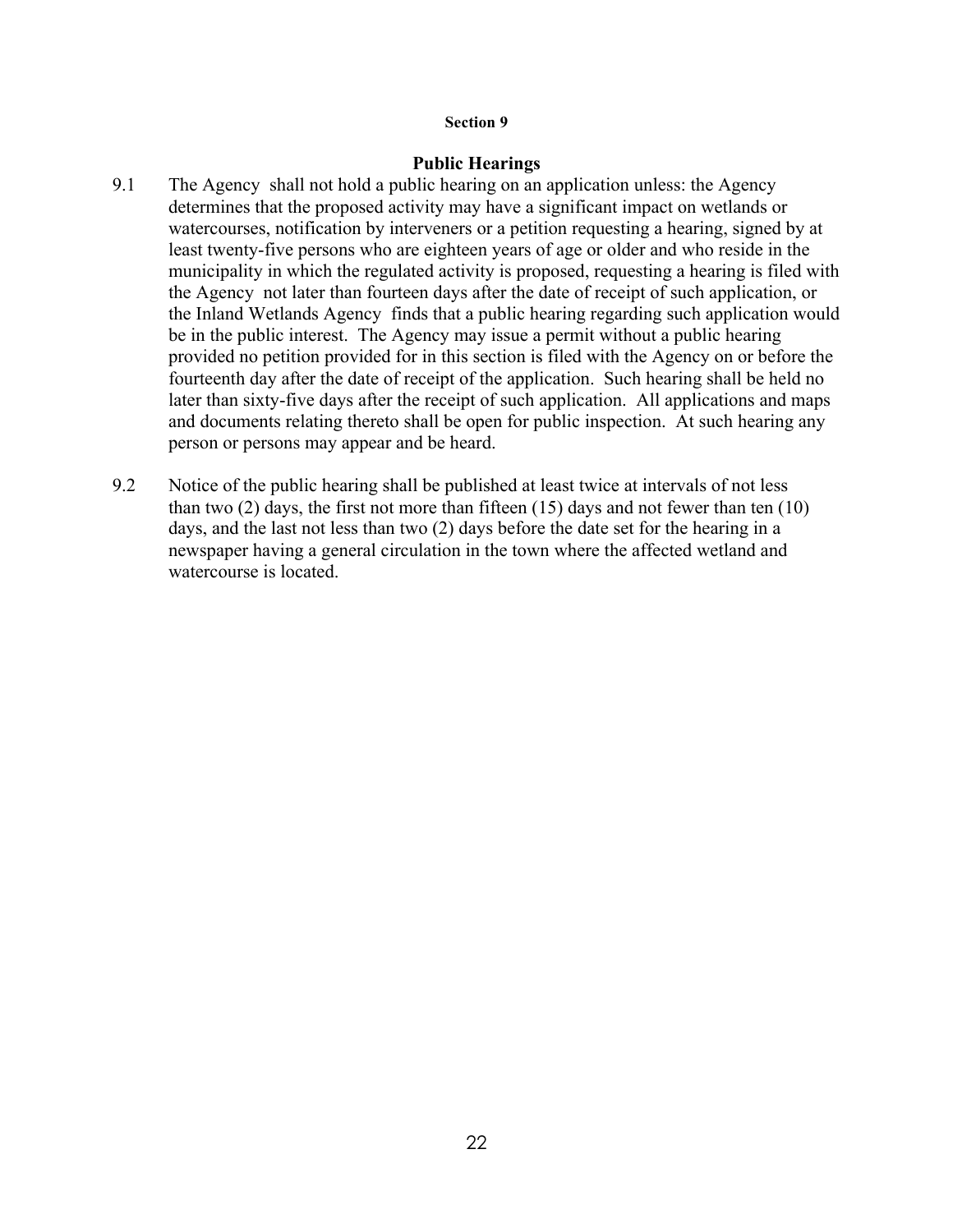## **Considerations for Decision**

- 10.1 The Agency may consider the following in making its decision on an application:
	- a. the application and its supporting documentation, information derived from site walks and inspections of the subject property, and information within the knowledge of Agency members so long as it is revealed to the applicant during the application process.
	- b. reports from other agencies and commissions including but not limited to the Town of Lyme:
		- 1. Conservation Commission
		- 2. Planning and Zoning Commission
		- 3. Building Official
		- 4. Health Officer
	- c. The Agency may also consider comments on any application from the New London County Soil and Water Conservation District, the Lower Connecticut River Valley Council of Governments or other regional organizations (i.e. Council of Elected Officials); agencies in adjacent municipalities which may be affected by the proposed activity, or other technical agencies or organizations which may undertake additional studies or investigations.
	- d. Non-receipt of comments from agencies and commissions listed in subdivisions 10.1.c. and d. above within the prescribed time shall neither delay nor prejudice the decision of the Agency.
	- e. For an application for which a public hearing is held, public comments, evidence and testimony, information derived from site walks and inspections of the subject property, and information within the knowledge of Agency members so long as it is disclosed to the applicant during the public hearing.
- 10.2 Criteria for Decision. In carrying out the purposes and policies of Sections 22a-36 to 22a-45, inclusive, of the Connecticut General Statutes, including matters relating to regulating, licensing and enforcing of the provisions thereof, the Agency shall take into consideration all relevant facts and circumstances, including but not limited to:
	- a. the environmental impact of the proposed regulated activity on wetlands or watercourses;
	- b. the applicant's purpose for, and any feasible and prudent alternatives to, the proposed regulated activity which alternatives would cause less or no environmental impact to wetlands or watercourses;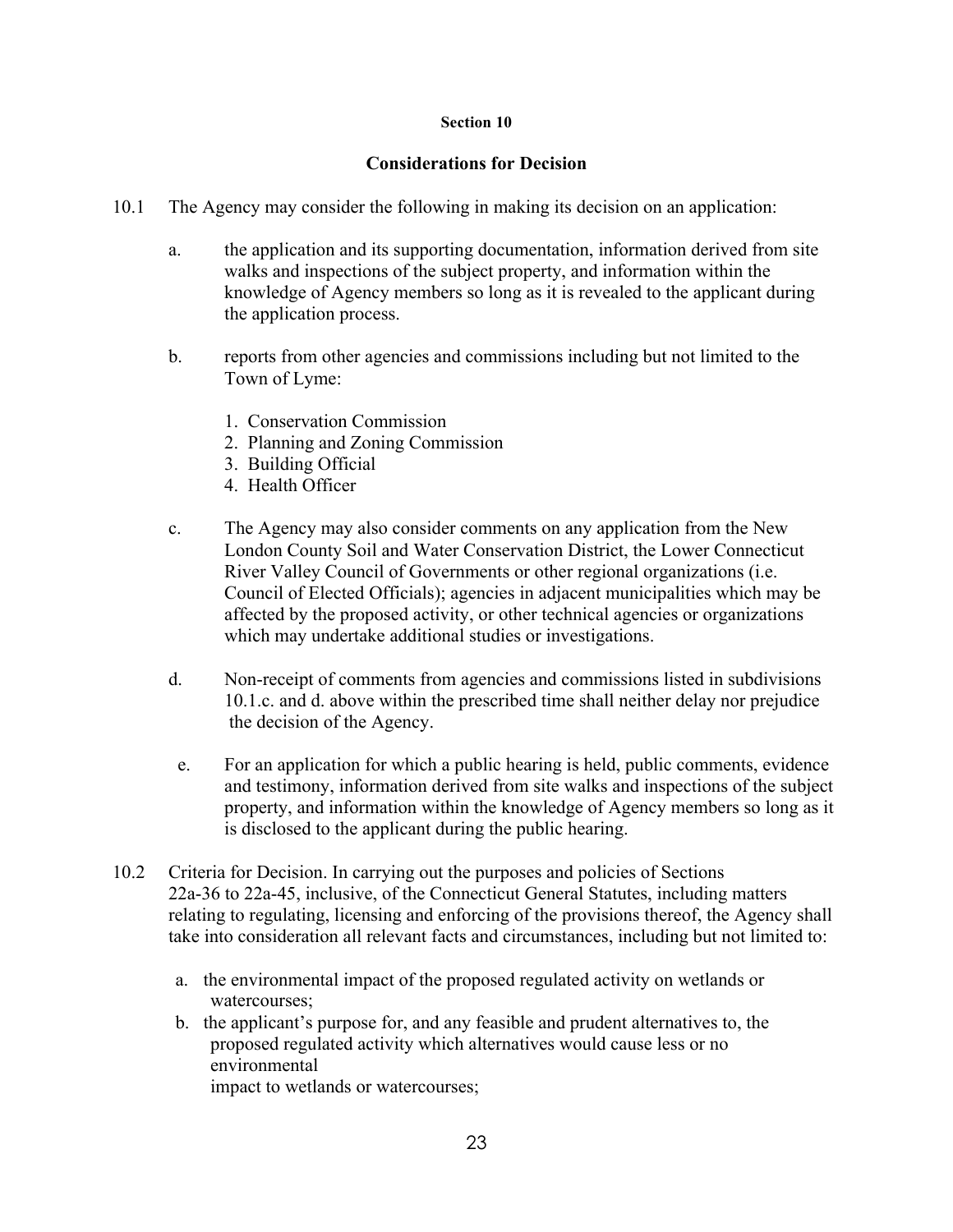- c. the relationship between the short-term and long-term impacts of the proposed regulated activity on wetlands or watercourses and the maintenance and enhancement of long-term productivity of such wetlands or watercourses;
- d. irreversible and irretrievable loss of wetland or watercourse resources which would be caused by the proposed regulated activity, including the extent to which such activity would foreclose a future ability to protect, enhance or restore such resources, and any mitigation measures which may be considered as a condition of issuing a permit for such activity including, but not limited to, measures to (1) prevent or minimize pollution or other environmental damage, (2) maintain or enhance existing environmental quality, or (3) in the following order of priority: restore, enhance and create productive wetland or watercourse resources;
- e. the character and degree of injury to, or interference with, safety, health or the reasonable use of property which is caused or threatened by the proposed regulated activity; and
- f. impacts of the proposed regulated activity on wetlands or watercourses outside the area for which the activity is proposed, and future activities associated with or reasonably related to, the proposed regulated activity which are made inevitable by the proposed regulated activity and which may have an impact on wetlands or watercourses.
- 10.3 In the case of an application which received a public hearing pursuant to a finding by the Agency that the proposed activity may have a significant impact on wetlands or watercourses, a permit shall not be issued unless the Agency finds on the basis of the record that a feasible and prudent alternative does not exist. In making this finding, the Agency shall consider the facts and circumstances set forth in Subsection 10.2 of this Section. The finding and the reasons, therefore, shall be stated on the record in writing.
- 10.4 In the case of an application which is denied on the basis of a finding that there may be feasible and prudent alternatives to the proposed regulated activity which have less adverse impact on wetlands or watercourses, the Agency shall propose on the record in writing the types of alternatives which the applicant may investigate provided this subsection shall not be construed to shift the burden from the applicant to prove that he is entitled to the permit or to present alternatives to the proposed regulated activity.
- 10.5 In the case of an application where the applicant has provided written notice pursuant to Subsections 7.11(c) of these regulations, the holder of the restriction may provide proof to Agency that granting of the permit application will violate the terms of the restriction. Upon a finding that the requested land use violates the terms of such restriction, the Agency shall not grant the permit approval.
- 10.6 In the case of an application where the applicant fails to comply with the provisions of Subsections 7.11 (c) or 7.11(d) of these regulations, (1) the party holding the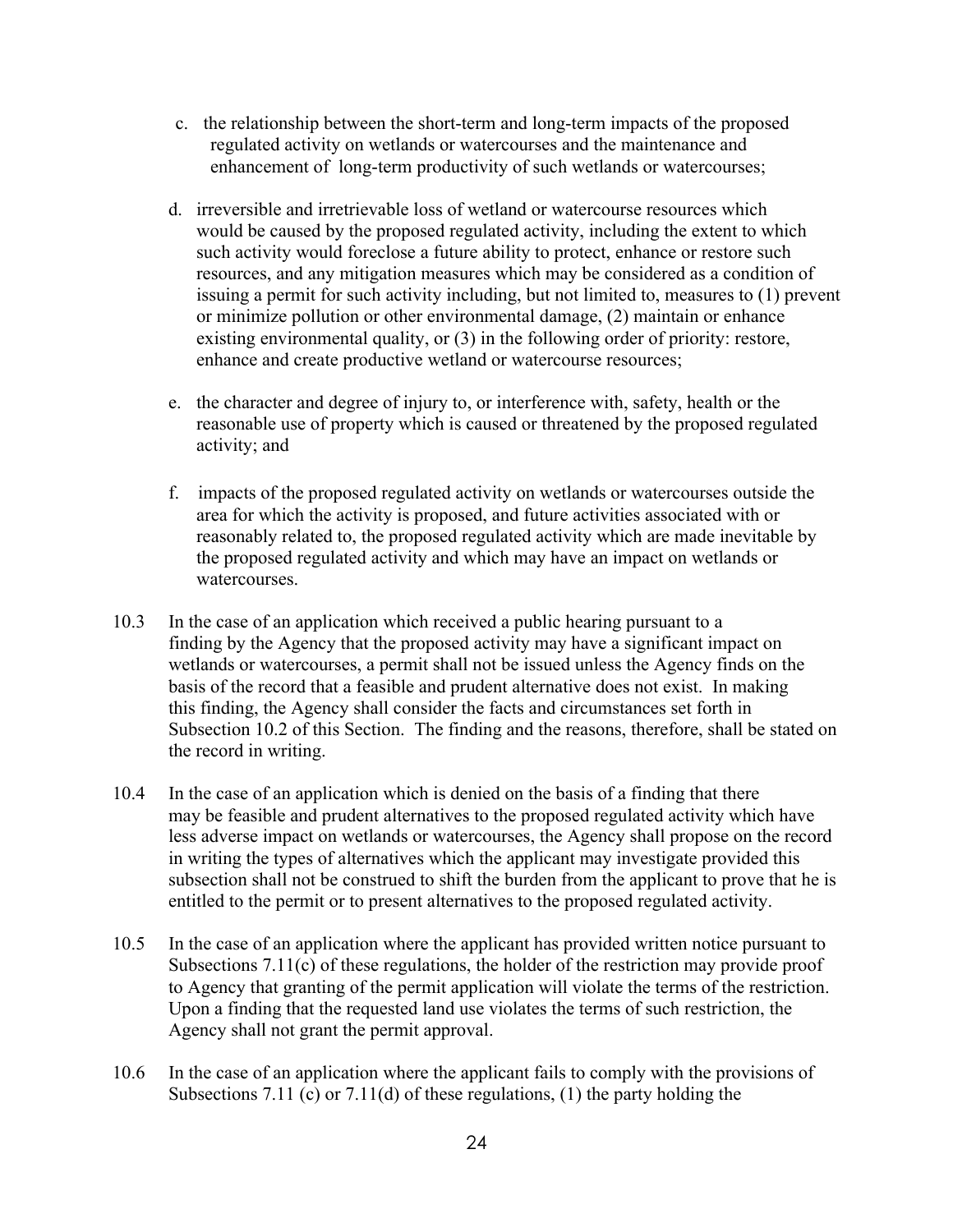conservation or preservation restriction, other than a state Agency that holds such restriction, may, no later than fifteen days after receipt of actual notice of permit approval, file an appeal with the Agency, subject to the rules and regulations of such agency relating to appeals. The Agency shall reverse the permit approval upon a finding that the requested land use violates the terms of such restriction; or (2) the state agency that holds such restriction may, not later than thirty days after receipt of actual notice of permit approval, file an appeal with the Agency, subject to the rules and regulations of such agency relating to appeals. The Agency shall immediately reverse such permit approval if the commissioner of the state agency that holds such restriction certifies that the land use authorized in such permit violates the terms of such conservation or preservation restriction.

- 10.7 Nothing in Subsections 7.11(c) or 7.11(d) of these regulations shall be construed to prohibit the filing of a permit application or to require such written notice when the activity that is the subject of such permit application will occur on a portion of property that is not restricted under the terms of such conservation or preservation restriction.
- 10.8 For purposes of this section, (1) "wetlands and watercourses" includes aquatic, plant, or animal life and habitats in wetlands or watercourses, and (2) "habitats" means areas or environments in which an organism or biological population normally lives or occurs.
- 10.9 The Agency shall not deny or condition an application for a regulated activity in an area outside wetlands or watercourses on the basis of an impact or effect on aquatic, plant, or animal life unless such activity will likely impact or affect the physical characteristics of such wetlands or watercourses.
- 10.10 In reaching its decision on any application after a public hearing, the Agency shall base its decision on the record of that hearing.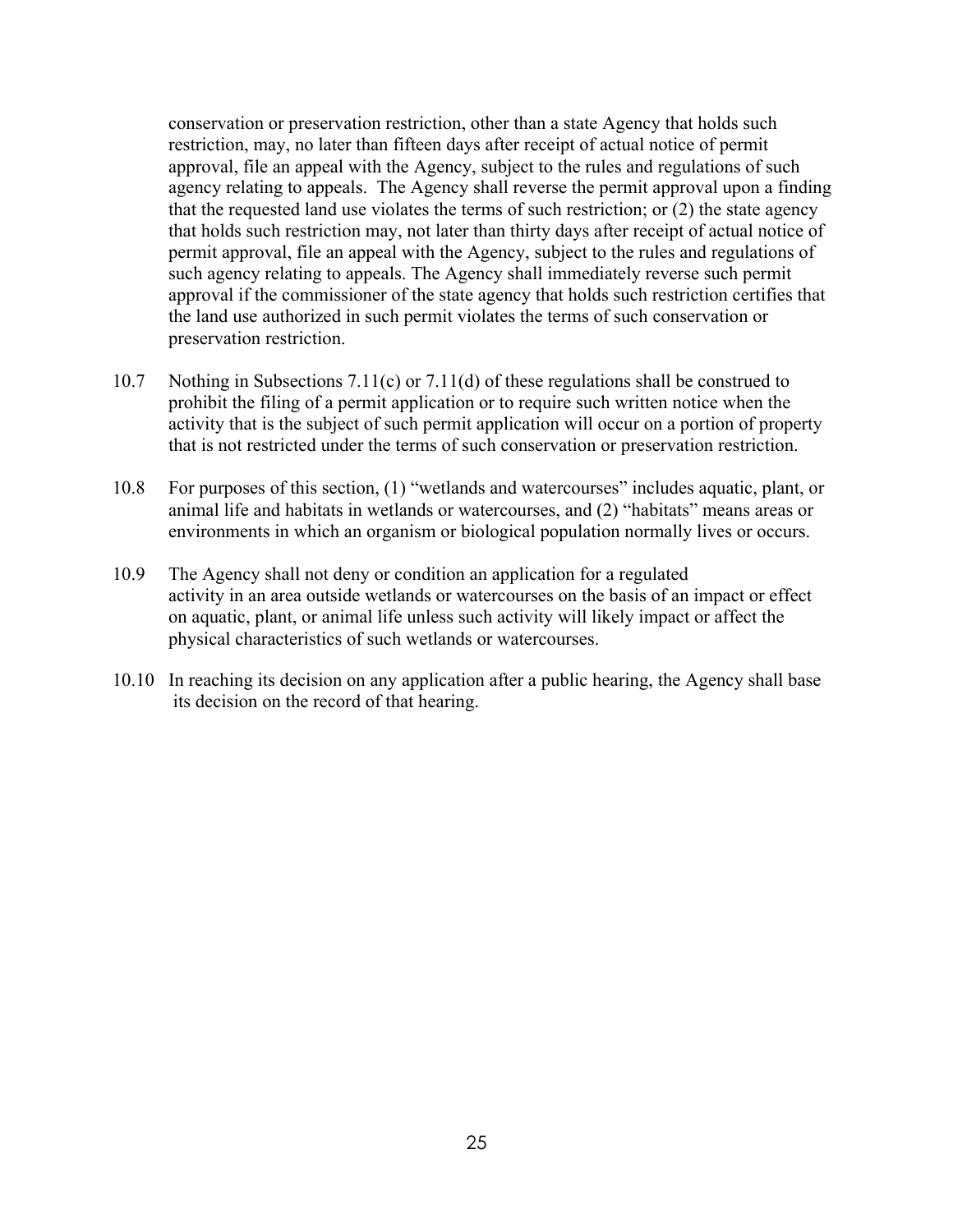#### **Decision Process and Permit**

- 11.1 The Agency, or its duly authorized agent, acting pursuant to Section 12 of these Regulations, may, in accordance with Section 10 of these regulations, grant the application as filed or grant it upon other terms, conditions, limitations or modifications of the regulated activity designed to carry out the purposes and policies of the Act, or deny the application. Such terms may include any reasonable measures which would mitigate the impacts of the regulated activity and which would (a) prevent or minimize pollution or other environmental damage, (b) maintain or enhance existing environmental quality, or (c) in the following order of priority: restore, enhance and create productive wetland or watercourse resources. Such terms may include restrictions as to the time of year in which a regulated activity may be conducted, provided the Agency, or its agent, determines that such restrictions are necessary to carry out the policy of Sections 22a-36 to 22a-45, inclusive, of the Connecticut General Statutes.
- 11.2 No later than sixty-five (65) days after receipt of an application, the Agency may hold a public hearing on such application. The hearing shall be completed within thirty-five (35) days of its commencement. Action shall be taken on applications within thirty-five (35) days after completion of a public hearing. In the absence of a public hearing, action shall be taken on applications within sixty-five (65) days from the date of receipt of the application. The applicant may consent to one or more extensions of the periods specified in this subsection for the holding of the hearing and for action on such application, provided the total extension of any such period shall not be for longer than a total of sixty-five (65) days, or may withdraw such application. The failure of the Agency to act within any time period specified in this subsection, or any extension thereof, shall not be deemed to constitute approval of the application. An application deemed incomplete by the Agency shall be withdrawn by the applicant or denied by the Agency.
- 11.3 The Agency shall state upon its record the reasons and bases for its decision.
- 11.4 The Agency shall notify the applicant and any person entitled to such notice of its decision within fifteen (15) days of the date of the decision by certified mail, return receipt requested, and the Agency shall cause notice of its order in the issuance or denial of the permit, to be published in a newspaper having general circulation in the town wherein the inland wetlands or watercourse lies. In any case in which such notice is not published within such fifteen day period, the applicant may provide for the publication of such notice within ten days thereafter.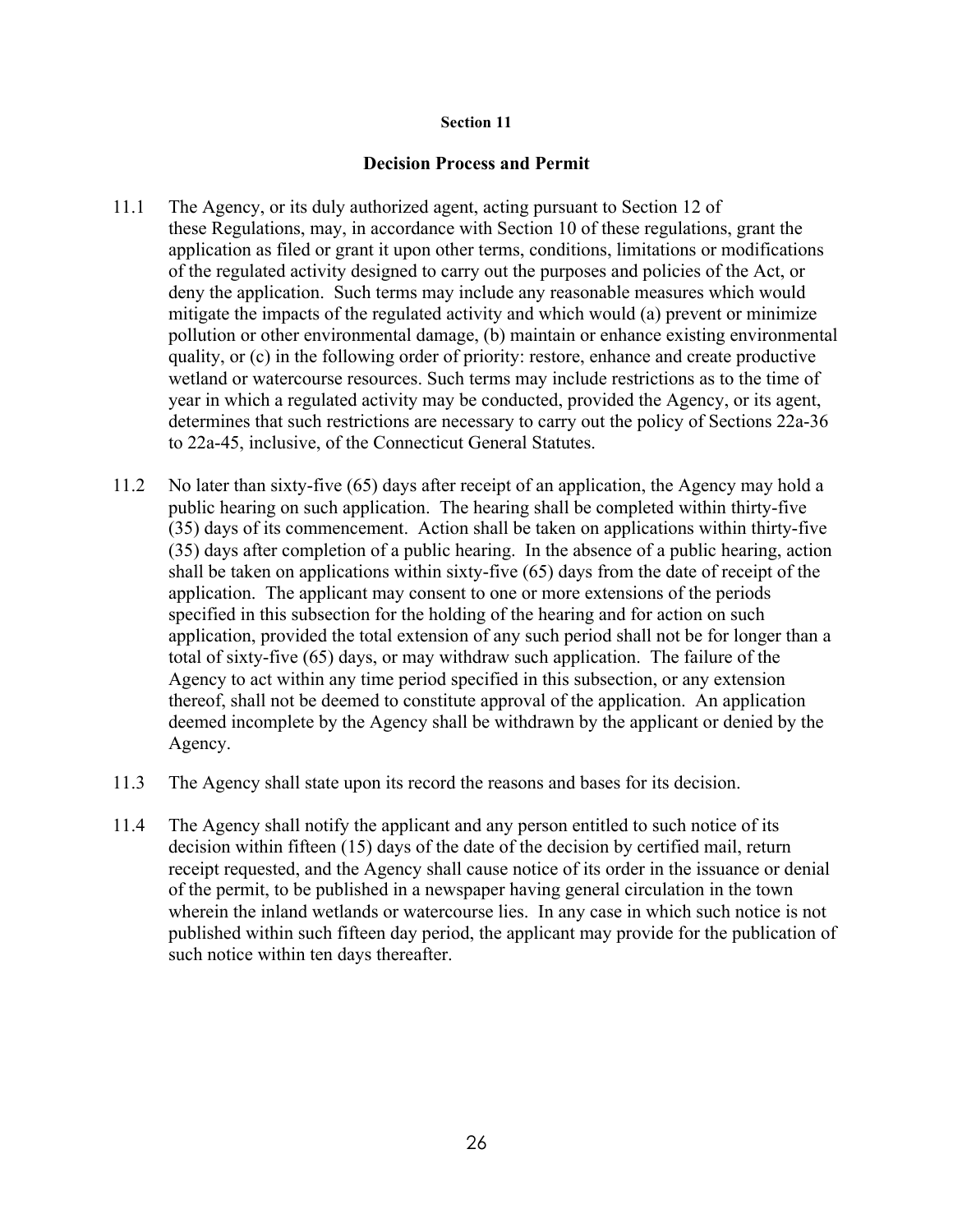- 11.5 If an activity authorized by an inland wetland permit also involves an activity which requires a zoning or subdivision approval, special zoning permit, or variance or special exception, under Sections 8-3(g), 8-3c, or 8-26 of the Connecticut General Statues, the Agency shall file a copy of the decision and report on the application with the Town of Lyme Planning and Zoning Commission within fifteen days of the date of the decision thereon.
- 11.6 Any permit issued by the Agency for the development of land for which an approval is required under chapter 124, 124b, 126 or 126a of the Connecticut General Statutes shall be valid until the approval granted under such chapter expires or for ten years, whichever is earlier. Any permit issued by the Agency for any activity for which an approval is not required under chapter 124, 124b, 126 or 126a shall be valid for not less than two years and not more than five years.
- 11.6.1 Notwithstanding the provisions of Section 11.6 of these regulations, any permit issued by the Agency prior to July 1, 2011 that was in effect and did not expire prior to May 9, 2011 shall be valid for a period not less than nine years after the date of such approval.
- 11.7 No permit issued by the Agency shall be assigned or transferred without the written permission of the Agency.
- 11.8 If a bond or insurance is required in accordance with Section 13 of these Regulations, the Agency may withhold issuing the permit until such bond or insurance is provided.
- 11.9 General provisions in the issuance of all permits:

a. the Agency has relied in whole or in part on information provided by the applicant and if such information subsequently proves to be false, deceptive, incomplete or inaccurate, the permit may be modified, suspended or revoked.

b. all permits issued by the Agency are subject to and do not derogate any present or future rights or powers of the Agency or the Town of Lyme, and convey no rights in real estate or material nor any exclusive privileges, and are further subject to any and all public and private rights and to any federal, state, and municipal laws or regulations pertinent to the subject land or activity.

c. if the activity authorized by the Agency's permit also involves an activity which requires zoning or subdivision approval, special permit, variance or special exception under Sections 8.3(g), 8-3c, or 8-26 of the Connecticut General Statutes, no work pursuant to the wetland permit may begin until such approval is obtained.

d. in constructing the authorized activities, the permittee shall implement such management practices consistent with the terms and conditions of the permit as needed to control storm water discharges and to prevent erosion and sedimentation and to otherwise prevent pollution of wetlands and watercourses.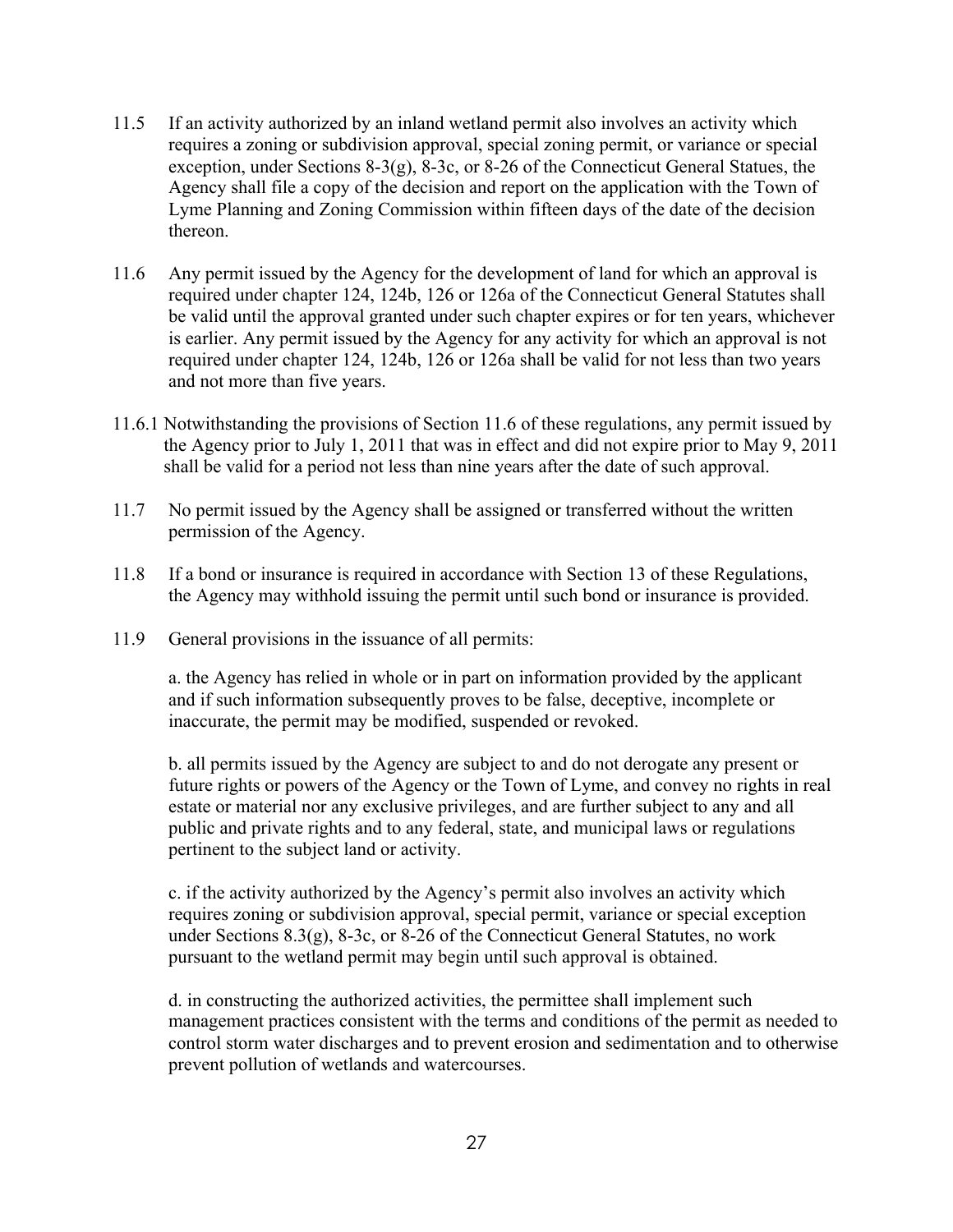# **Action by Duly Authorized Agent**

- 12 .1 The Agency may delegate to its duly authorized agent the authority to approve or extend a permit for an activity that is not located in a wetland or watercourse when such agent finds that the conduct of such activity would result in no greater than a minimal impact on any wetlands or watercourses provided such agent has completed the comprehensive training program developed by the Commissioner of Environmental Protection pursuant to Section 22a-39 of the Connecticut General Statutes. Requests for such approval shall be made on an application form provided by the Agency and shall contain the information listed under Section 7.5 of these regulations and any other information the Agency may reasonably require.
- 12.2 Notwithstanding the provisions for receipt and processing applications prescribed in Sections 8, 9 and 11 of these regulations, such agent may approve or extend such an activity at any time.
- 12.3 Any person receiving such approval from such agent shall, within ten days of the date of such approval, publish at the permittee's expense notice of the approval in a newspaper having a general circulation in the town wherein the activity is located or will have an effect. Any person may appeal such decision of such agent to the Agency within fifteen days after the publication date of the notice and the Agency shall consider such appeal at its next regularly scheduled meeting provided such meeting is no earlier than three business days after receipt by such Agency or its agent of such appeal. Any person may appear and be heard at the meeting held by the Agency to consider the subject appeal. The Agency shall, at its discretion, sustain, alter, or reject the decision of its agent or require an application for a permit in accordance with Section 7 of these regulations.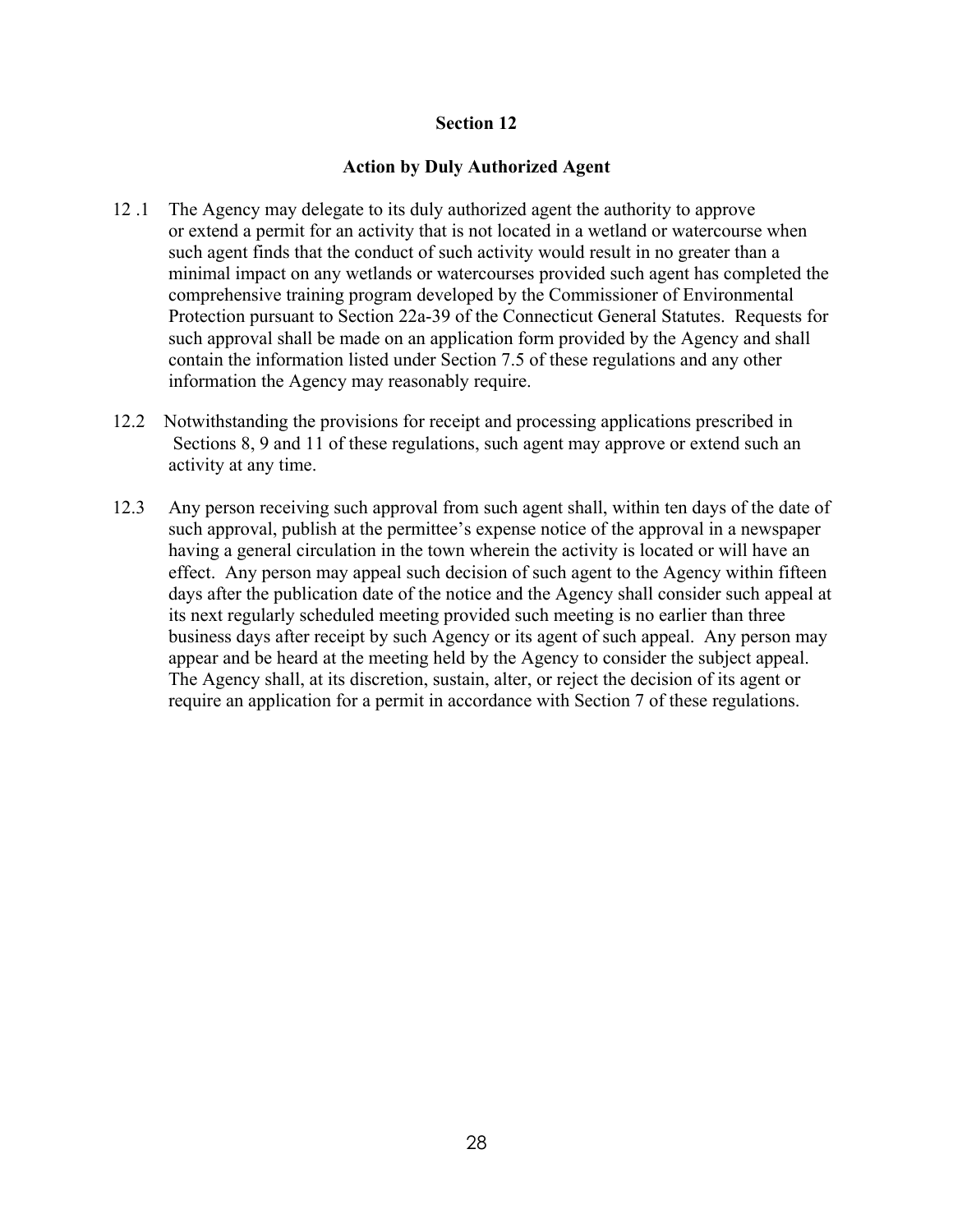# **Bond and Insurance**

- 13.1 The Agency and/or its agent may require as a permit condition the filing of a bond with such surety in such amount and in a form approved by the Agency.
- 13.2 The bond or surety shall be conditioned on compliance with all provisions of these regulations and the terms, conditions and limitations established in the permit.
- 13.3 The applicant may also be required to certify public liability insurance against liability which might result from proposed operation or use covering any and all damage which might occur within two (2) years of completion of such operations, in an amount to be determined by the Agency and/or its agent commensurate with the projected operation.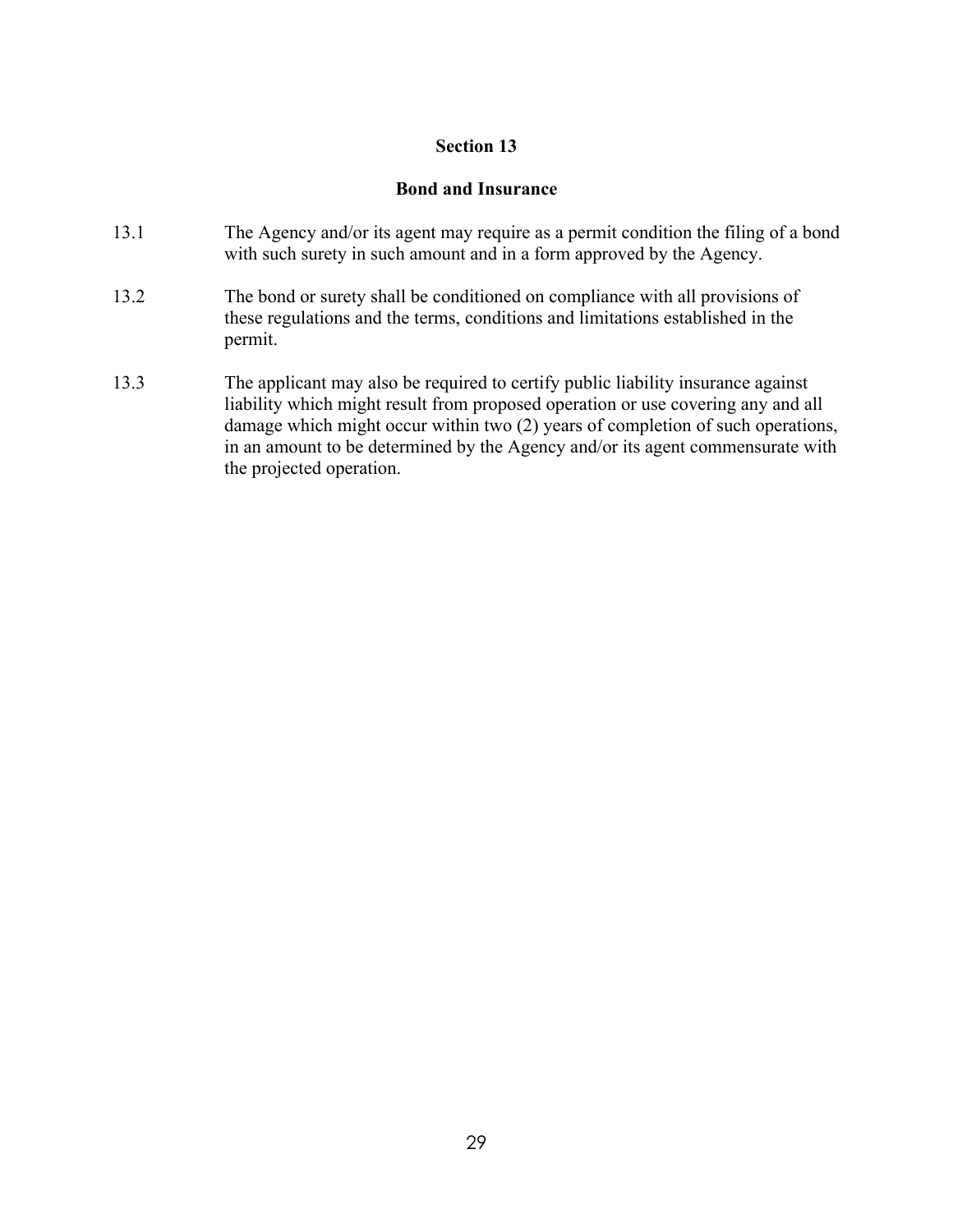#### **Section 14 Enforcement/Extensions and renewals**

- 14.1 The Agency may appoint an agent or agents to act in its behalf with the authority to inspect property and issue notices of violation or cease and desist orders and carry out other actions or investigations necessary for the enforcement of these regulations. In carrying out the purposes of this section, the Agency or its duly authorized agent shall take into consideration the criteria for decision under Section 10.2 of these regulations.
- 14.2 The Agency or its agent may make regular inspections, at reasonable hours, during the life of a permit, of all regulated activities for which permits have been issued under these regulations.
- 14.3 If the Agency or its authorized agent finds that any person is conducting or maintaining any activity, facility or condition which is in violation of the Act or these regulations, the Agency or its duly authorized agent may:
	- a. issue a written order by certified mail, return receipt requested, to such person conducting such activity or maintaining such facility or condition to immediately cease such activity or to correct such facility or condition. Immediate action as directed by the Agency or its agent to safeguard the area shall be accomplished. Within ten (10) calendar days of the issuance of such order the Agency shall hold a hearing to provide the person an opportunity to be heard and show cause why the order should not remain in effect. The Agency shall consider the facts presented at the hearing and within ten (10) days of the completion of the hearing notify the person by certified mail that the original order remains in effect, that a revised order is in effect, or that the order has been withdrawn. The Agency shall publish notice of its decision in a newspaper having general circulation in the municipality. The original order shall be effective upon issuance and shall remain in effect until the Agency affirms, revises or withdraws the order. The issuance of an order pursuant to this subsection shall not delay or bar an action pursuant to Section 22-44 of the Connecticut General Statutes, as amended.
	- b. issue a notice of violation to such person conducting such activity or maintaining such facility or condition, stating the nature of the violation, the jurisdiction of the Agency, and prescribing the necessary action and steps to correct the violation including, without limitation, halting work in wetlands or watercourses. The Agency may request that the individual appear at the next regularly scheduled meeting of the Agency to discuss the unauthorized activity, and/or provide a written reply to the notice or file an application for the necessary permit. Failure to carry out the action(s) directed in a notice of violation may result in issuance of the order provided in subdivision 14.3 or other enforcement proceedings as provided by law.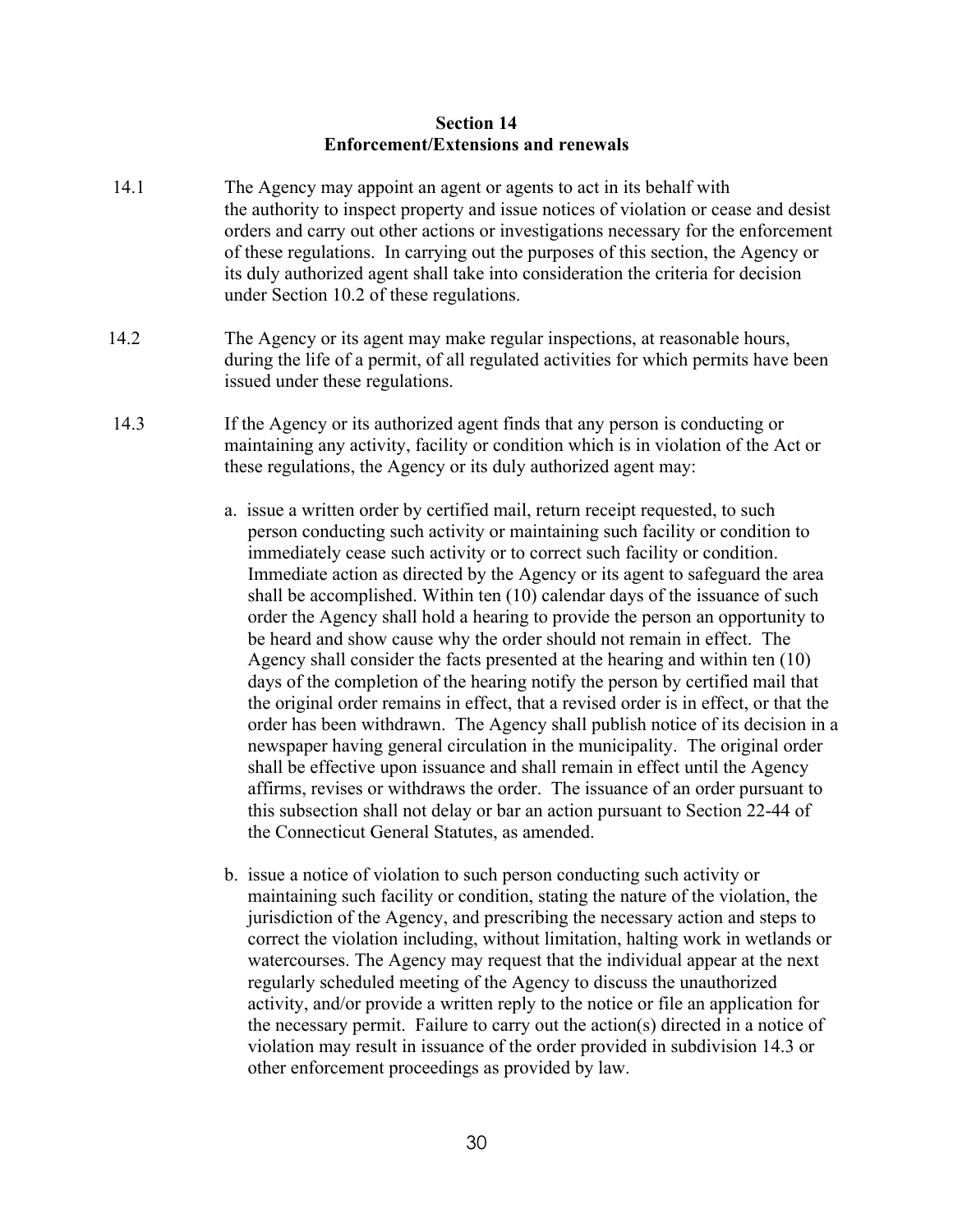- 14.4 The Agency may suspend or revoke a permit if it finds that the permittee has not complied with the terms, conditions or limitations set forth in the permit or has exceeded the scope of the work as set forth in the application including application plans. Prior to revoking or suspending any permit, the Agency shall issue notice to the permittee, personally or by certified mail, return receipt requested, setting forth the facts or conduct that warrants the intended action. The Agency shall hold a hearing to provide the permittee an opportunity to show that it is in compliance with its permit and any and all requirements for retention of the permit. The permittee shall be notified of the Agency's decision to suspend, revoke, or maintain a permit by certified mail within fifteen (15) days of the date of its decision. The Agency shall publish notice of the suspension or revocation in a newspaper having general circulation in the municipality.
- 14.5 Any application to extend the expiration date of previously issued permit or amend an existing permit shall be filed with the Agency at least sixty-five (65) days prior to the expiration date for the permit in accordance with Subsections 7 through 13 of these regulations. Any application for amendment, renewal or extension shall be made in accordance with this section, provided:
	- a. The application shall state the reason why the authorized activities were not initiated or completed within the time specified in the permit.
	- b. The application shall describe any changes in facts or circumstances involved with or affecting wetlands or watercourses of the property for which the permit was issued.
	- c. The Agency may accept an untimely application to extend the expiration date of a permit if the authorized activity is ongoing and allow the continuation of work beyond the date if in its judgment, the permit is likely to be extended and the public interest or environment will be best served by not interrupting the activity. The application shall describe the extent of work completed at the time of filing and the schedule for completing the activities authorized in the permit.
	- d. The Agency shall evaluate the application pursuant to Section 10 of these regulations and grant the application as filed, grant it with any terms or limitations, or deny it.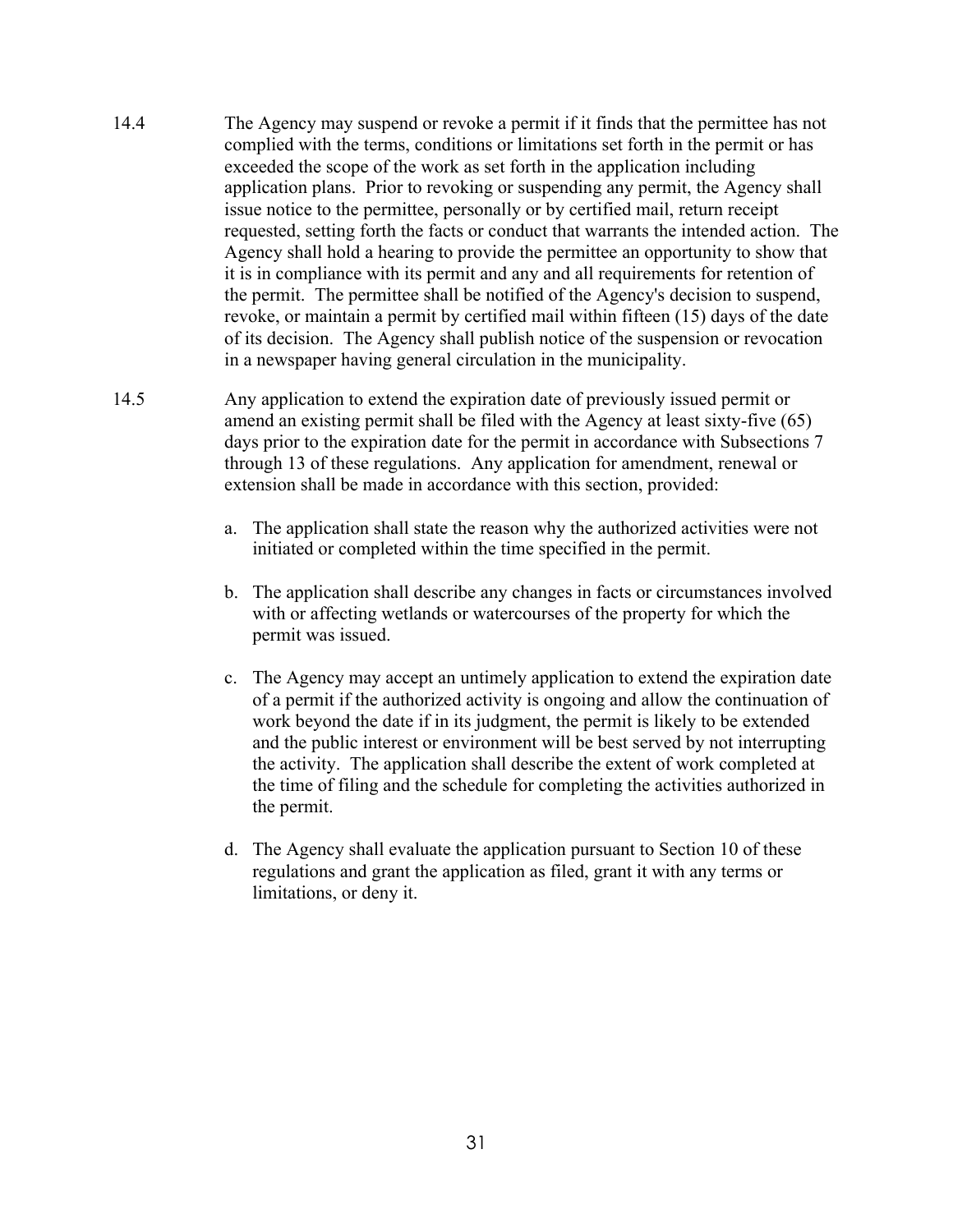# **Section 15 Amendments**

- 15.1 These regulations and the Inland Wetlands and Watercourses Map for the Town of Lyme may be amended, from time to time, by the Agency in accordance with changes in the Connecticut General Statutes or regulations of the Connecticut Department of Energy and Environmental Protection, or as new information regarding soils, hydrology or obligate botanical species peculiar to inland wetlands and watercourses, including vernal pools, becomes available.
- 15.2 An application filed with the Agency which is in conformance with the applicable inland wetlands regulations as of the date of the receipt of such application shall not be required thereafter to comply with any change in inland wetland regulations, including changes to setbacks and buffers, taking effect on or after the date of such receipt, and any appeal from the decision of such Agency with respect to such application shall not be dismissed by the Superior Court on the grounds that such a change has taken effect on or after the date of such receipt. The provisions of this section shall not be construed to apply (1) to the establishment, amendment or change of boundaries of inland wetlands or watercourses or (2) to any change in regulations necessary to make such regulations consistent with the provisions of the Act as of the date of such receipt.
- 15.3 These regulations and the Town of Lyme Inland Wetlands and Watercourses Map shall be amended in the manner specified in Section 22a-42a of the Connecticut General Statutes, as amended. The Agency shall provide the Commissioner of Energy and Environmental Protection with a copy of any proposed regulations and notice of the public hearing to consider any proposed regulations or amendments thereto, except map amendments, at least thirty-five days before the public hearing on their adoption.
- 15.4 Petitions requesting changes or amendments to the "Inland Wetlands and Watercourses Map, Lyme, Connecticut", shall contain at least the following information:
	- a. the petitioner's name, mailing address, email address and telephone number;
	- b. the address, or location, of the land affected by the petition,
	- c. the petitioner's interest in the land affected by the petition,
	- d. map(s) showing the geographic location of the land affected by the petition and the existing and the proposed wetland(s) and watercourse(s) boundaries, including vernal pools, on such land in accurate detail together with the documentation supporting such proposed boundary locations; and
	- e. the reasons for the requested action.
- 15.5 Any person who submits a petition to amend the Inland Wetlands and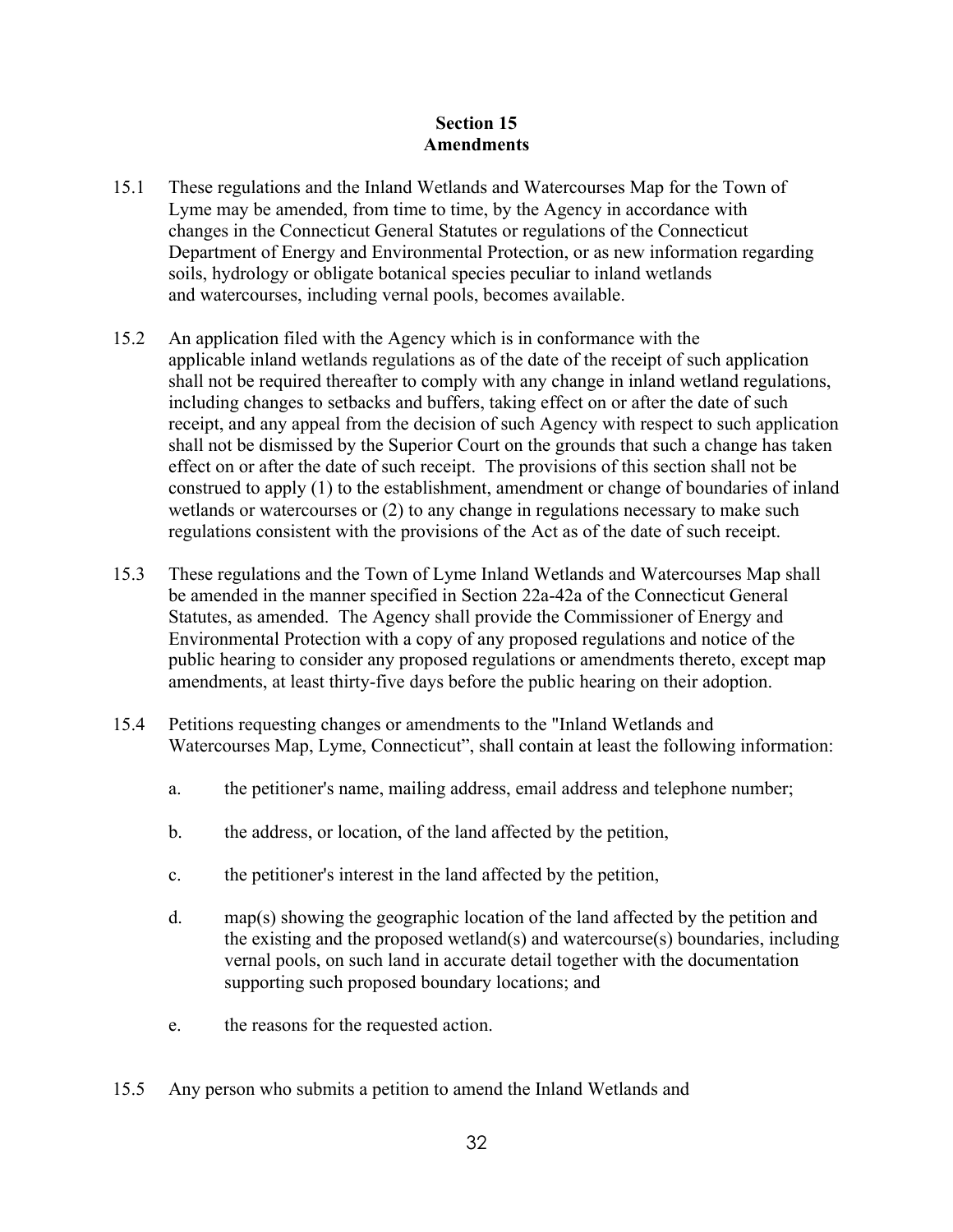Watercourses Map, Lyme, Connecticut, shall bear the burden of proof for all requested map amendments. Such proof may include, but is not limited to, professional interpretation of aerial photography and remote sensing imagery, resource mapping, soils mapping, or other information acceptable to the Agency. If such person is the owner, developer or contract purchaser of the land that is the subject of the petition, or if such person is representing the interests of such an owner, developer or purchaser, in addition to the information required in Subsection 15.4, the petition shall include:

- a. the name, mailing address, email address and telephone number of the owner(s) of such land and owner(s) agent or other representative;
- b. the names and mailing addresses of the owners of abutting land;
- c. documentation by a soil scientist of the distribution of wetland soils on said land. Such documentation shall at a minimum include the report of the soil scientist documenting the location of wetland soils on the land and a map of the said land indicating the flag locations set by the soil scientist and defining the boundaries of wetland soil types; and map(s) showing any proposed development of the land in relation to existing and proposed wetland and watercourse boundaries.
- 15.6 The Inland Wetlands soils and Watercourses shall be delineated by a soil scientist, geologist, ecologist or other qualified individual.
- 15.7 A public hearing shall be held on petitions to amend the Inland Wetlands and Watercourses Map. Notice of the hearing shall be published in a newspaper having general circulation in the municipality at least twice at intervals of not less than two days, the first not more than fifteen (15) days nor less than ten (10) days, and the last not less than two (2) days, before such hearing. A copy of such proposed boundary change shall be filed in the office of the town clerk for public inspection at least ten (10) days before such hearing.
- 15.8 The Agency shall hold a public hearing on a petition to amend the regulations and the Inland Wetlands and Watercourses Map within sixty-five (65) days after receipt of such petition. The hearing shall be completed within thirty-five (35) days after commencement. The Agency shall act upon the changes requested in such petition within thirty-five (35) days after completion of the hearing. At such hearing, any person or persons may appear and be heard and may be represented by agent or attorney. The petitioner may consent to one or more extensions of any period specified in this subsection provided the total extension of all such periods shall not be for longer than sixty-five days (65) days or may withdraw such petition. Failure of the Agency to act within any time period specified in this subsection or any extension thereof, shall not be deemed to constitute approval of the petition.
- 15.9 The Agency, in accordance with State General Statute 22a-42a(b), shall make its decision and state, in writing, the reasons why the change in the Inland Wetlands and Watercourses Map was made.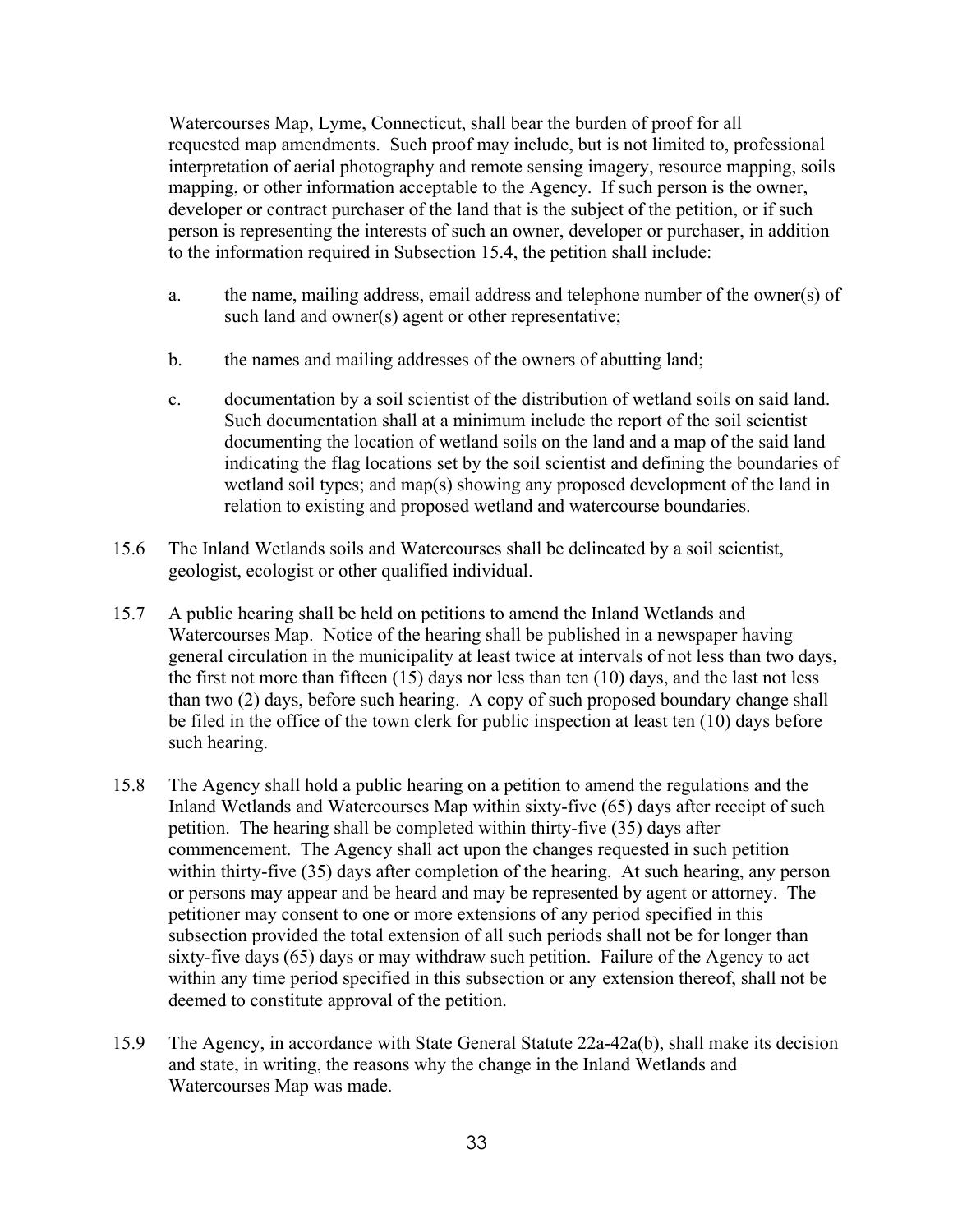- 15.10 These regulations shall become effective at such time as is fixed by the Agency provided a copy of such regulation, boundary or change shall be filed in the Office of the Town Clerk of Lyme, Connecticut, and publications of legal notice of promulgation in a newspaper having general circulation in the Town of Lyme.
- 15.11 All regulations, including regulated area boundary maps, promulgated or amended by the Agency, pursuant to the Act, shall be submitted by the Agency to the Commissioner of the Department of Energy and Environmental Protection not later than ten (10) days after their adoption, provided that failure to submit such regulation, boundary or change to the Commissioner of the Energy and Environmental Protection shall not impair the validity of such regulation, boundary or change.
- 15.12. a. in the event that the Commissioner shall find any part of the Agency's regulation not in conformity, the Commissioner shall issue a notice of nonconformance that shall include:

i. the reasons for holding any part to be nonconforming;

ii. the section or sections whose operation and effect shall be suspended until they shall be amended and resubmitted;

iii. the extent to which the Commissioner shall exercise jurisdiction over the municipal wetlands watercourses, for their protection, in the interval between the issuance of a notice of nonconformance and the resubmission of amended regulations, including boundary maps.

- b. the Agency shall, pursuant to the provisions for adopting and amending Regulations contained in the Act, initiate proceedings to amend such nonconforming regulations within twenty (20) days of the receipt of a notice of nonconformance.
- c. upon disapproval of any regulations, the Commissioner shall assume jurisdiction over those portions of the regulations as may be necessary to assure continuity of the wetland and watercourse regulation in the Town. This jurisdiction shall cease upon approval of the regulations by the Commissioner.
- d. failure of the Commissioner to issue a notice of nonconformance within sixty (60) days of the receipt of such regulations, maps, or amendments shall be taken as approval of such regulations.
- e. if municipal regulations were not submitted to and granted approval by the Commissioner in a preliminary form prior to adoption, they shall not become effective until granted final written approval by the Commissioner.
- 15.13 All enforcement activities undertaken by the Town and all appeals which pertain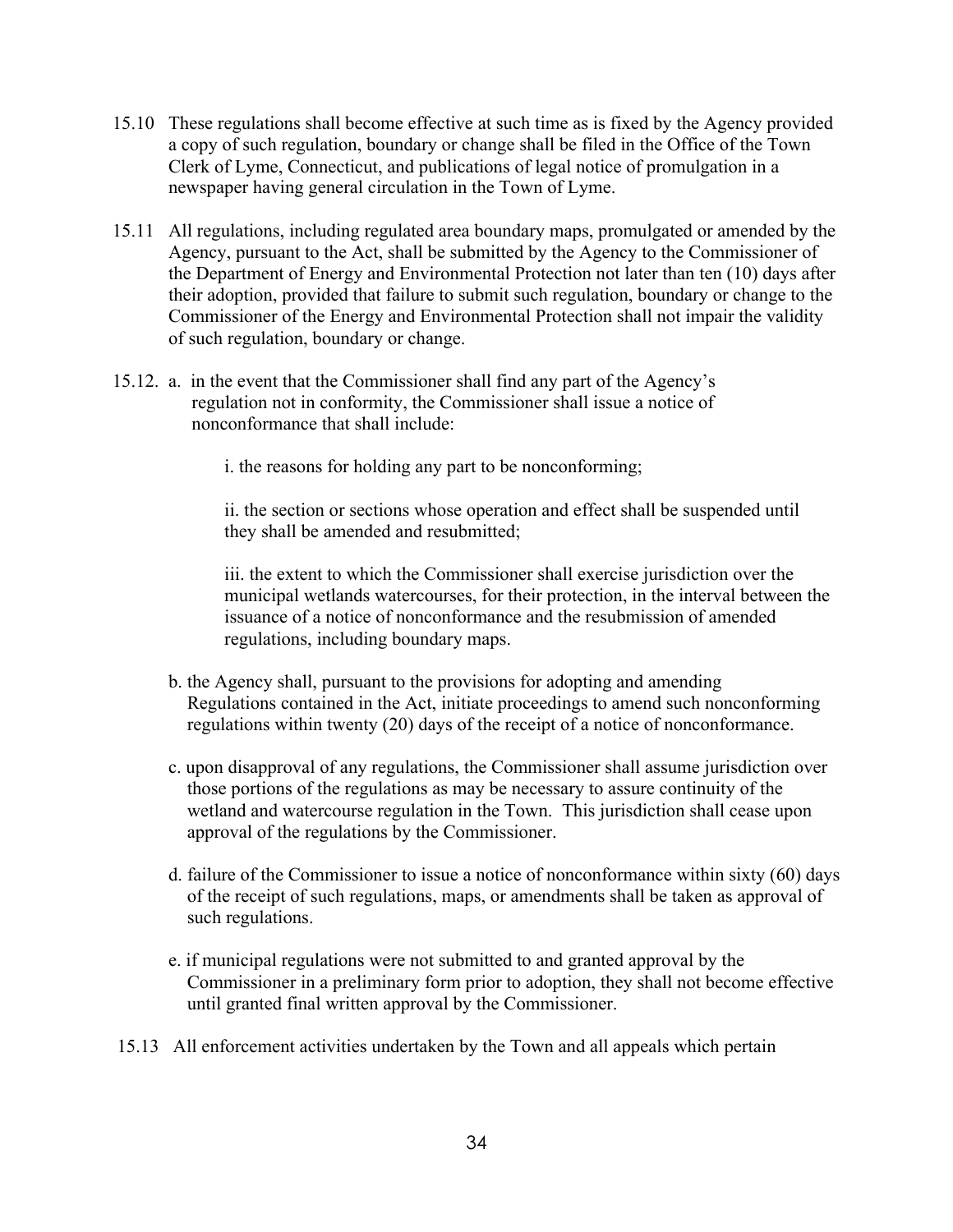to the wetlands and watercourses of the State shall be reported, on a form supplied by the Commissioner within fifteen (15) days of the commencement of such action. The Agency may file a certificate of an enforcement order on the land records of the Town.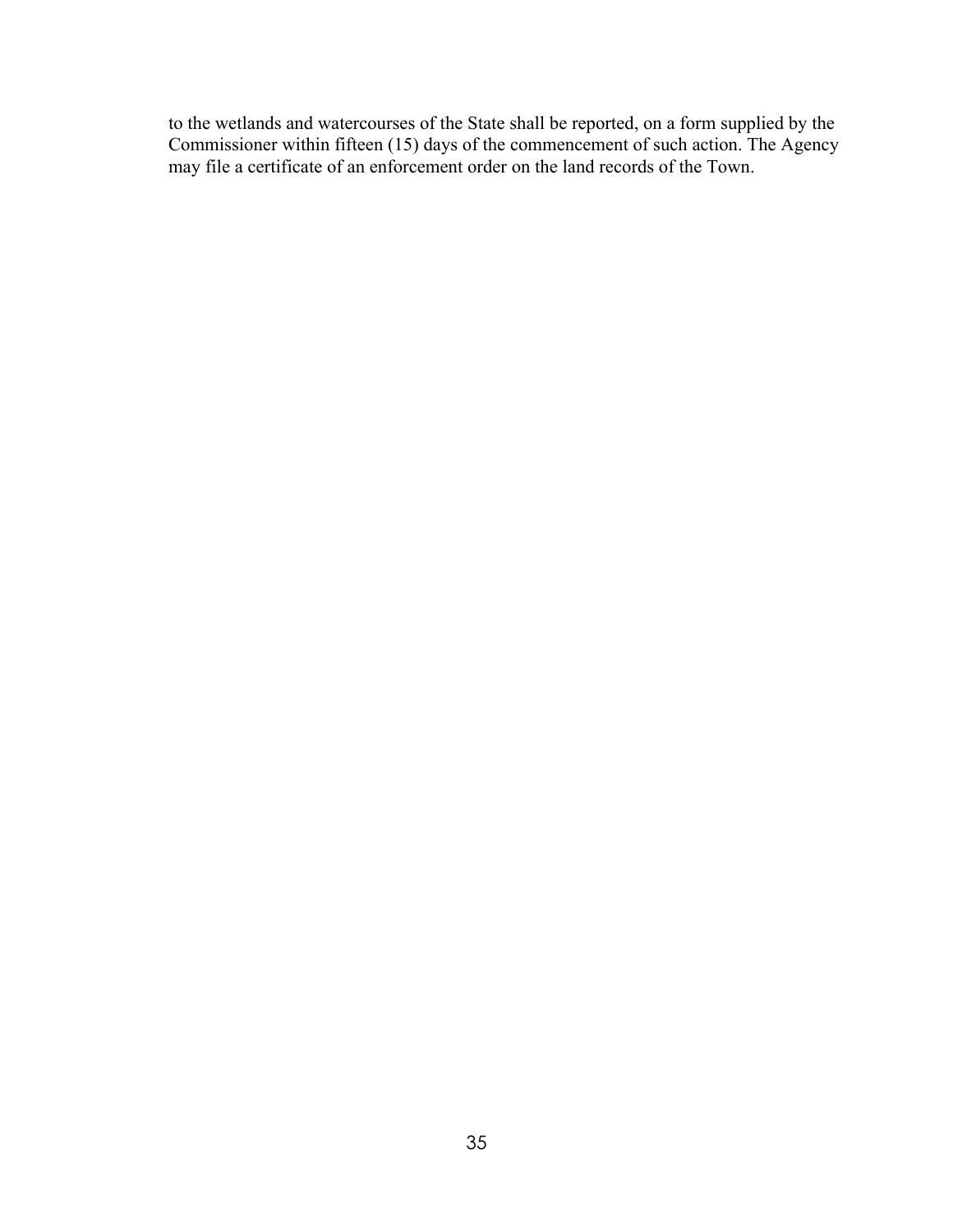# **Appeals**

- 16.1 Appeal on actions of the Agency shall be made in accordance with the provisions of Section 22-43 of the Connecticut General Statutes, as amended.
- 16.2 Notice of such appeal shall be served upon the Agency and the Commissioner of Energy and Environmental Protection.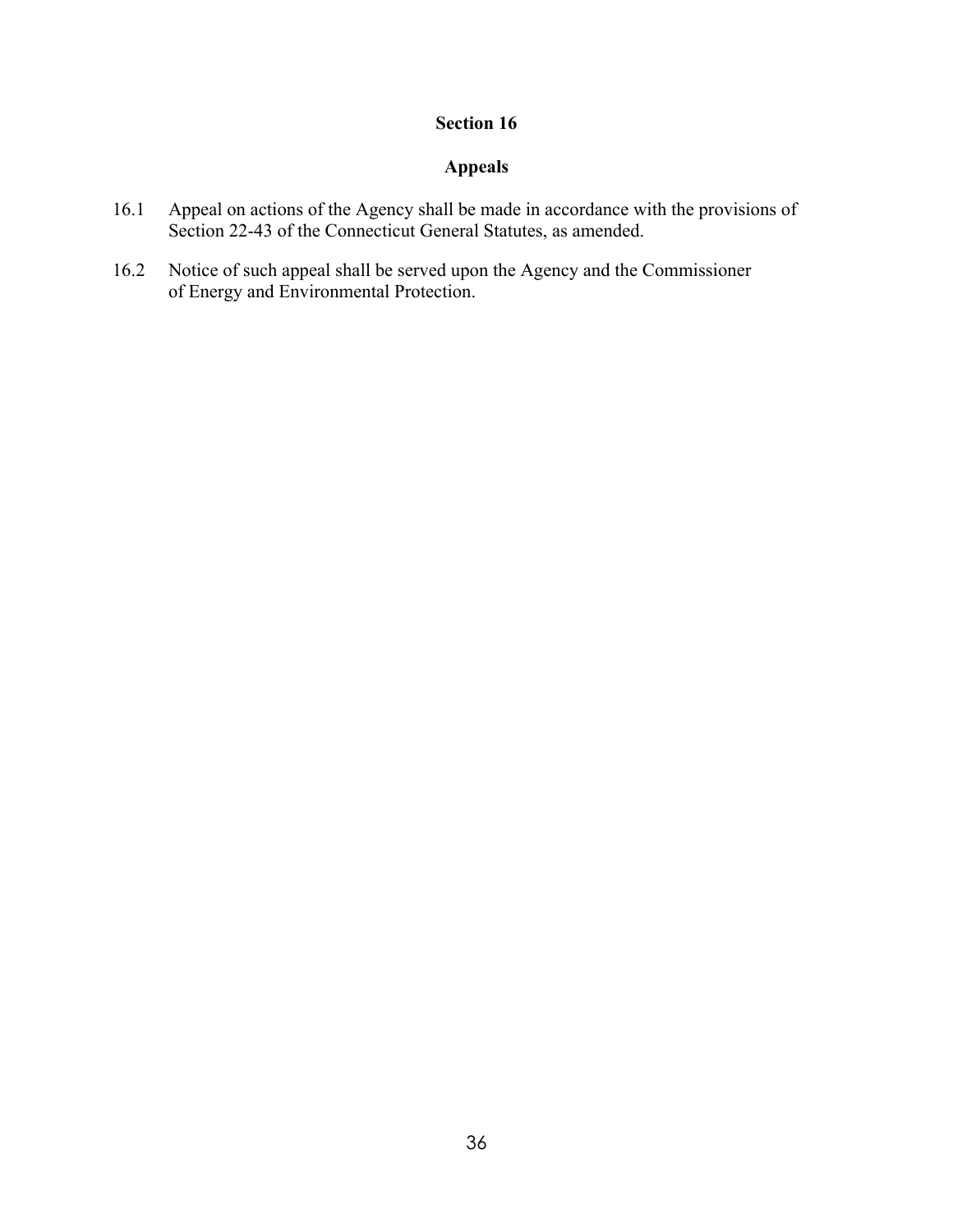# **Conflict and Severance**

- 17.1 If there is a conflict among the provisions of these regulations, the provision which imposes the most stringent standards for the use of wetlands and watercourses shall govern. The invalidity of any word, clause, sentence, section, part, subsection, subdivision or provision of these regulations shall not affect the validity of any other part, which can be given effect without such invalid part or parts.
- 17.2 If there is a conflict between the provisions of these regulations and the provisions of the Act, the provisions of the Act shall govern.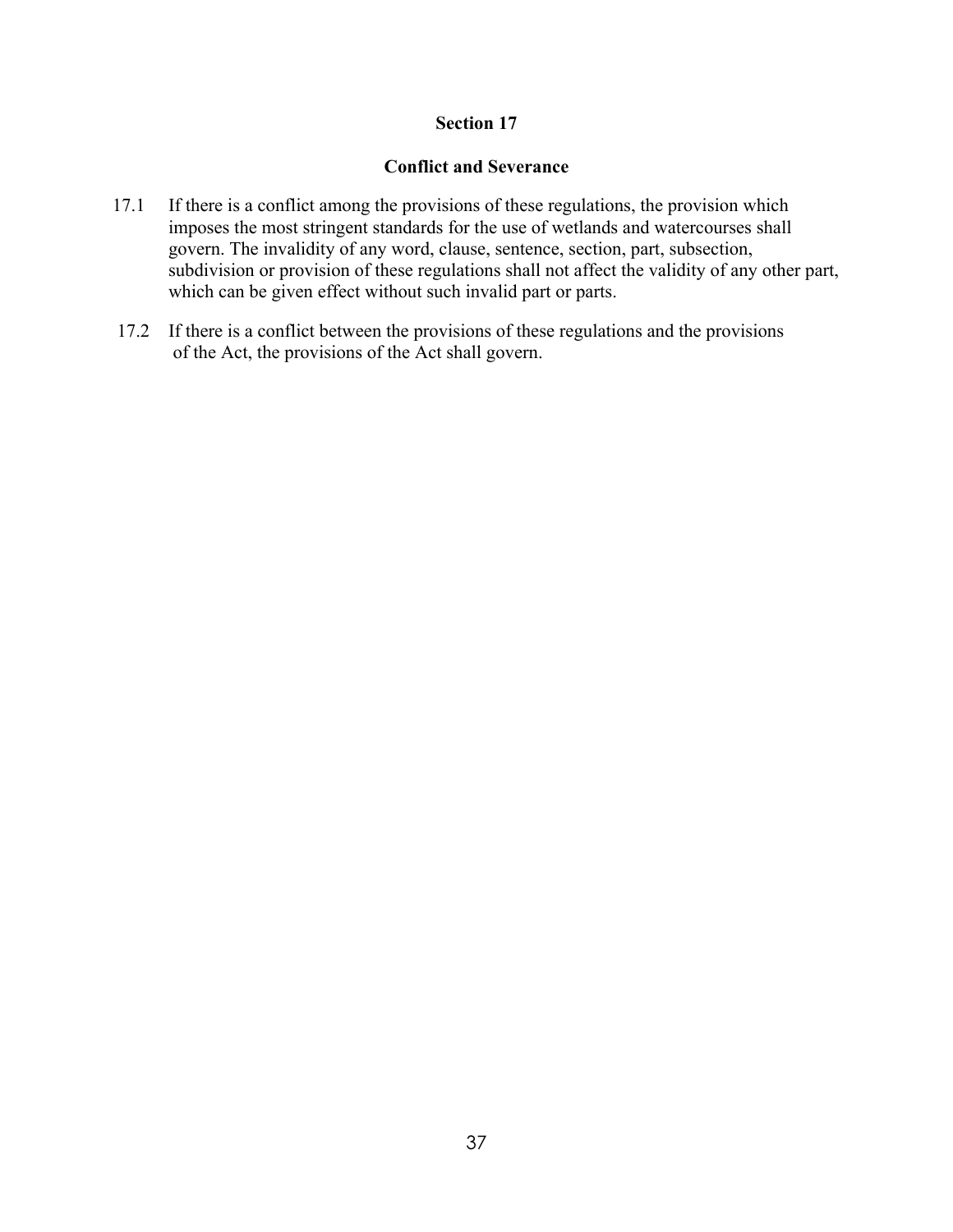#### **Other Permits**

- 18.1 Nothing in these regulations shall obviate the requirements for the applicant to obtain any other assents, permits or licenses required by law or regulation by the Town of Lyme, the State of Connecticut or the Government of the United States including any approval(s) required by the Connecticut Department of Energy and Environmental Protection and the U.S. Army Corps of Engineers. Obtaining such assents, permits or licenses are the sole responsibility of the applicant.
- 18.2 No person shall conduct any regulated activity within an inland wetland or watercourse, including vernal pool, nor within one hundred (100') feet (lateral distance) of the mapped boundary of a wetland or watercourses, in accordance with Section 5.5 hereinabove, if such regulated activity requires zoning or subdivision approval, without first having obtained a valid certificate of zoning or subdivision approval, special exception, site plan approval, certificate of zoning compliance, variance, and/or other documentation required by the Lyme Zoning and/or Subdivision Regulations establishing that the proposal complies with the said Zoning and/or Subdivision Regulations.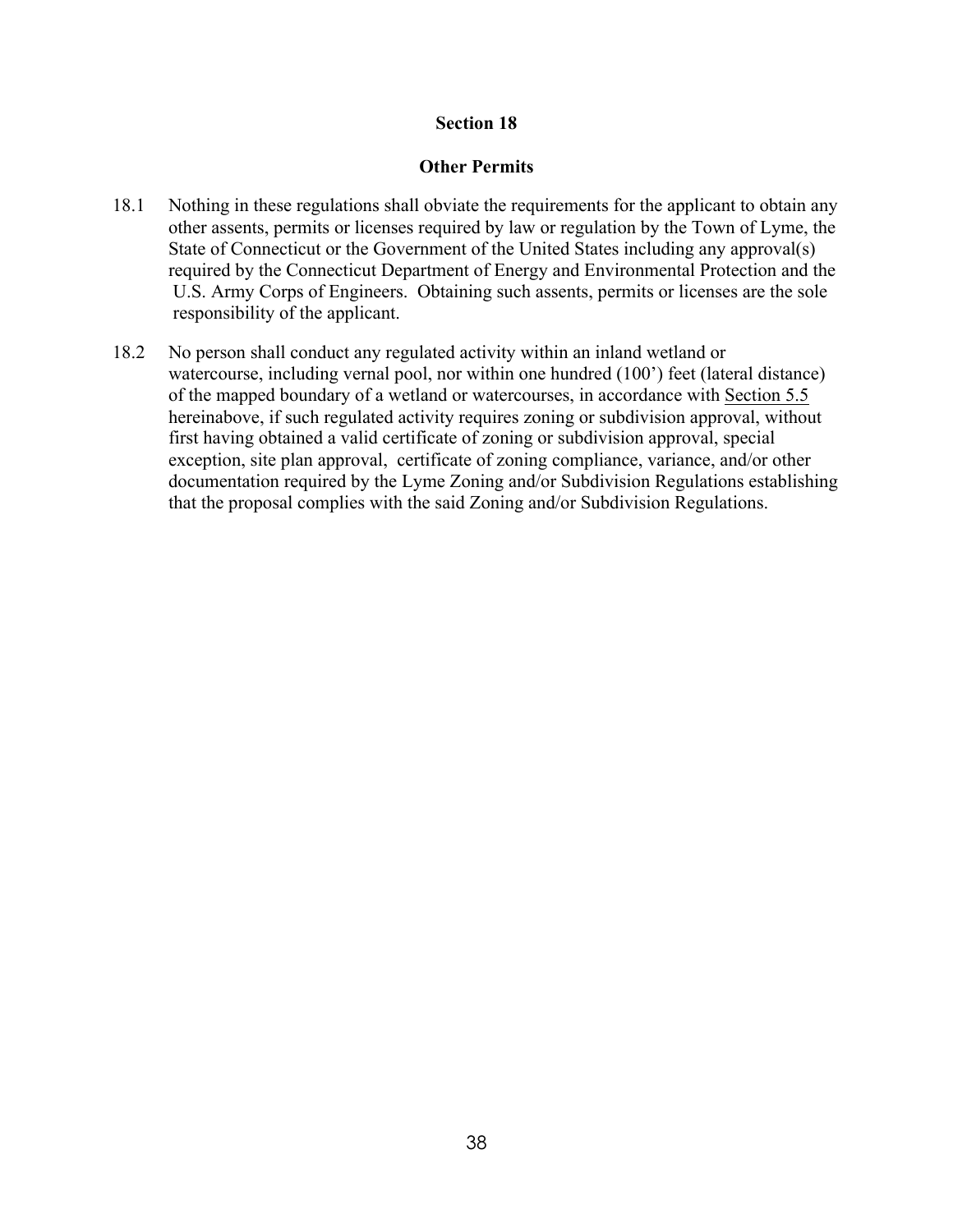### **SECTION 19**

# **SUBDIVISION REVIEW REQUIREMENTS**

19.1 In reviewing subdivision applications which are before the Lyme Planning and Zoning Commission and in making recommendations as to the same, the Agency may require many or all of the information items addressed in Section 7.5 and 7.6 of these regulations hereto and consider the provisions made in the application for open space, unique resources, or other access areas and such other environmental considerations as the Agency may deem relevant to mitigate the wetlands impact created by such proposal.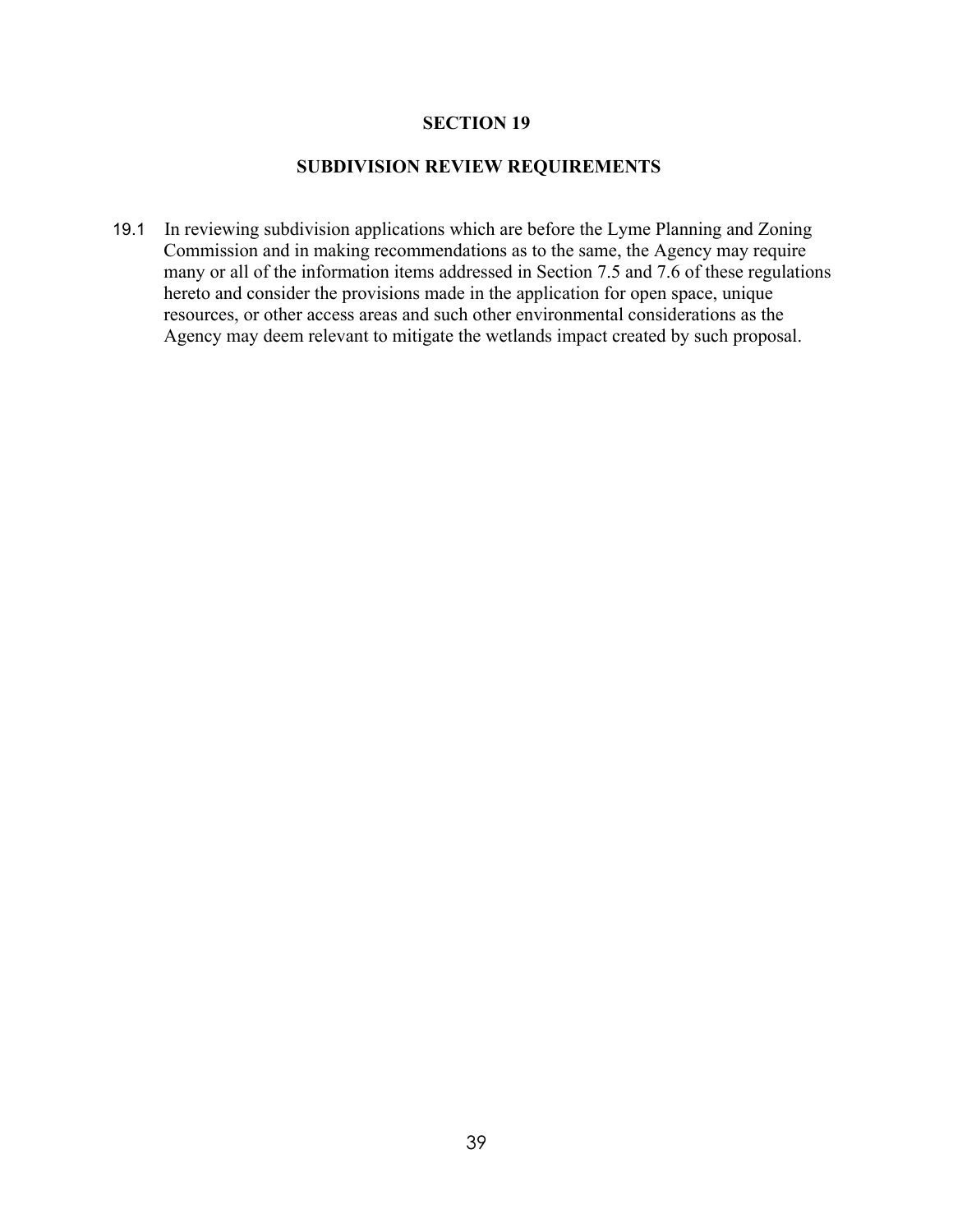# **Effective Date of Regulations**

These regulations are effective upon filing in the Office of the Town Clerk and publication of a notice of such filing in a newspaper having general circulation in the Town of Lyme.

Effective date of Regulations: \_\_\_\_\_\_\_\_\_\_\_\_\_\_\_\_\_\_\_\_

Effective date of Fee Schedule: \_\_\_\_\_\_\_\_\_\_\_\_\_\_\_\_\_\_\_\_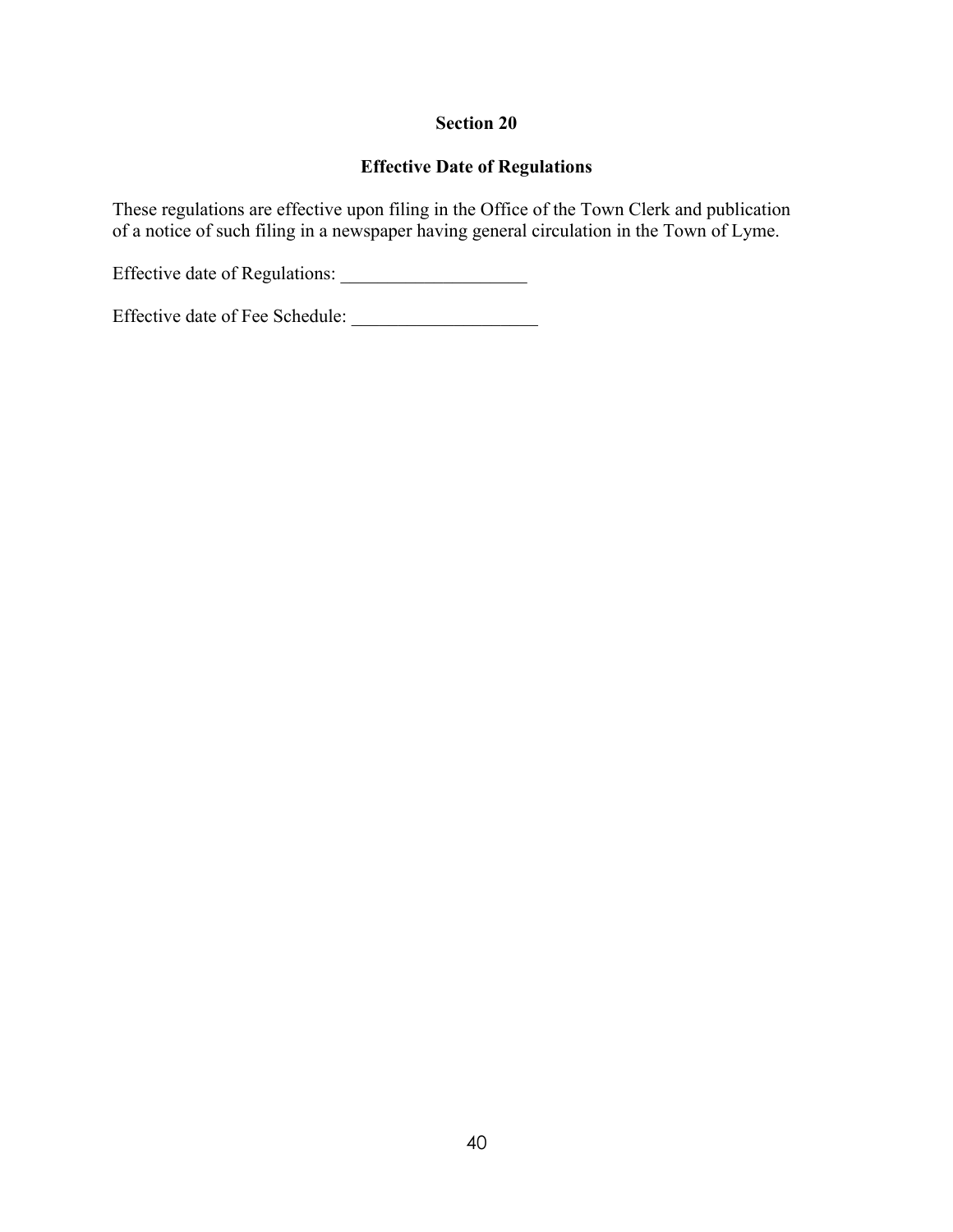# Appendices

# APPENDIX (A)

# INLAND WETLAND AND WATERCOURSES REGULATIONS FOR THE TOWN OF LYME APPLICATION FEES

- 1.1 Method of Payment. All fees required by these regulations shall be submitted to the Agency by cash, check, or money order payable to the Town of Lyme at the time the application is filed with the Agency.
- 1.2 No application shall be granted or approved by the Agency unless the correct application fee is paid in full or unless a waiver has been granted by the Agency pursuant to Section 7 of these Regulations and /or Subsection 4.1 of Appendix A.
- 1.3 The application fee is not refundable.
- 1.4 Definitions. As used in this Section:

"Residential Uses" means activities carried out on property developed for permanent housing or being developed to be occupied by permanent housing.

"Commercial Uses" means activities carried out on property developed for industry, commerce, trade, recreation, or business or being developed to be occupied for such purposes, for profit or nonprofit.

"Other Uses" means activities other than residential uses or commercial uses.

- 2.1 Fee Schedule. Application fees shall be based on the following schedule plus applicable State fees:
	- a. Regulated Activities– Section 6 of these Regulations.

| Whichever is less. |                                                          |  |
|--------------------|----------------------------------------------------------|--|
|                    | Plus Fee from Schedule A in Section 2.2 of this appendix |  |
|                    | Plus fee from Schedule A in Section 2.2 of this appendix |  |
|                    |                                                          |  |
|                    | Plus fee from Schedule A in Section 2.2 of this appendix |  |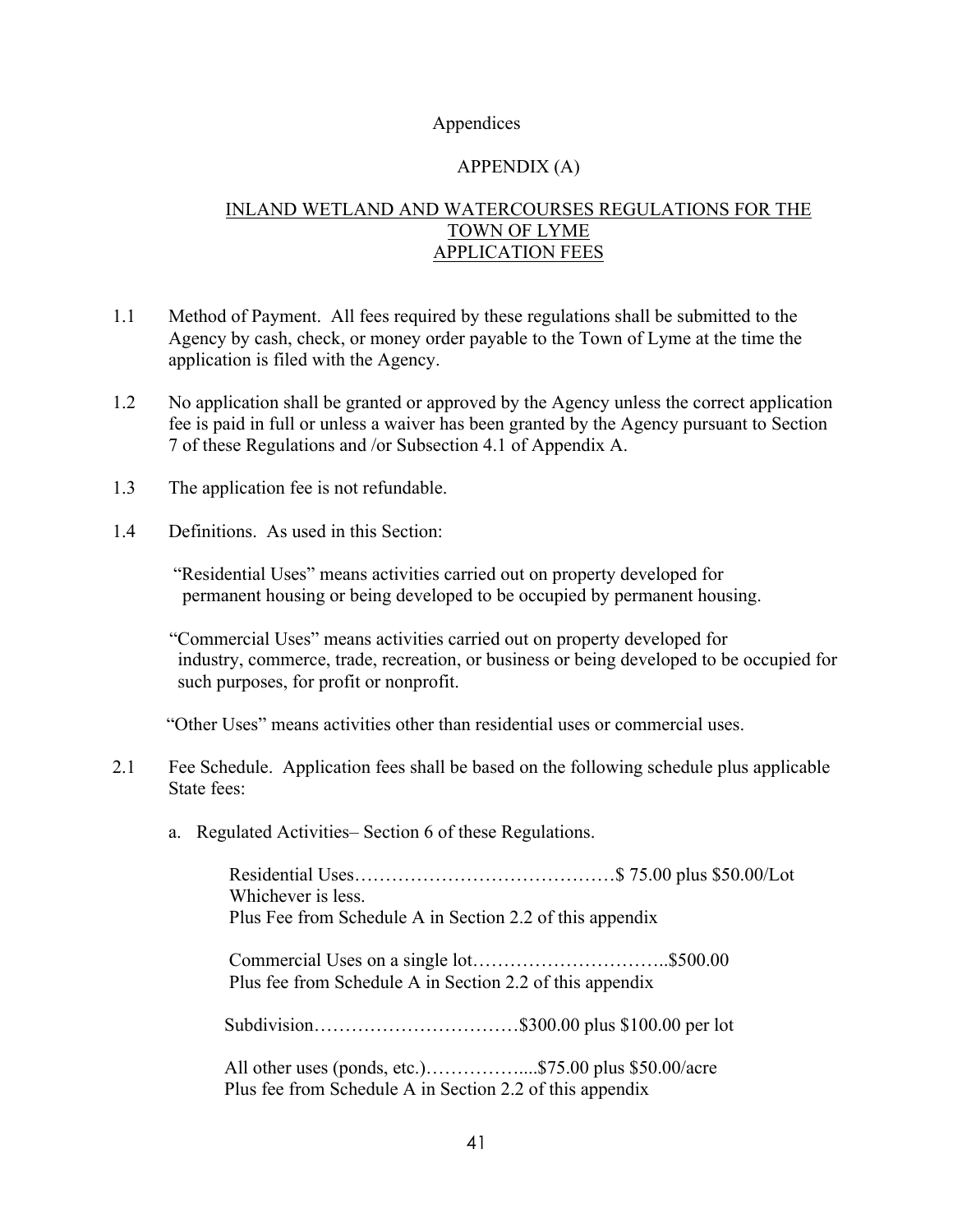b. Permitted and Non-regulated Uses– Section 4 of these Regulations.

|     | $\mathbf{c}$ . | Significant Activity Fee–Section 7.4 of these                                                                                                                                                                        |  |
|-----|----------------|----------------------------------------------------------------------------------------------------------------------------------------------------------------------------------------------------------------------|--|
|     | d.             | Map Amendment Petitions– Section 14.3 of these<br>Plus fee from Schedule B in Section 2.3 of this appendix                                                                                                           |  |
|     |                | e. Modification of Previous Approval-Section 7.8 and 11.11 of<br>(There shall be no fee for correcting typographical errors).                                                                                        |  |
| 2.2 |                | SCHEDULE A. For the purpose of calculating the permit application fee, the regulated<br>area in Schedule A is the total area of wetlands and watercourses upon which a regulated<br>activity is proposed.            |  |
|     |                | <b>SQUARE FEET of AREA</b><br>a. Less than 1,000\$75.00<br>b. 1,000 to 5,000"a"plus\$200.00<br>c. More than 5,000"b"plus\$600.00                                                                                     |  |
| 2.3 |                | SCHEDULE B. For the purpose of calculating the map amendment petition fee, the<br>regulated area in schedule B is the total length of wetlands and watercourses boundary<br>subject to the proposed boundary change. |  |

LINEAR FEET

- a. Less than 500…………………..\$100.00
- b. 500 to 1,000…….."a"plus……...\$350.00
- c. More than 1,000….."b"plus……\$450.00
- 2.4 The Agency shall have the right to charge for review by expert or professional consultants and to review such fee with the applicant.
- 3.1 Exemption. Boards, commissions, councils and departments of the Town of Lyme are exempt from all fee requirements under Section 2 of these regulations.
- 4.1 Waiver. The applicant may petition the Agency to waive, reduce or allow delayed payment of the fee required by Appendix A of these Regulations. Such petitions shall be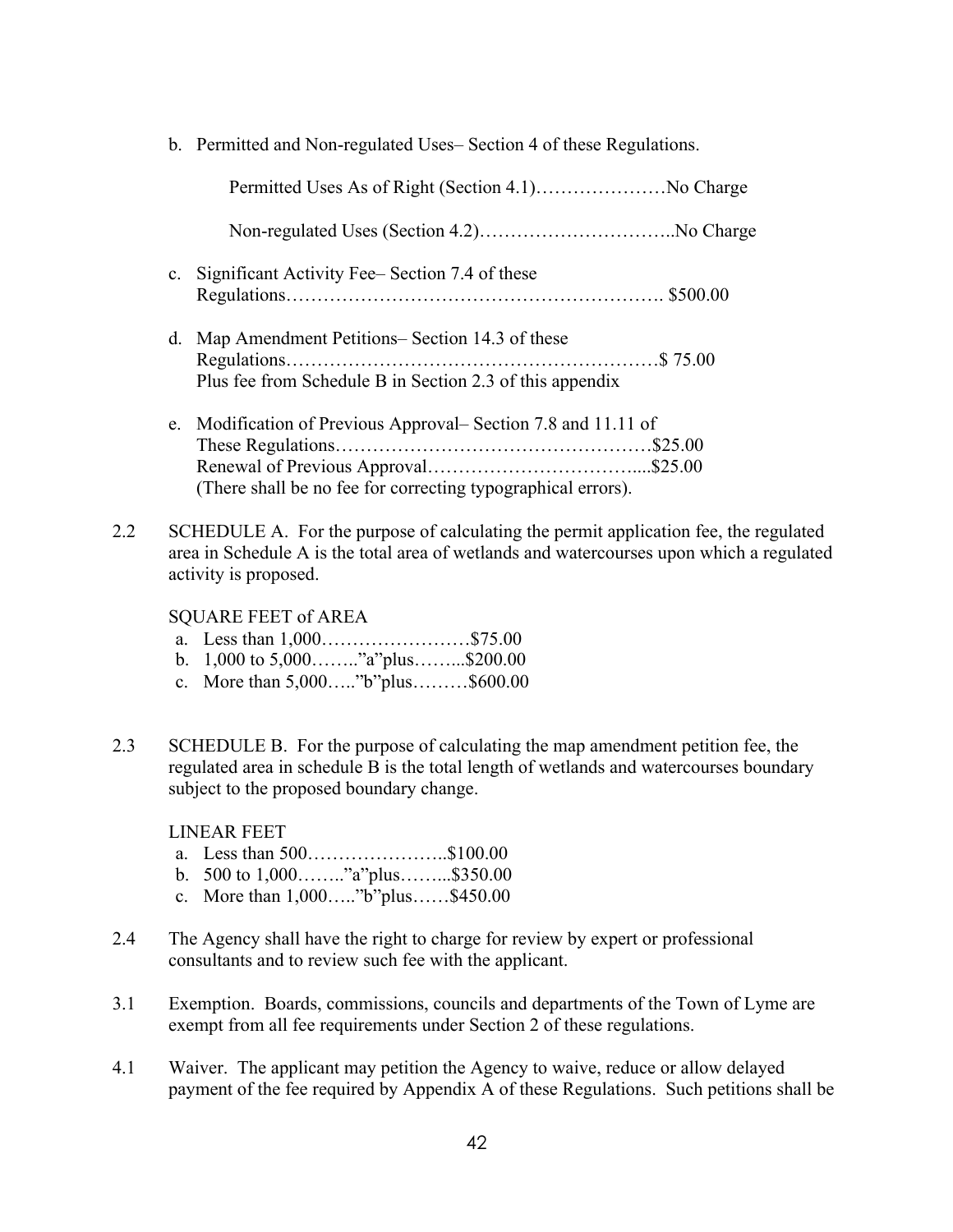in writing and shall state fully the facts and circumstances the Agency should consider in its determination under this section. The Agency may waive all or part of the application fee if the Agency determines that:

- a. The activity applied for would clearly result in a substantial public benefit to the environment or to the public health and safety and the applicant would reasonably be deterred from initiating the activity solely or primarily as a result of the amount of the application fee, or,
- b. The amount of the application fee is clearly excessive in relation to the cost to the Town for reviewing and processing the application.

The Agency shall state upon its record the basis for all actions under this subsection.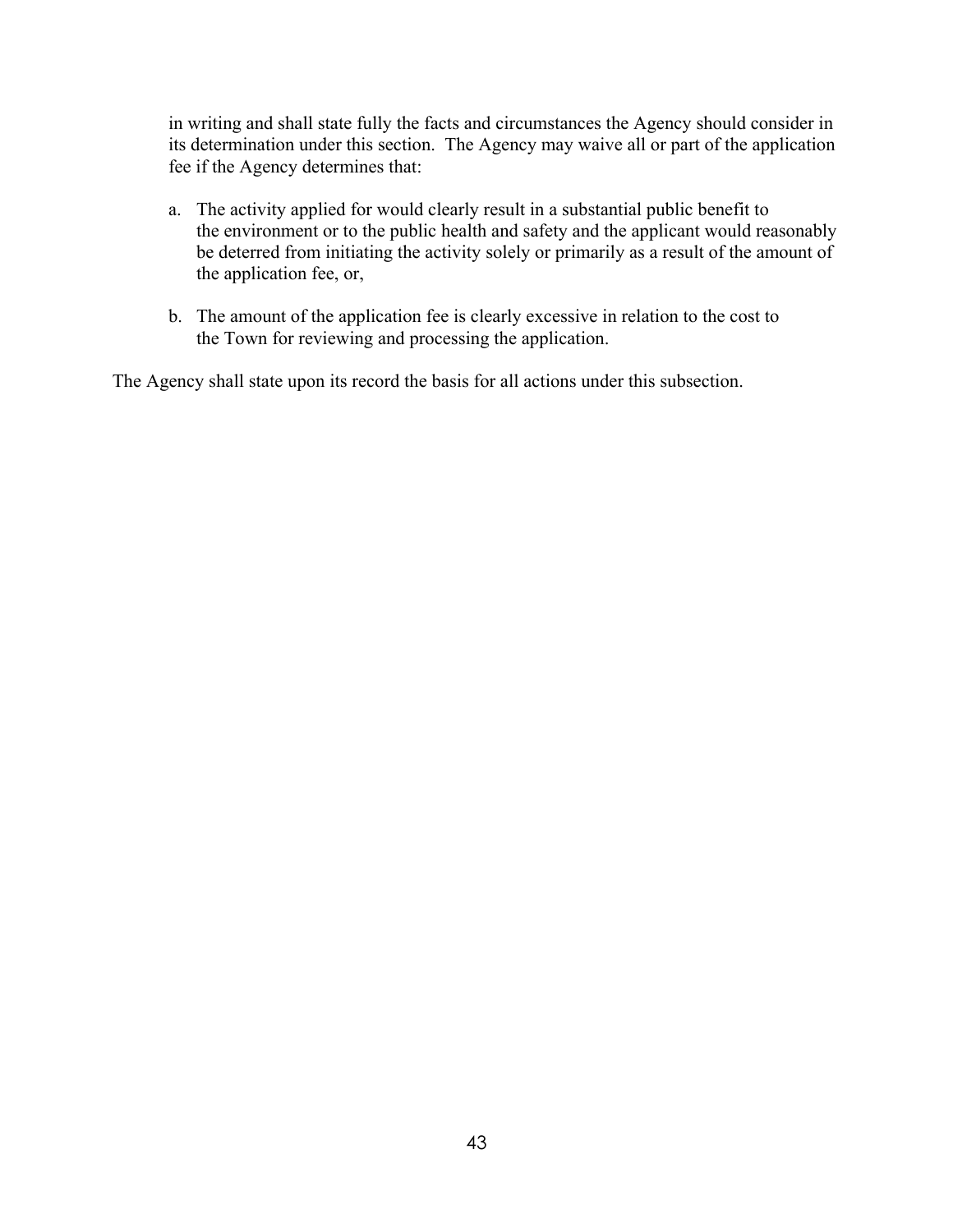|                                                                                                                                                                                                                                | APPENDIX B                    |                                                                                                                                                                                                                                                                                                                                                                     |  |
|--------------------------------------------------------------------------------------------------------------------------------------------------------------------------------------------------------------------------------|-------------------------------|---------------------------------------------------------------------------------------------------------------------------------------------------------------------------------------------------------------------------------------------------------------------------------------------------------------------------------------------------------------------|--|
|                                                                                                                                                                                                                                | $f$ PRELIMINARY $f$ FINAL $f$ | APPLICATION FOR INLAND WETLANDS ACTIVITY - LYME, CT.                                                                                                                                                                                                                                                                                                                |  |
|                                                                                                                                                                                                                                |                               |                                                                                                                                                                                                                                                                                                                                                                     |  |
|                                                                                                                                                                                                                                |                               |                                                                                                                                                                                                                                                                                                                                                                     |  |
|                                                                                                                                                                                                                                |                               |                                                                                                                                                                                                                                                                                                                                                                     |  |
|                                                                                                                                                                                                                                |                               |                                                                                                                                                                                                                                                                                                                                                                     |  |
|                                                                                                                                                                                                                                |                               |                                                                                                                                                                                                                                                                                                                                                                     |  |
|                                                                                                                                                                                                                                |                               |                                                                                                                                                                                                                                                                                                                                                                     |  |
|                                                                                                                                                                                                                                |                               |                                                                                                                                                                                                                                                                                                                                                                     |  |
| 7. Tel # Cell __________ Home _________Business ________________________________                                                                                                                                               |                               |                                                                                                                                                                                                                                                                                                                                                                     |  |
| 8. Address<br><b>MEETINGS UNLESS EXCUSED</b>                                                                                                                                                                                   |                               | 9. AUTHORIZATION FROM OWNER MUST BE ATTACHED OWNER MUST ATTEND ALL<br>10. Attach Certified Mail Receipts for Notice to All Abuttors                                                                                                                                                                                                                                 |  |
|                                                                                                                                                                                                                                |                               | 11. Activity: Pond _____Crossing _________ Road _______Stream _____Wetland _______                                                                                                                                                                                                                                                                                  |  |
|                                                                                                                                                                                                                                |                               | Septic ______Well______Structure______Addition______New_____                                                                                                                                                                                                                                                                                                        |  |
|                                                                                                                                                                                                                                |                               | Involving: Alteration ____________Construction__________Deposition_________                                                                                                                                                                                                                                                                                         |  |
|                                                                                                                                                                                                                                |                               | Removal__________of material___________pollution________other____________                                                                                                                                                                                                                                                                                           |  |
| additional information in considering the proposal.<br>13. Site plan (1"=40') or such other scale as the Agency may require.<br>Section 7.7 of the Lyme Regulations.<br>15. Application fee \$_____________ (See reverse side) |                               | 12. Attach detailed description of the proposal, including such information as you deem<br>relevant detailed in Appendix B of the regulations; NOTE: The Agency may require<br>14. If activity, wetland, or watercourse is within 500' of abutting town boundary, applicant<br>shall give written notice to the abutting municipality's Wetlands Agency pursuant to |  |
| permit in question has been granted by the Agency.<br>accurate, to the best of his knowledge and belief:                                                                                                                       |                               | 16. The undersigned applicant hereby consents to inspections of the above mentioned property<br>by members or representatives of the Agency at reasonable times, both before and after the<br>17. The undersigned swears that the information supplied in the completed application is                                                                              |  |

| Signature of Applicant |                 | Date                       |  |
|------------------------|-----------------|----------------------------|--|
|                        |                 | <b>COMMISSION USE ONLY</b> |  |
|                        | FEE RECEIVED BY | DATF                       |  |